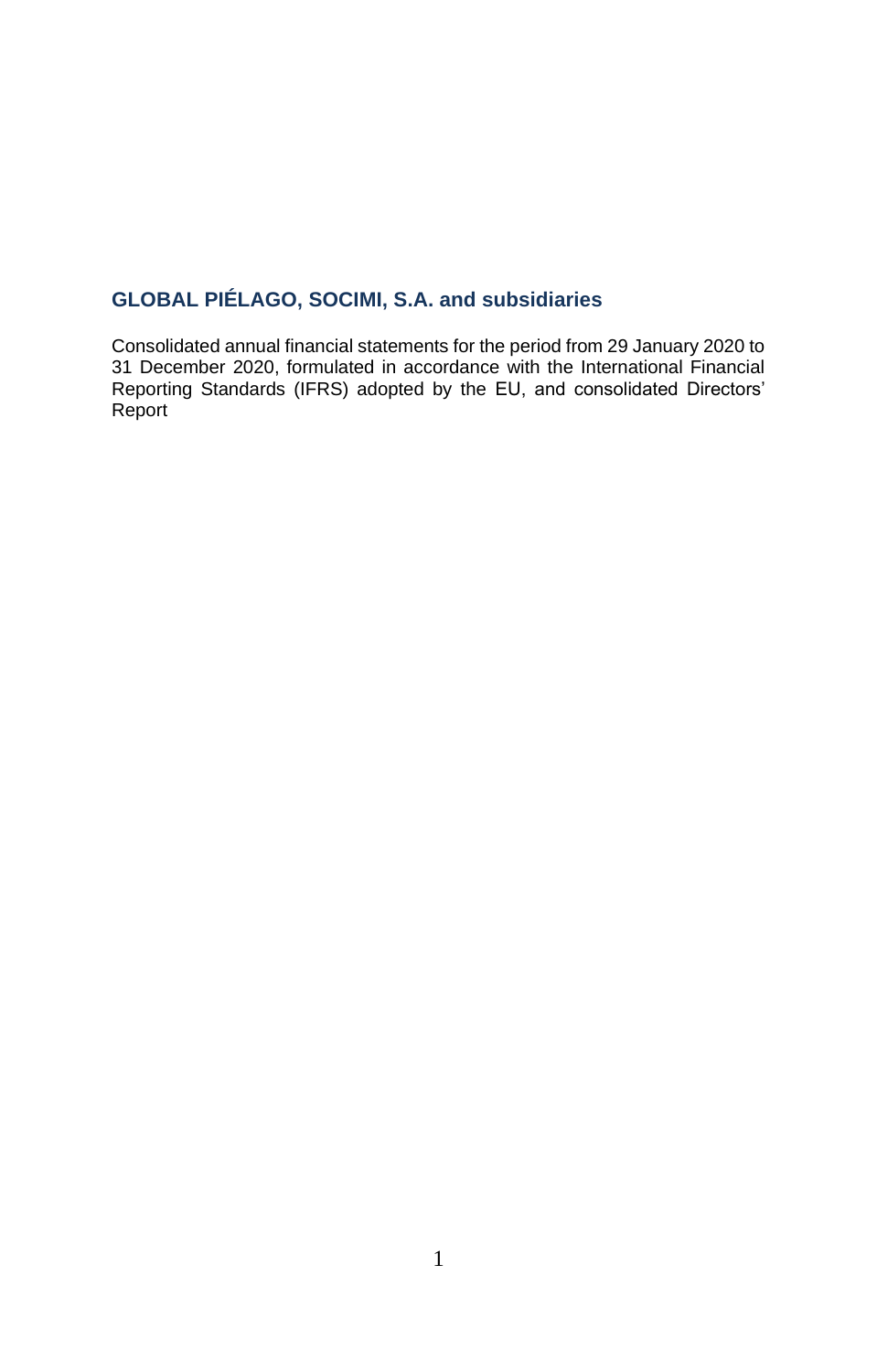**Audit Report on Consolidated Financial Statements issued by an Independent Auditor**

**GLOBAL PIELAGO, SOCIMI, S.A. AND SUBSIDIARIES Consolidated Financial Statements and Consolidated Management Report for the period from January 29, 2020 to December 31, 2020**

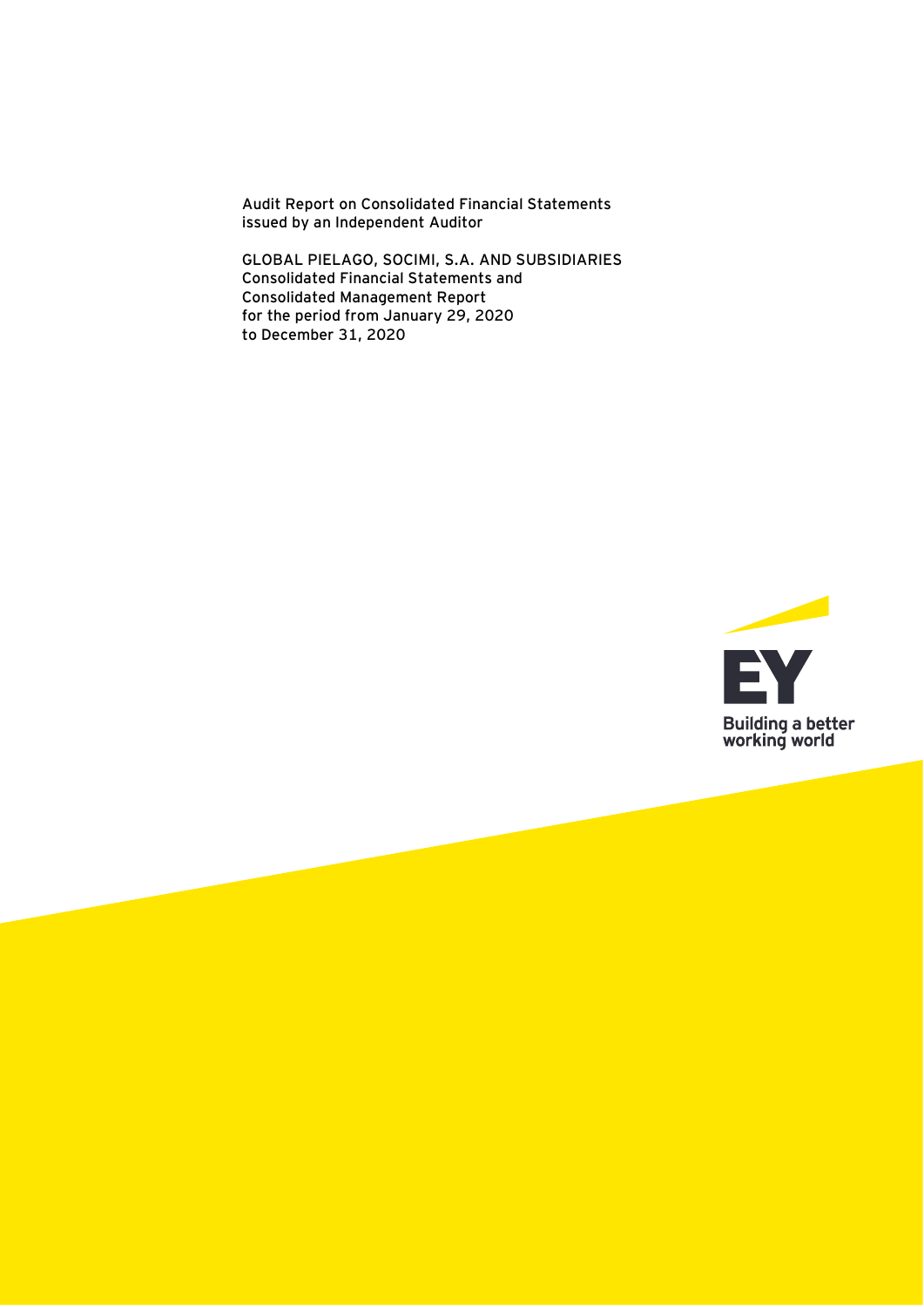

Tel: 902 365 456 Fax: 915 727 238 ey.com

# **AUDIT REPORT ON CONSOLIDATED FINANCIAL STATEMENTS ISSUED BY AN INDEPENDENT AUDITOR**

Translation of a report and financial statements originally issued in Spanish. In the event of discrepancy, the Spanish-language version prevails

To the shareholders of GLOBAL PIELAGO, SOCIMI, S.A.:

# **Opinion**

We have audited the consolidated financial statements of GLOBAL PIELAGO, SOCIMI, S.A. (the parent) and its subsidiaries (the Group), which comprise the consolidated balance sheet at December 31, 2020, the consolidated income statement, the consolidated statement of comprehensive income, the consolidated statement of changes in net assets, the consolidated cash flow statement, and the notes thereto, for the period from January 29, 2020 (incorporation date of the parent) to December 31, 2020.

In our opinion, the accompanying consolidated financial statements give a true and fair view, in all material respects, of consolidated equity and the consolidated financial position of the Group at December 31, 2020 and of its financial performance and its consolidated cash flows, for the period from January 29, 2020 to December 31, 2020 in accordance with International Financial Reporting Standards, as adopted by the European Union (IFRS-EU), and other provisions in the regulatory framework applicable in Spain.

# **Basis for opinion**

We conducted our audit in accordance with prevailing audit regulations in Spain. Our responsibilities under those standards are further described in the *Auditor's responsibilities for the audit of the consolidated financial statements* section of our report.

We are independent of the Group in accordance with the ethical requirements, including those related to independence, that are relevant to our audit of the consolidated financial statements in Spain as required by prevailing audit regulations. In this regard, we have not provided non-audit services nor have any situations or circumstances arisen that might have compromised our mandatory independence in a manner prohibited by the aforementioned requirements.

We believe that the audit evidence we have obtained is sufficient and appropriate to provide a basis for our opinion.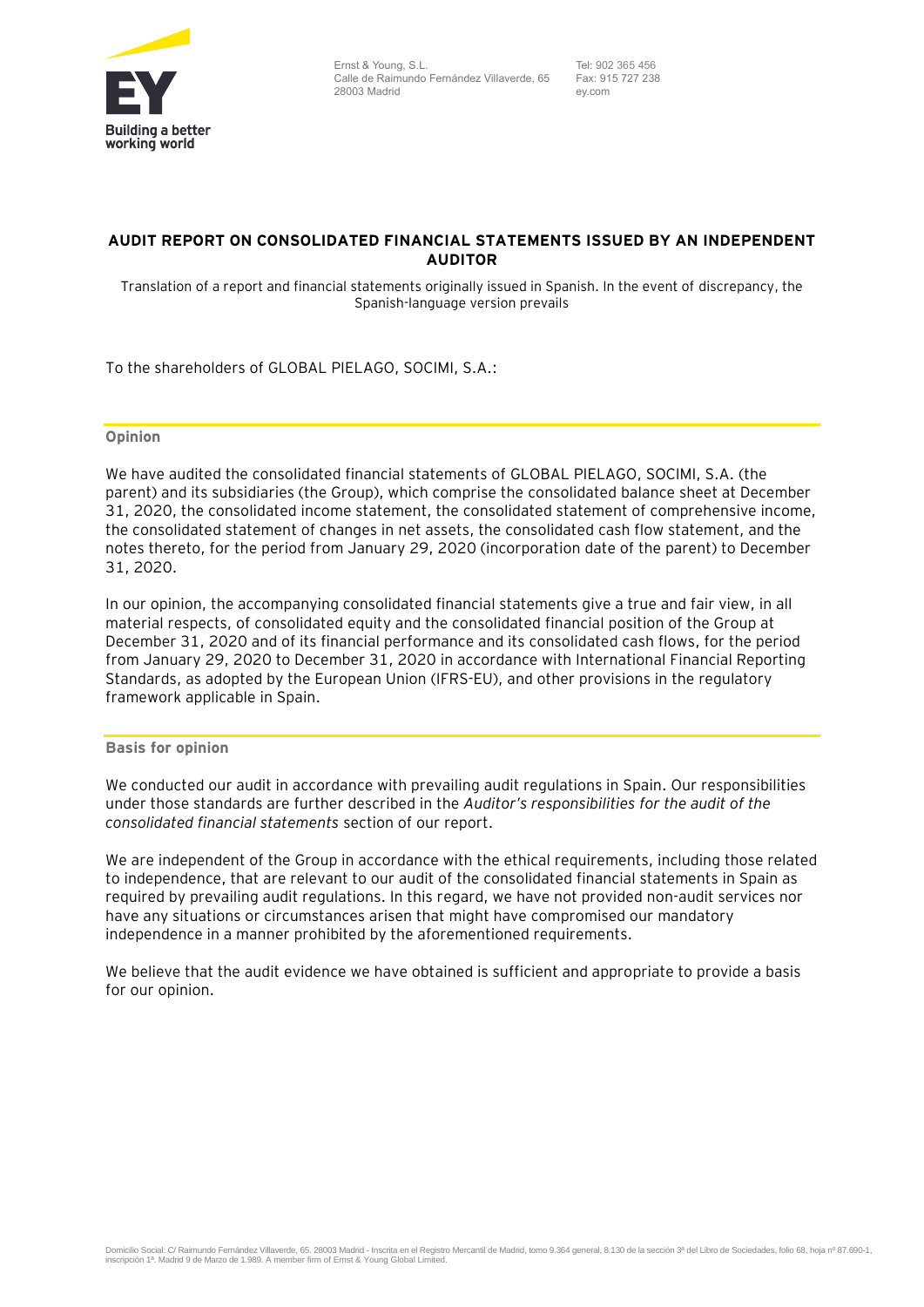

# **More relevant audit issues**

Most relevant audit issues are those matters that, in our professional judgment, were the most significant assessed risks of material misstatements in our audit of the consolidated financial statements of the current period. These risks were addressed in the context of our audit of the consolidated financial statements as a whole, and in forming our audit opinion thereon, and we do not provide a separate opinion on these risks.

# *Valuation of Real Estate Investments*

**Description** The Group has registered under the heading of real estate investments in the consolidated statement of position as of December 31, 2020, a net amount of 49,173 thousand euros corresponding to the properties owned by the Group. The breakdown corresponding to these assets is detailed in Note 6 of the attached consolidated annual financial statements.

> The Group uses the fair value model for its real estate investments (IAS 40) as an accounting policy, recording the difference between the fair value and the previous book value in the consolidated income statement as detailed in Note 6 of the attached consolidated report. Directors of the Parent Company periodically determine the fair value of real estate investments, taking as reference values the valuation carried out by an independent expert in accordance with the valuation standards of the Royal Institution of Chartered Surveyors "RICS". The determination of these fair values requires significant judgments and estimates to be made by the independent expert and the Directors of the parent Company. The detail of the different methodologies used is detailed in Note 4 of the accompanying consolidated report. The relevance of the amounts involved and the high sensitivity of the analyzes carried out with respect to the changes in the assumptions used has made us consider the valuation of real estate investments as one of the most relevant aspects of our audit.

**Our response** In relation to this area, our audit procedures have included, among others:

- Review of the reasonableness of the valuation models used by the independent expert, in collaboration with our specialists in real estate asset valuations, covering the mathematical analysis of the model, the identification and review of the hypotheses used, verification that the information used is complete, adequate and relevant, as well as an assessment that it is supported by observable market data, including the performance of comparison procedures on the valuations, if necessary.
- Verification that the attached consolidated financial statements includes the related information disclosures required by the applicable financial reporting framework.

# **Other information: consolidated management report**

Other information refers exclusively to the consolidated management report for the period from January 29, 2020 to December 31, 2020, the preparation of which is the responsibility of the parent company's directors and is not an integral part of the consolidated financial statements.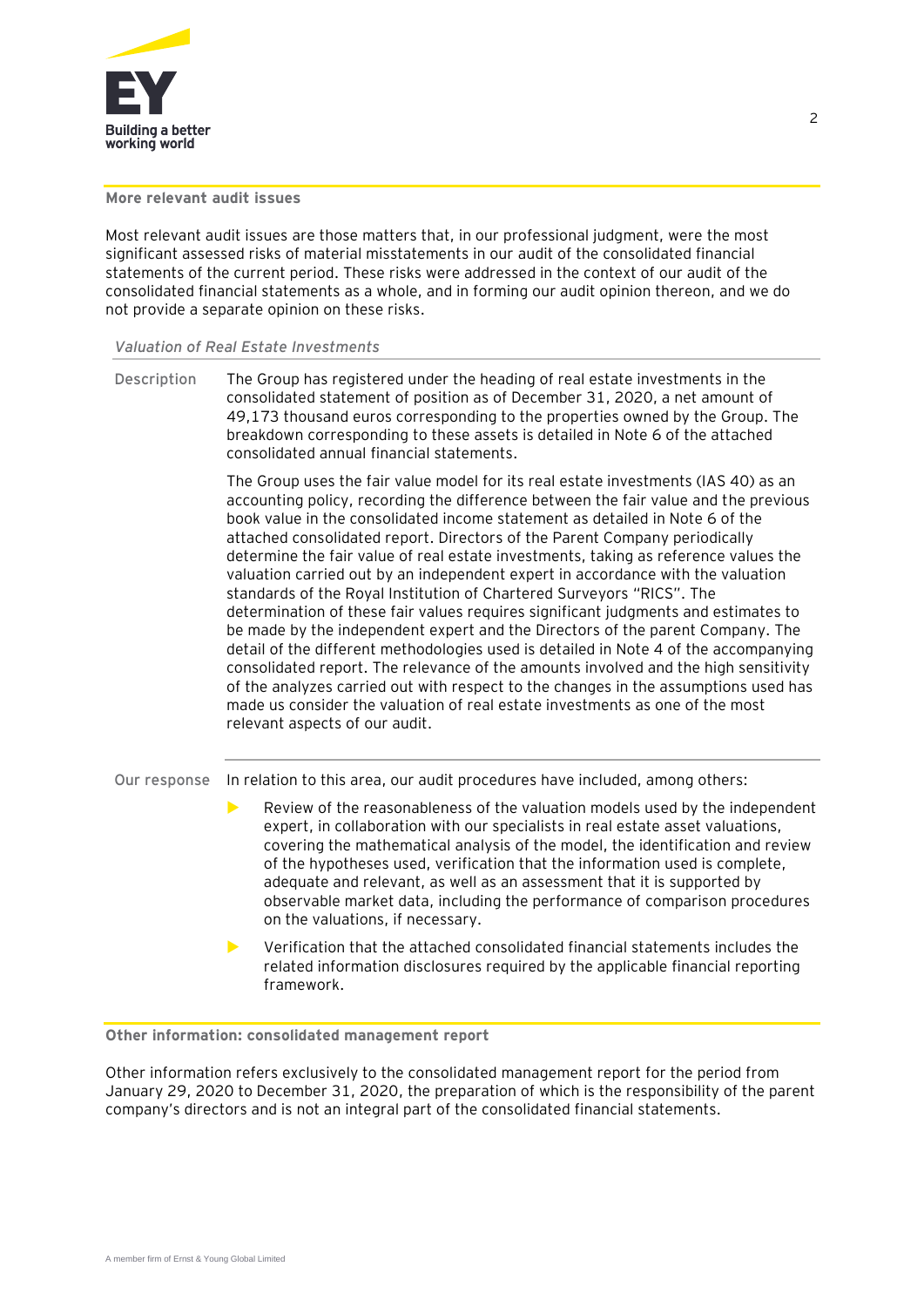

Our audit opinion on the consolidated financial statements does not cover the consolidated management report. In conformity with prevailing audit regulations in Spain, our responsibility in terms of the consolidated management report is to assess and report on the consistency of the management report with the consolidated financial statements based on the knowledge of the Group obtained during the audit, and to assess and report on whether the content and presentation of the consolidated management report are in conformity with applicable regulations. If, based on the work carried out, we conclude that there are material misstatements, we are required to disclose them.

Based on the work performed, as described in the above paragraph, the information contained in the consolidated management report is consistent with that provided in the consolidated financial statements for the period from January 29, 2020 to December 31, 2020 and its content and presentation are in conformity with applicable regulations.

**Responsibilities of the parent company´s directors for the consolidated financial statements**

The directors of the parent company are responsible for the preparation of the accompanying consolidated financial statements so that they give a true and fair view of the equity, financial position and results of the Group, in accordance with IFRS-EU, and other provisions in the regulatory framework applicable to the Group in Spain, and for such internal control as they determine is necessary to enable the preparation of consolidated financial statements that are free from material misstatement, whether due to fraud or error.

In preparing the consolidated financial statements, the directors of the parent company are responsible for assessing the Group's ability to continue as a going concern, disclosing, as applicable, matters related to going concern and using the going concern basis of accounting unless the directors either intend to liquidate the Group or to cease operations, or has no realistic alternative but to do so.

**Auditor's responsibilities for the audit of the consolidated financial statements**

Our objectives are to obtain reasonable assurance about whether the consolidated financial statements as a whole are free from material misstatement, whether due to fraud or error, and to issue an auditor's report that includes our opinion.

Reasonable assurance is a high level of assurance, but is not a guarantee that an audit conducted in accordance with prevailing audit regulations in Spain will always detect a material misstatement when it exists. Misstatements can arise from fraud or error and are considered material if, individually or in the aggregate, they could reasonably be expected to influence the economic decisions of users taken on the basis of these consolidated financial statements.

As part of an audit in accordance with prevailing audit regulations in Spain, we exercise professional judgement and maintain professional skepticism throughout the audit. We also:

- Identify and assess the risks of material misstatement of the consolidated financial statements, whether due to fraud or error, design and perform audit procedures responsive to those risks, and obtain audit evidence that is sufficient and appropriate to provide a basis for our opinion. The risk of not detecting a material misstatement resulting from fraud is higher than for one resulting from error, as fraud may involve collusion, forgery, intentional omissions, misrepresentations, or the override of internal control.
- Obtain an understanding of internal control relevant to the audit in order to design audit procedures that are appropriate in the circumstances, but not for the purpose of expressing an opinion on the effectiveness of the Group's internal control.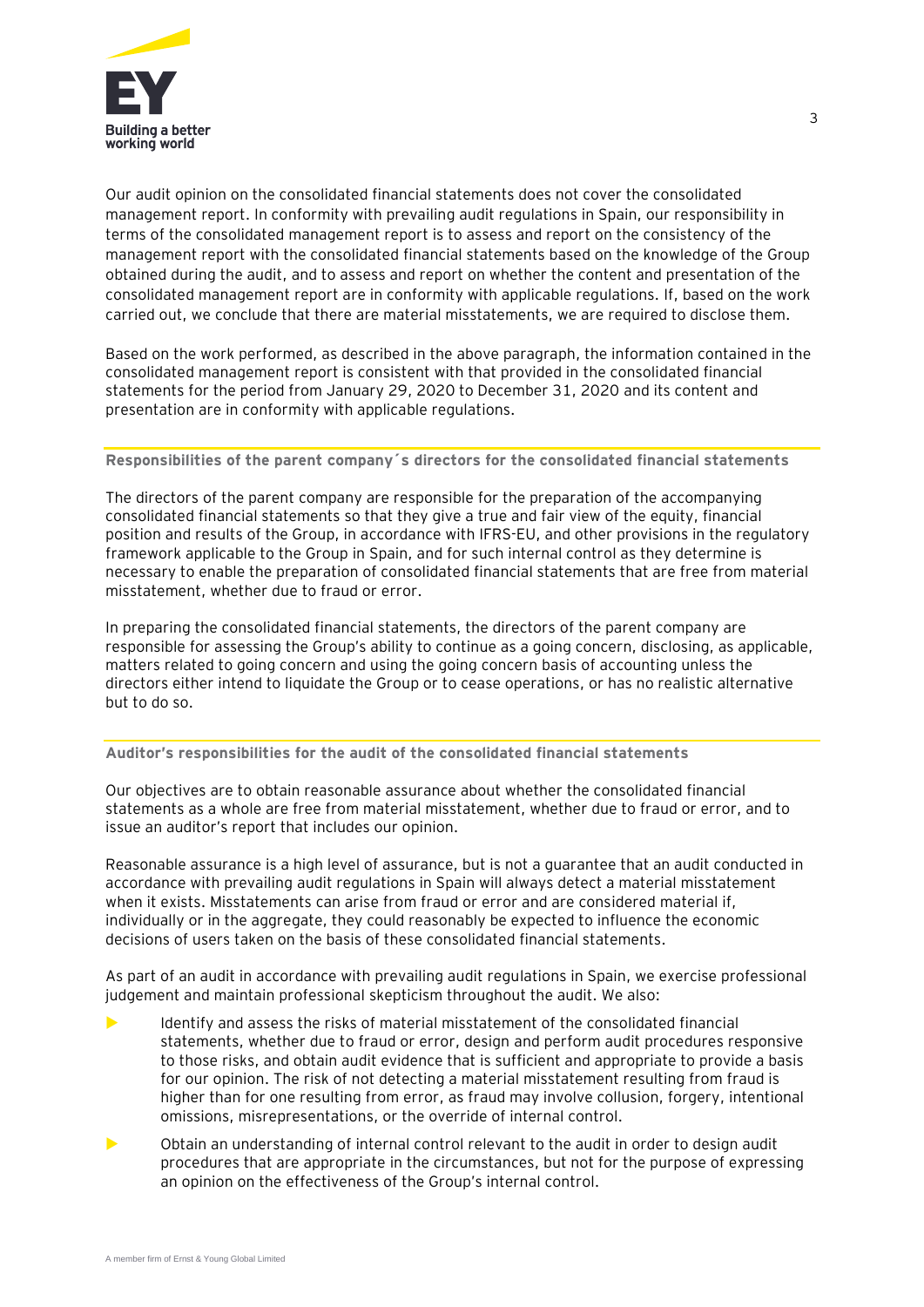

- Evaluate the appropriateness of accounting policies used and the reasonableness of accounting estimates and related disclosures made by management.
- Conclude on the appropriateness of the directors' use of the going concern basis of accounting and, based on the audit evidence obtained, whether a material uncertainty exists related to events or conditions that may cast significant doubt on the Group's ability to continue as a going concern. If we conclude that a material uncertainty exists, we are required to draw attention in our auditor's report to the related disclosures in the consolidated financial statements or, if such disclosures are inadequate, to modify our opinion. Our conclusions are based on the audit evidence obtained up to the date of our auditor's report. However, future events or conditions may cause the Group to cease to continue as a going concern.
- Evaluate the overall presentation, structure and content of the consolidated financial statements, including the disclosures, and whether the consolidated financial statements represent the underlying transactions and events in a manner that achieves fair presentation.
- Obtain sufficient appropriate audit evidence regarding the financial information of the entities or business activities within the Group to express an opinion on the consolidated financial statements. We are responsible for the direction, supervision and performance of the group audit. We remain solely responsible for our audit opinion.

We communicate with the directors of the parent company regarding, among other matters, the planned scope and timing of the audit and significant audit findings, including any significant deficiencies in internal control that we identify during our audit.

From the significant risks communicated with the directors of the parent company, we determine those that were of most significance in the audit of the consolidated financial statements of the current period and are therefore the most significant assessed risks.

We describe those risks in our auditor's report unless law or regulation precludes public disclosure about the matter.

> ERNST & YOUNG, S.L. (Registered in the Official Register of Auditors under No. S0530)

(Signature on the original in Spanish)

Fernando González Cuervo (Registered in the Official Register of Auditors under No. 21268)

\_\_\_\_\_\_\_\_\_\_\_\_\_\_\_\_\_\_\_\_\_\_\_\_\_\_\_\_\_\_\_

March 5, 2021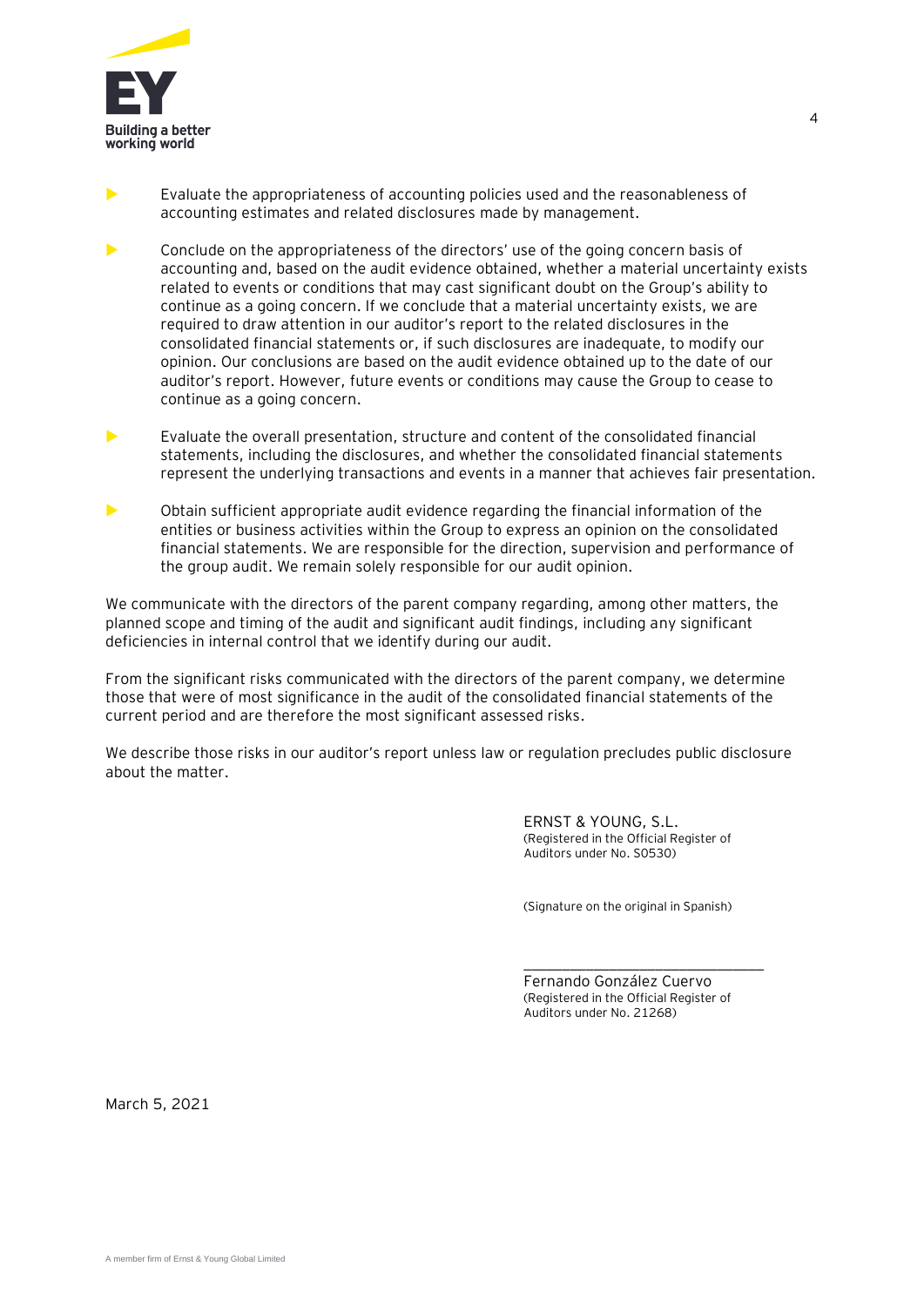# **TABLE OF CONTENTS**

|                                                 | Page     |
|-------------------------------------------------|----------|
| <b>Consolidated Balance Sheet</b>               | $3 - 4$  |
| Consolidated income statement                   | 5        |
| Consolidated Statement of Comprehensive Income  | 6        |
| Consolidated Statement of Changes in Net Assets | 7        |
| <b>Consolidated Cash Flow Statement</b>         | 8        |
| Consolidated annual financial statements        | $9 - 53$ |
| Consolidated directors' report                  | 54-56    |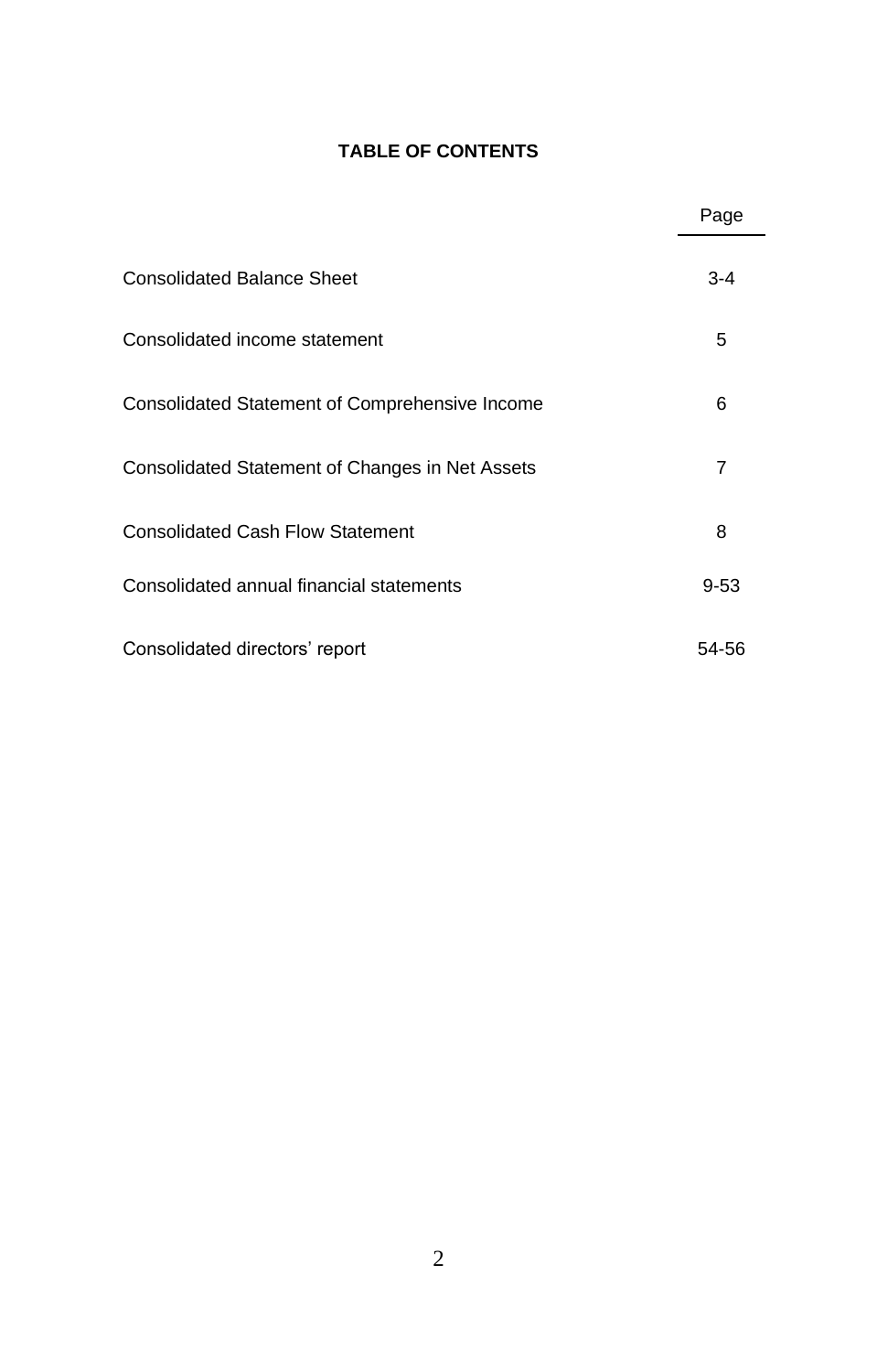Consolidated Balance Sheet 31 December 2020

(In euros)

| <b>ASSETS</b>                            | <b>Notes</b> | 2020       |
|------------------------------------------|--------------|------------|
|                                          |              |            |
| <b>NON-CURRENT ASSETS</b>                |              | 49,198,287 |
|                                          |              |            |
| <b>Investment properties</b>             | 6            | 49,173,300 |
| Land                                     |              | 35,839,129 |
| <b>Buildings</b>                         |              | 13,327,385 |
| Fixed assets in progress                 |              | 6,786      |
| Non-current financial investments        | 7            | 24,987     |
|                                          |              |            |
| <b>CURRENT ASSETS</b>                    |              | 13,588,117 |
|                                          |              |            |
| <b>Inventories</b>                       | 6 and 8      | 3,828,121  |
| Supplier advances                        |              | 3,828,121  |
| Trade and other receivables              |              | 1,472,733  |
| Trade receivables for sales and services | 9            | 1,305,267  |
| Other receivables                        | 9            | 127,294    |
| Other receivables from Public Entities   | 14           | 40,172     |
| Cash and cash equivalents                | 10           | 8,287,263  |
| Cash                                     |              | 8,287,263  |
|                                          |              |            |
| <b>TOTAL ASSETS</b>                      |              | 62,786,404 |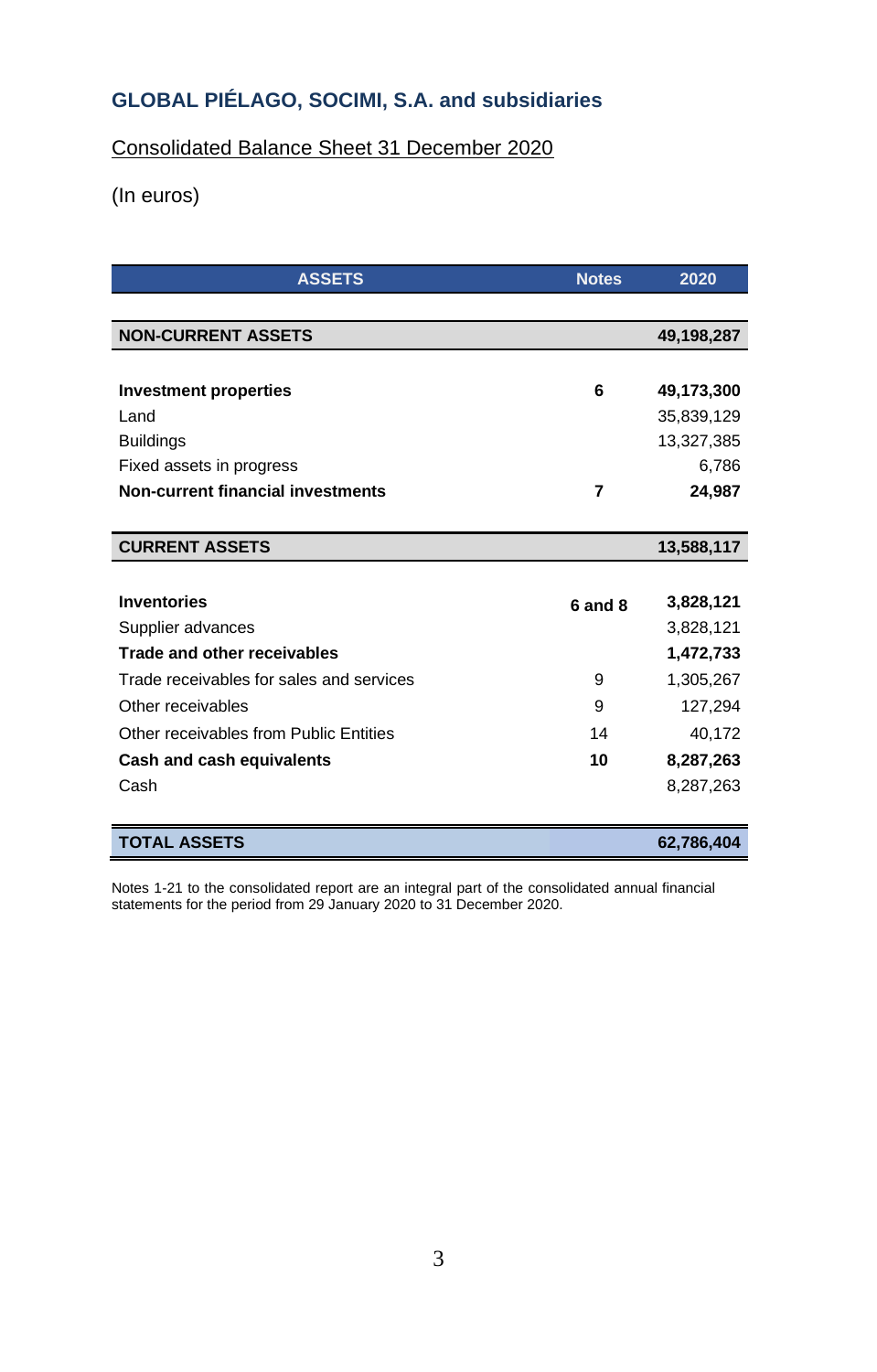Consolidated Balance Sheet 31 December 2020

(In euros)

| <b>EQUITY AND LIABILITIES</b>                             | <b>Notes</b> | 2020       |
|-----------------------------------------------------------|--------------|------------|
|                                                           |              |            |
| <b>EQUITY</b>                                             |              | 37,064,790 |
|                                                           |              |            |
| <b>SHAREHOLDERS' EQUITY</b>                               |              | 37,064,790 |
| Capital                                                   | 11           | 5,000,000  |
| Subscribed capital                                        |              | 5,000,000  |
| <b>Issue premium</b>                                      | 11           | 7,602,083  |
| Other shareholder contributions                           | 11           | 8,339,746  |
| Income attributable to shareholders                       | 11/15        | 16,122,961 |
|                                                           |              |            |
| <b>NON-CURRENT LIABILITIES</b>                            |              | 24,547,726 |
|                                                           |              |            |
| <b>Non-current payables</b>                               | 12,1         | 13,606,896 |
| Loans and borrowings                                      |              | 7,972,679  |
| Other non-current receivables                             |              | 5,634,217  |
| Non-current payables to Group companies and<br>associates | 12,2         | 10,940,830 |
|                                                           |              |            |
| <b>CURRENT LIABILITIES</b>                                |              | 1,173,888  |
|                                                           |              |            |
| <b>Current payables</b>                                   | 12,1         | 4,263      |
| Loans and borrowings                                      |              | 4,263      |
| Trade and other payables                                  |              | 1,169,625  |
| Payables to suppliers                                     | 13           | 1,113,646  |
| Other payables                                            | 14           | 51,055     |
| Supplier advances                                         | 9            | 4,924      |
| <b>TOTAL EQUITY AND LIABILITIES</b>                       |              | 62,786,404 |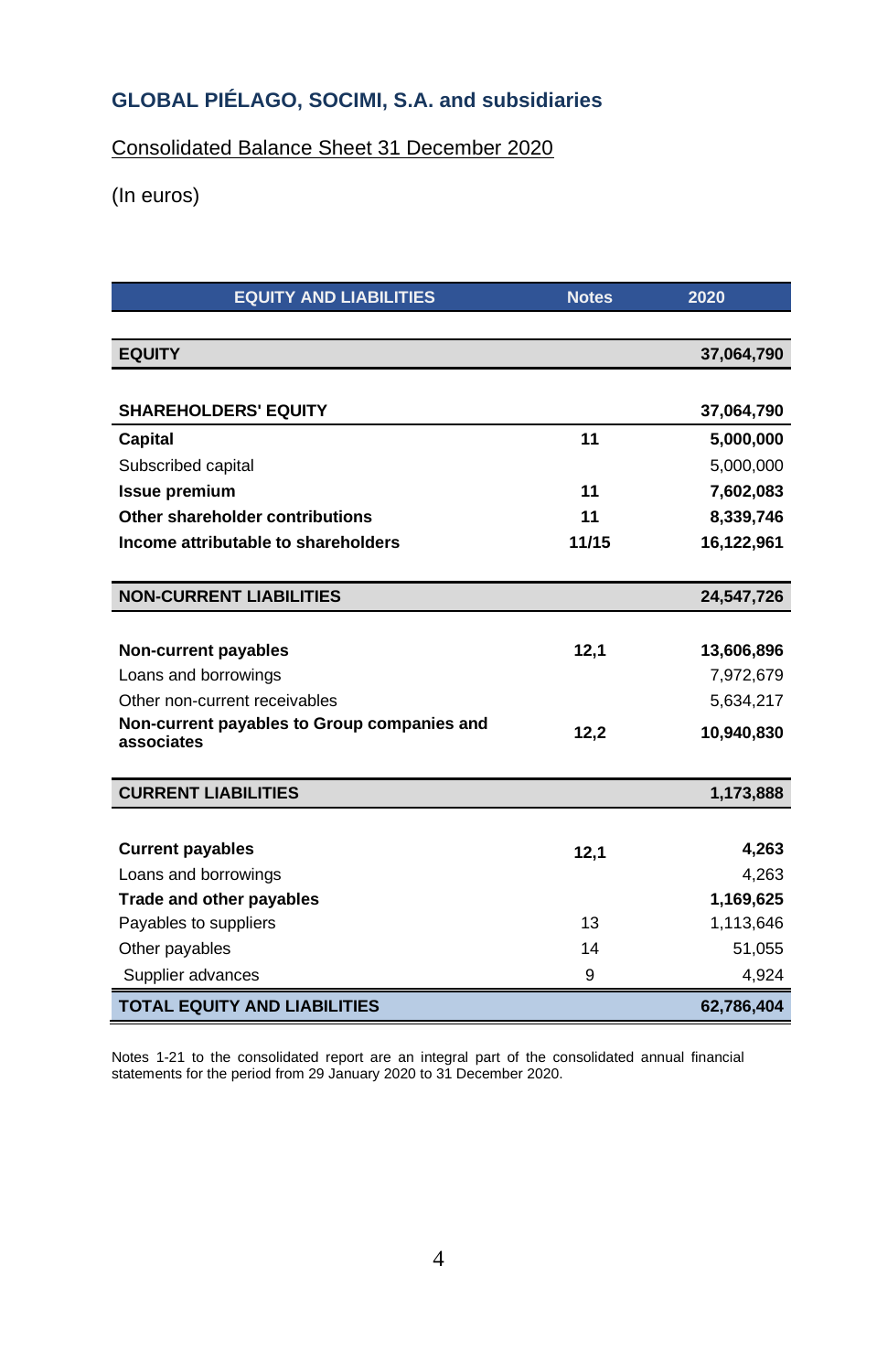# Consolidated income statement for the period from 29 January 2020 to 31 December 2020

(In euros)

| <b>INCOME STATEMENT</b>                          | <b>Notes</b> | 2020        |
|--------------------------------------------------|--------------|-------------|
|                                                  |              |             |
| <b>CONTINUING OPERATIONS</b>                     |              |             |
|                                                  |              |             |
| Net turnover                                     | 6 and 15 a)  | 235,501     |
| <b>Supplies</b>                                  | 15c)         | (1,419,210) |
| Other operating income                           | 15 b)        | 2,381,715   |
| Other operating expenses                         | 15d          | (1,303,995) |
| Outside services                                 |              | (1,303,995) |
| Variation in fair value of investment properties | 6            | 16,429,331  |
| Revaluation                                      |              | 18,163,276  |
| Impairment                                       |              | (1,733,945) |
|                                                  |              |             |
| <b>PROFIT/(LOSS) FROM OPERATING ACTIVITIES</b>   |              | 16,323,342  |
|                                                  |              |             |
| <b>Finance income</b>                            |              |             |
| <b>Finance expense</b>                           | 12 and 15    | (200, 381)  |
|                                                  |              |             |
| <b>FINANCE INCOME/(EXPENSE)</b>                  |              | (200, 381)  |
|                                                  |              |             |
| <b>PROFIT/(LOSS) BEFORE TAXES</b>                |              | 16,122,961  |
|                                                  |              |             |
| Income tax                                       | 14           |             |
|                                                  |              |             |
| <b>INCOME ATTRIBUTABLE TO SHAREHOLDERS</b>       |              | 16,122,961  |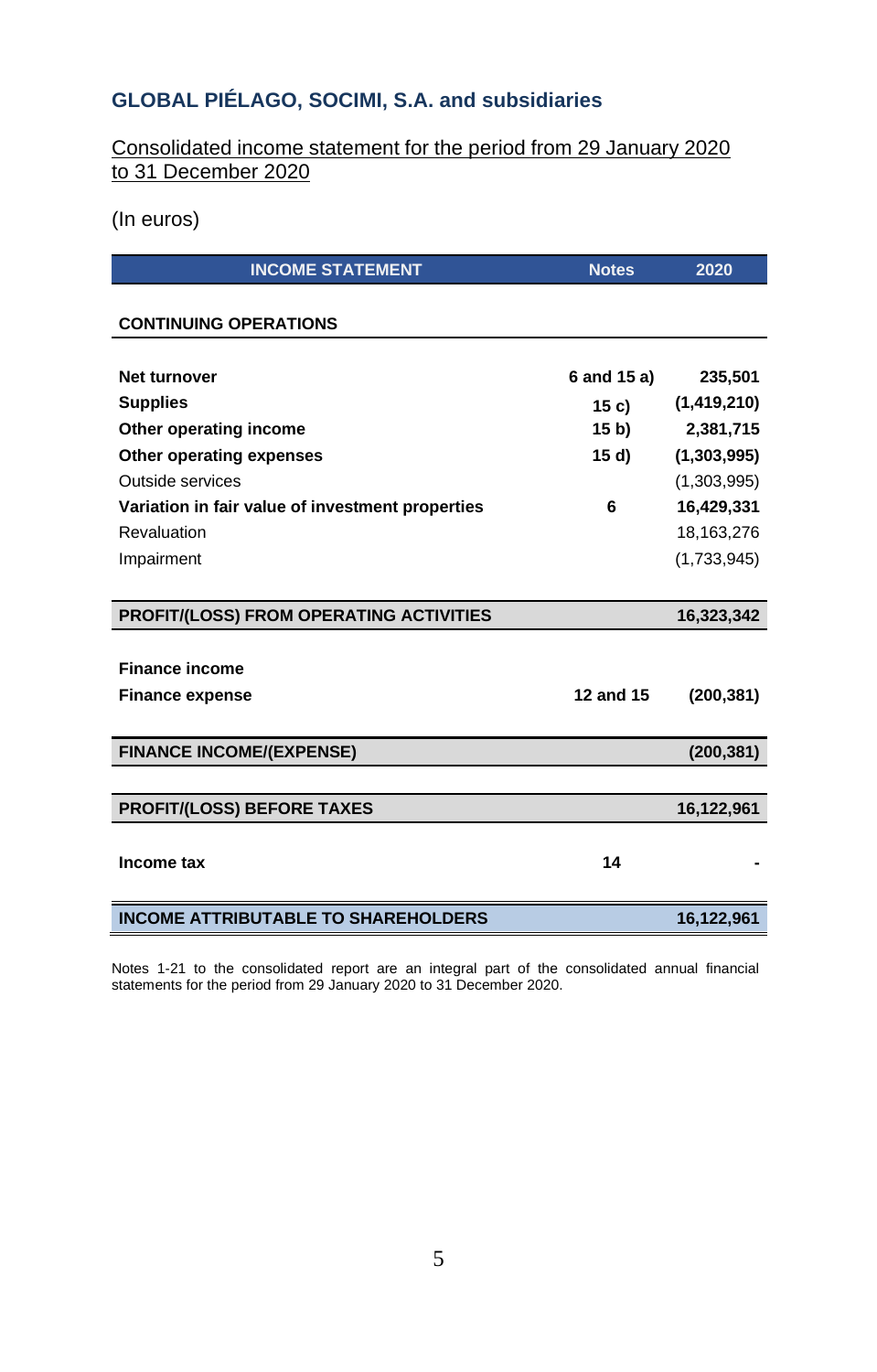Consolidated Statement of Income for the period from 29 January 2020 to 31 December 2020

(In euros)

|                                                    | <b>Notes</b>     | 2020       |
|----------------------------------------------------|------------------|------------|
| Profit/(Loss) for the period                       |                  | 16,122,961 |
|                                                    |                  |            |
| Other comprehensive income:                        |                  |            |
| Items to be transferred to Net Assets              |                  |            |
| Other comprehensive income for the period          |                  |            |
|                                                    |                  |            |
| <b>Comprehensive Income</b>                        |                  | 16,122,961 |
|                                                    |                  |            |
| Attributable to shareholders of the parent company | <b>11 and 15</b> | 16,122,961 |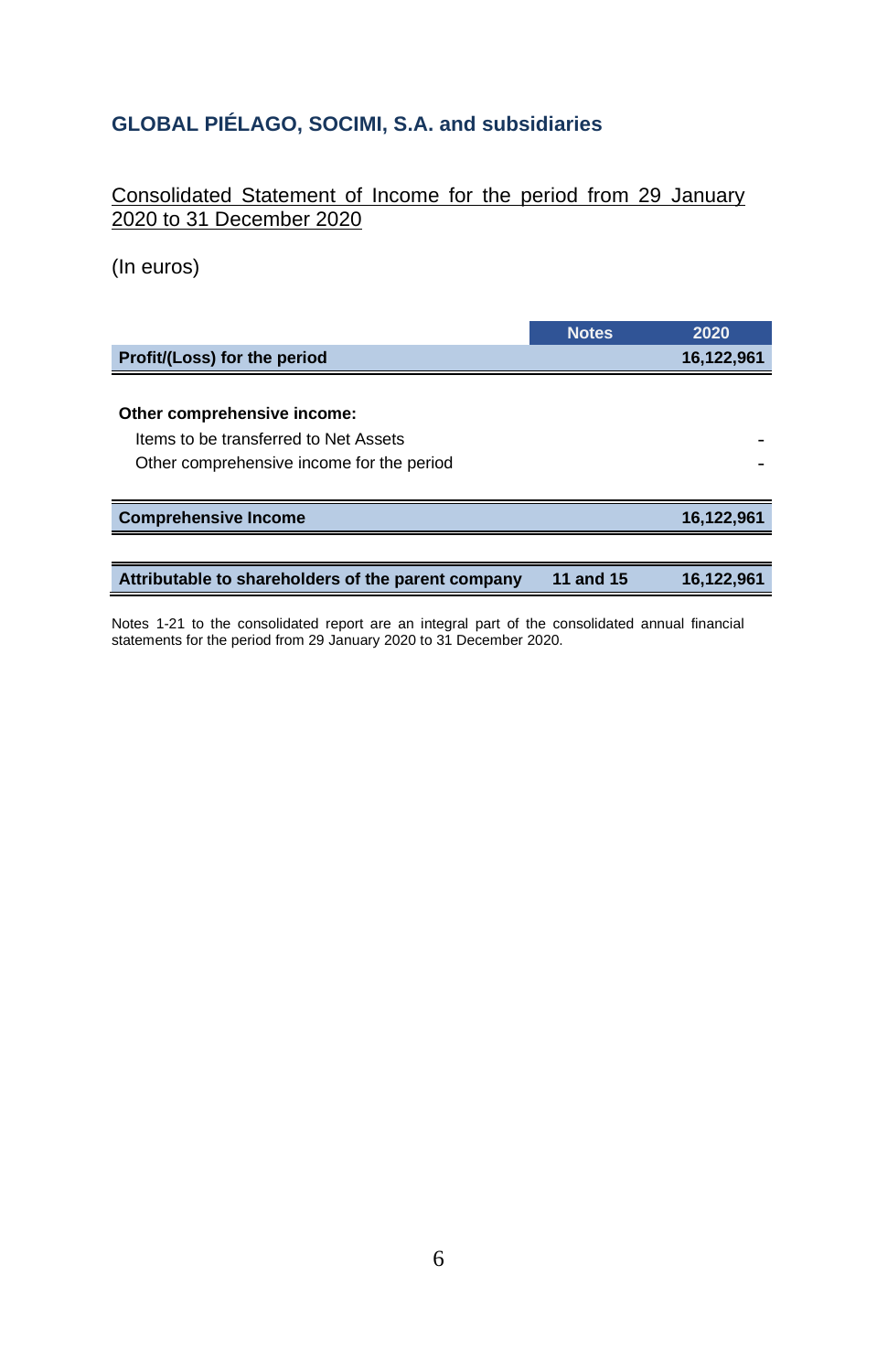# **Consolidated statement of changes in equity for the period from 29 January 2020 to 31 December 2020**

# **(In euros)**

|                                                                   | <b>Share</b><br>capital<br>(Note 11) | <b>Issue</b><br>premium<br>(Note 11) | <b>Profit/(Loss)</b><br>for the year<br>(Notes 11<br>and $15$ ) | <b>Other</b><br>shareholder<br>contribution<br>s (Note 11) | <b>Total</b> |
|-------------------------------------------------------------------|--------------------------------------|--------------------------------------|-----------------------------------------------------------------|------------------------------------------------------------|--------------|
| <b>Balance at 31/12/2019</b>                                      |                                      |                                      |                                                                 |                                                            |              |
| <b>Total recognised</b><br>income and expense<br>Other changes in |                                      | -                                    | 16,122,961                                                      | ٠                                                          | 16,122,961   |
| equity:                                                           | 5,000,000                            | 7.602.083                            |                                                                 | 8.339.746                                                  | 20.941.829   |
| Capital increases                                                 | 5,000,000                            | 7.602.083                            |                                                                 |                                                            | 12,602,083   |
| Shareholder contributions                                         |                                      |                                      |                                                                 | 8,339,746                                                  | 8,339,746    |
| <b>Balance at 31/12/2020</b>                                      | 5,000,000                            | 7,602,083                            | 16,122,961                                                      | 8,339,746                                                  | 37.064.790   |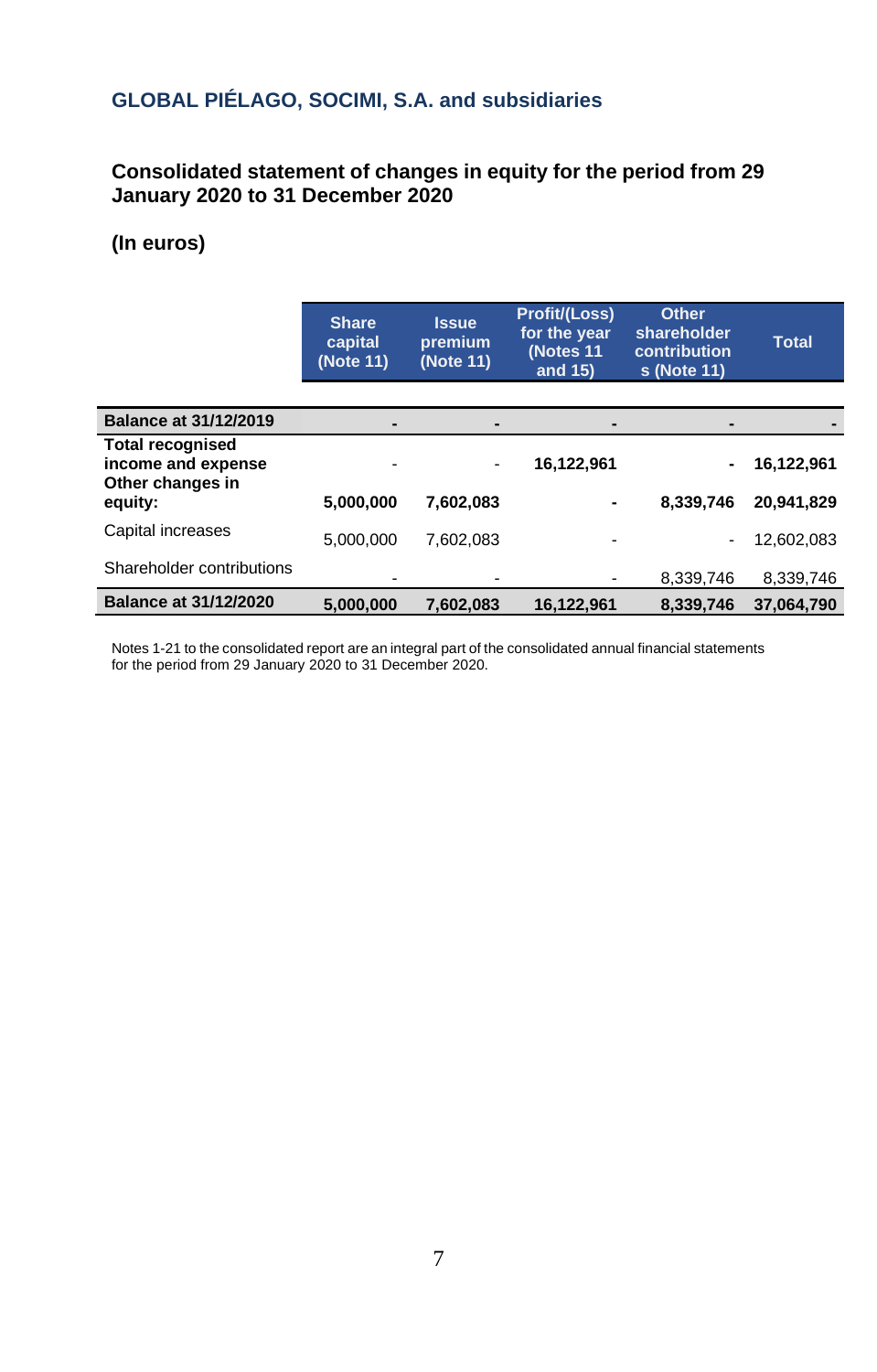# **Consolidated cash flow statement for period from 29 January 2020 to 31 December 2020 (in euros)**

|                                                            | <b>Notes</b> | 2020           |
|------------------------------------------------------------|--------------|----------------|
| <b>CASH FLOWS FROM OPERATING ACTIVITIES</b>                |              |                |
| Profit/(Loss) for the period before taxes                  |              | 16,122,961     |
| From continuing operations                                 | 15           | 16,122,961     |
| Adjustments to profit/(loss)                               |              | (16, 232, 223) |
| Variation in fair value of investment properties           | 6            | (18, 163, 276) |
| Impairments (+/-)                                          | 6            | 1,733,945      |
| Finance expense                                            | 15.e)        | 197,108        |
| Changes in working capital                                 |              | (4, 110, 906)  |
| Increase/(Decrease) in Inventories                         | 6 and 8      | (3,828,121)    |
| (Increase)/Decrease in Receivables                         | 9 and<br>14  | (1,472,733)    |
| Increase/(Decrease) in Payables                            | 9, 13,<br>14 | 1,169,625      |
| Other non-current assets and liabilities $(+/-)$           | 7 and<br>12  | 20,323         |
| Other cash flows from operating activities                 |              |                |
| Cash flows from operating activities                       |              | (4, 220, 168)  |
| <b>CASH FLOWS FROM INVESTMENT ACTIVITIES</b>               |              |                |
| <b>Payments for investments</b>                            |              | (32,743,969)   |
| Investment properties                                      | 6            | (32,743,969)   |
| <b>Cash flows from investment activities</b>               |              | (32,743,969)   |
| <b>CASH FLOWS FROM FINANCING ACTIVITIES</b>                |              |                |
| <b>Collections and payments for equity instruments</b>     |              | 20,941,829     |
| Issue of equity instruments                                | 11           | 20,941,829     |
| Collections and payments for equity instruments            |              | 25,639,983     |
| Receivables from Group companies and associates            | 12,2         | 10,750,988     |
| Loans and borrowings                                       | 12.1         | 9,300,088      |
| Other receivables                                          | 12,1         | 5,588,907      |
| <b>Repayments and amortisation</b>                         |              | (1, 330, 412)  |
| Loans and borrowings                                       | 12,1         | (1,330,412)    |
| Cash flows from financing activities                       |              | 45,251,400     |
|                                                            |              |                |
| <b>NET INCREASE / DECREASE IN CASH OR CASH EQUIVALENTS</b> | 10           | 8,287,263      |
|                                                            |              |                |
| Cash or equivalents at the start of the year               |              |                |
| Cash or equivalents at the close of the year               | 10           | 8,287,263      |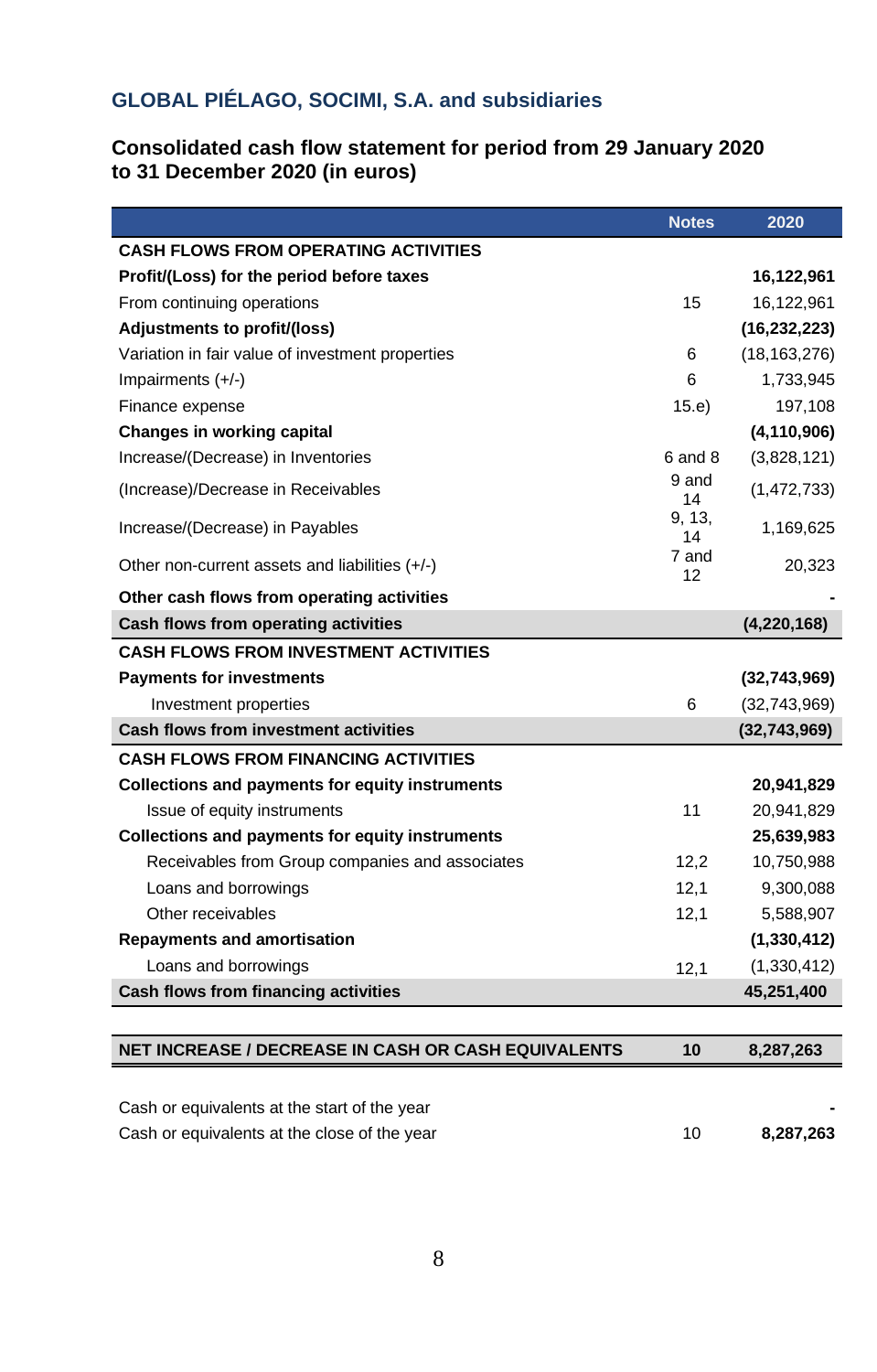Consolidated annual financial statements for the period from 29 January 2020 to 31 December 2020

# **1. General information**

Global Piélago, SOCIMI, S.A., hereinafter the Parent Company, is a Spanish public limited company, with VAT No. A88581251, incorporated for an indefinite period under a deed delivered before a Madrid notary public on 29 January 2020; it is entered on the Madrid Register of Companies, volume 40,174, page 110, sheet M-713884, entry No. 1. Its current registered offices are located at Paseo de la Castellana, 93, 13th floor, 28046 Madrid.

The Company was initially incorporated as a limited liability company under said public deed delivered on 29 January 2020. It was converted into a public liability company under public deed of 5 March 2020, in Madrid.

Its registered offices at the time it was incorporated were located in Calle Suero de Quiñones 34-36, 1st floor, 28002 Madrid. On 25 June 2020 it moved to its current offices, as set down in public deed, at which time its name was also changed to its current name.

The Company's corporate object is:

a) The acquisition and development of urban real estate for lease.

b) The holding of shares in the capital of other SOCIMI or in other companies non resident in Spain with the same corporate purpose and which are subject to a regime similar to the one established for SOCIMIs in relation to the obligatory policy on appropriation of profit stipulated by law or the bylaws.

e) The holding of shares in the capital of other companies resident or non resident in Spain, whose main corporate purpose is the acquisition of urban real estate for lease, which are subject to the regime established for SOCIMIs in relation to the obligatory policy on distribution of dividends stipulated by law or the bylaws and meet the investment requirements referred to in art. 3 of Law on Listed Real Estate Investment Companies.

The holding of public or private limited liability shares in Collective Real Estate Investment Undertakings governed by Law 35/2003, of 4 November, on Collective Investment Undertakings.

In addition to the business activity deriving from the company's primary corporate purpose, SOCIMI may also undertake ancillary activities, i.e. any activities the revenues from which account for less than 20% of the revenue in the company in any tax period, or any considered ancillary by law at any given time. The corporate purpose excludes any activities legally required to comply certain conditions not met by the Company or its Bylaws.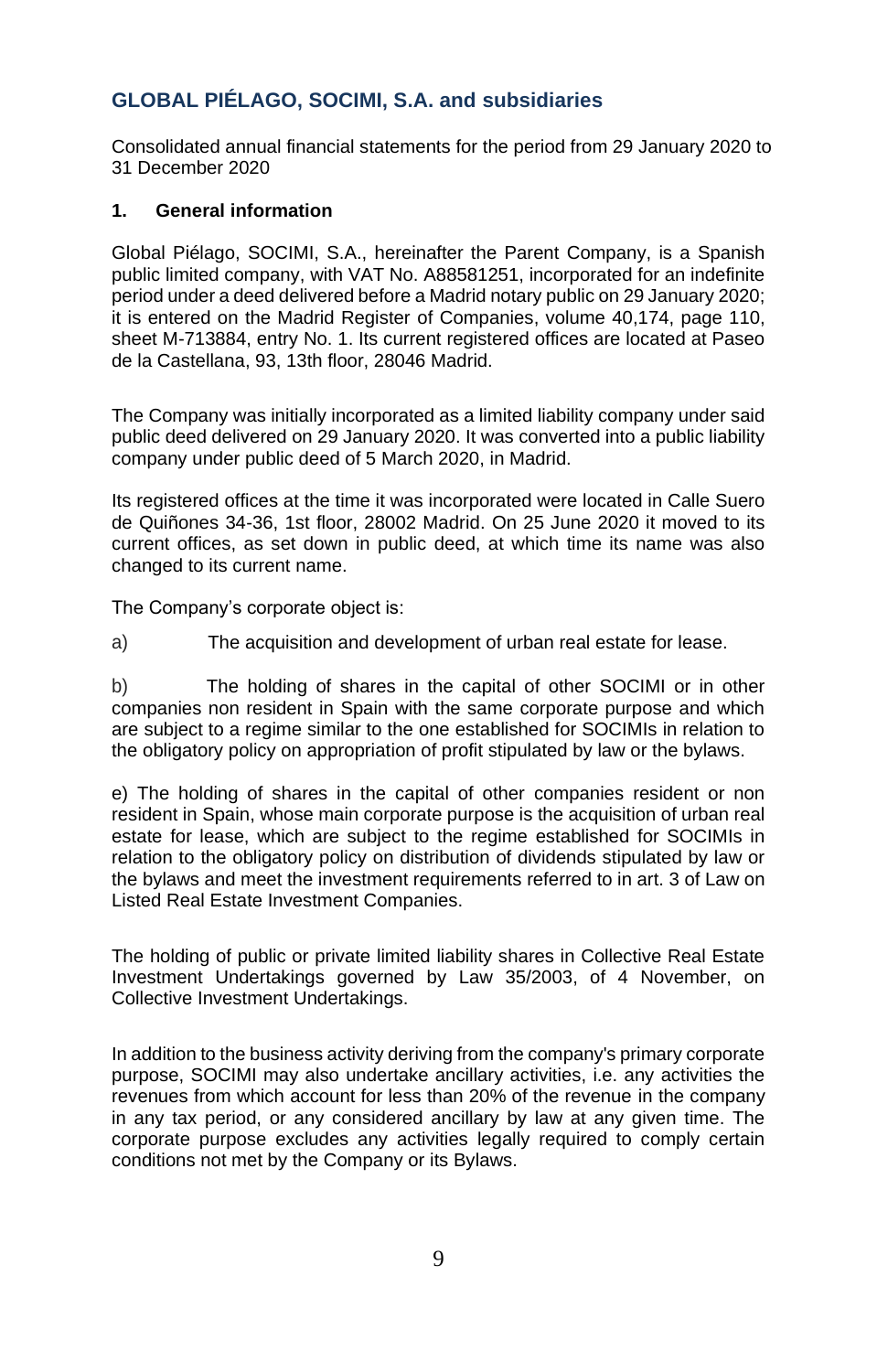On 25 June 2020, a resolution of the General Shareholders' Meeting, resolving that the Company would opt for the special regime for listed real estate investment trusts (SOCIMI, in Spanish), regulated by Act 11/2009 of 26 October, was put on public deed.

We now list the primary elements defining the SOCIMI regime which applies to the Company.

# **SOCIMI Regime**

Global Piélago SOCIMI, S.A. is regulated by Act 11/2009 of 26 October, as amended by Act 16/2012 of 27 December, on Listed Real Estate Investment Trusts.

The primary characteristics defining the SOCIMI regime, which must be met for the regime to be applied correctly, are:

**1.** Corporate Purpose.

The primary corporate purpose of the company must be that of holding real estate for lease, holding interests in other SOCIMI or companies having a similar corporate purpose and the same dividend distribution regime and in Collective Investment Schemes.

**2.** Investment.

• The company must invest at least 80% of its asset value in real estate for lease, in land for the development of real estate to be used for said purpose (providing that development commences within three years of its acquisition), and in interests in the capital of other companies having a similar corporate purpose to that of the company.

The asset value will be determined according to the average of the quarterly individual balance sheets for the financial year, and the Company may choose to calculate that value by replacing the carrying amount with the market value of the elements comprising those balance sheets, which would be applied to all balance sheets for the financial year. This determination will not include any cash or credit rights issuing from the transmission of said properties or interests made in the same or previous years, providing, in this latter case, that the reinvestment term specified in Article 6 of the Act has not elapsed.

This percentage will be calculated on the basis of the consolidated financial statements if the company is the parent of a group according to the criteria established in art. 42 of the Code of Commerce, regardless of the place of residence and of the obligation to prepare consolidated annual financial statements. This group will be exclusively composed of the SOCIMIs and the rest of the companies to which art. 2.1 of the Law refers.

The Company is the parent in a group comprising itself, Global Piélago, SOCIMI, S.A. and Global Sauco, SOCIMI, S.L.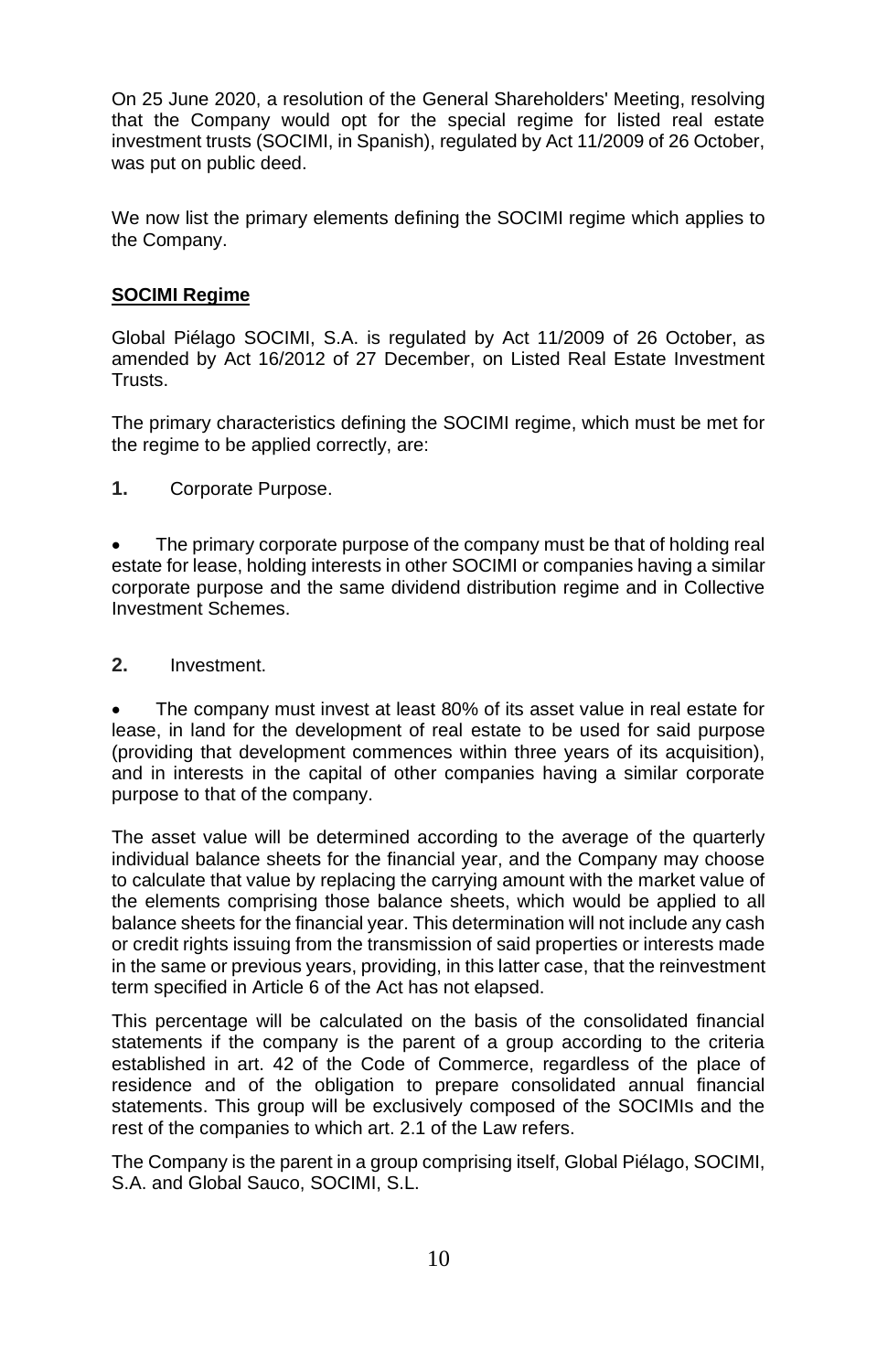• Likewise, 80% of its revenues within the tax period should be obtained from: (i) real estate leasing and (ii) dividends on interests. This percentage will be calculated on the basis of the consolidated income statement if the Company is the parent of a group of companies according to the criteria established in art. 42 of the Code of Commerce, regardless of the place of residence and of the obligation to prepare consolidated annual financial statements. This group will be exclusively composed of the SOCIMIs and the rest of the companies to which art. 2.1 of the Law 11/2009 refers.

• Properties must be leased for at least three years (for calculation purposes, up to one year may be added from the period during which they were available for lease). Interests in the asset must be retained for at least three years.

**3.** Trading on a regulated market.

SOCIMI must be listed for trading on a regulated stock market in Spain or in any other country with which tax information is exchanged. Shares must be registered stocks.

At 31 December 2020, the Company shares are not listed on the stock market.

**4.** Distribution of Gains:

The Company must distribute the following dividends, after complying with the applicable business requirements:

• One hundred percent of the profits from dividends or profit sharing distributed by the companies to which art. 2.1 of Law 11/2009 refers.

• At least 50% of the profits from the transfer of real estate and public or private limited liability company shares referenced in art. 2.1 of Act 11/2009, made after the minimum holding period, subject to compliance with its primary corporate purpose. The remaining profits should be reinvested in other real estate or shares subject to the fulfilment of that purpose, within three years as of the transfer date.

At least 80 percent of the rest of the profits obtained. When the distribution of dividends is made against reserves from profits of a year in which the special tax scheme was not applied, their distribution must be adopted as described above.

**5.** Information.

SOCIMI are required to include in the report accompanying their annual accounts the information required by the tax legislation governing the special regime for SOCIMIs.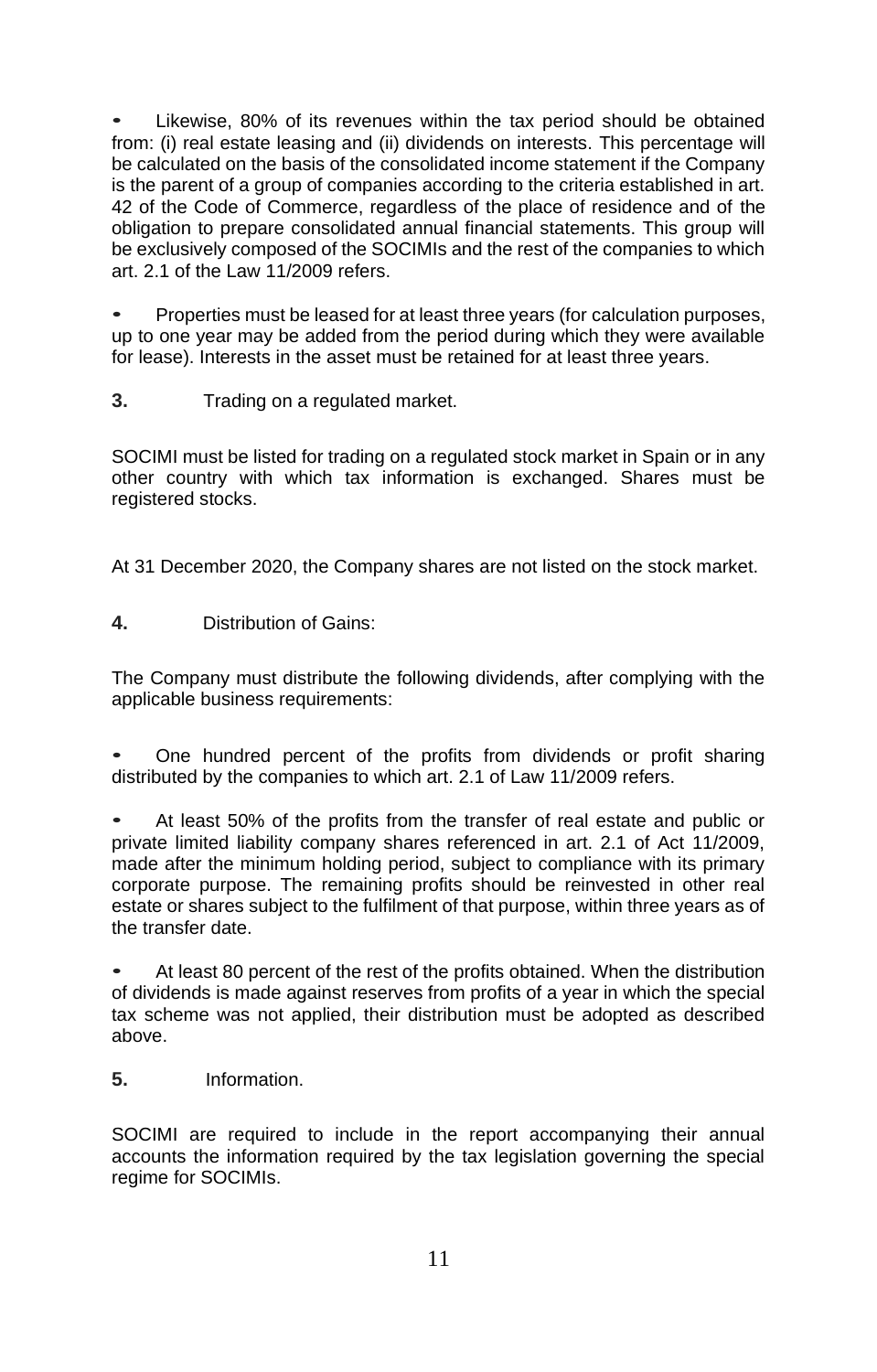# **6.** Minimum capital.

The minimum stock capital is established at €5 million.

Companies may opt for the application of the special tax scheme in the terms established in article 8 of the Act, even when they do not meet the minimum requirements established therein, providing the requirements are met within two years of opting for the regime.

Failure to comply with any of said conditions will mean that the Company will be included under the general Corporate Income Tax regime from the year in which said failure comes about, unless it is remedied in the following year. Moreover, in addition to the quota for the year in question, the Company will also be required to pay the difference between the quota given by applying the general scheme and the quota paid after applying the special tax regime in the previous year, in addition to any delay interest, surcharges and sanctions which may apply.

The Parent Company and the investee, as defined below, opted to adopt the SOCIMI regime by notifying the Spanish Tax Agency on 25 June 2020, having agreed as much at their General Meeting.

At the time of filing these Consolidated Annual Financial Statements, both companies are in the provisional period established by Law for compliance with the requirements specified above. At 31 December 2020, neither complied with all of the requirements stipulated in the Act.

The Company is the parent in a group of companies and files consolidated annual financial statements formulated in accordance with the International Financial Reporting Standards (IFRS) adopted by the EU.

# **1.1. Subsidiaries**

The Company is the head of a corporate group, thereby being the parent of the following subsidiary at 31 December 2020:

| Company                           | <b>Register</b><br>ed<br>address | <b>Activity</b> | <b>Holding %</b> | <b>Consolidation</b><br>method |
|-----------------------------------|----------------------------------|-----------------|------------------|--------------------------------|
| GLOBAL SAUCO.<br>SOCIMI, S.L. (*) | Spain                            | <b>SOCIMI</b>   | 100% - direct    | Full<br>Consolidation          |

(\*) Not audited.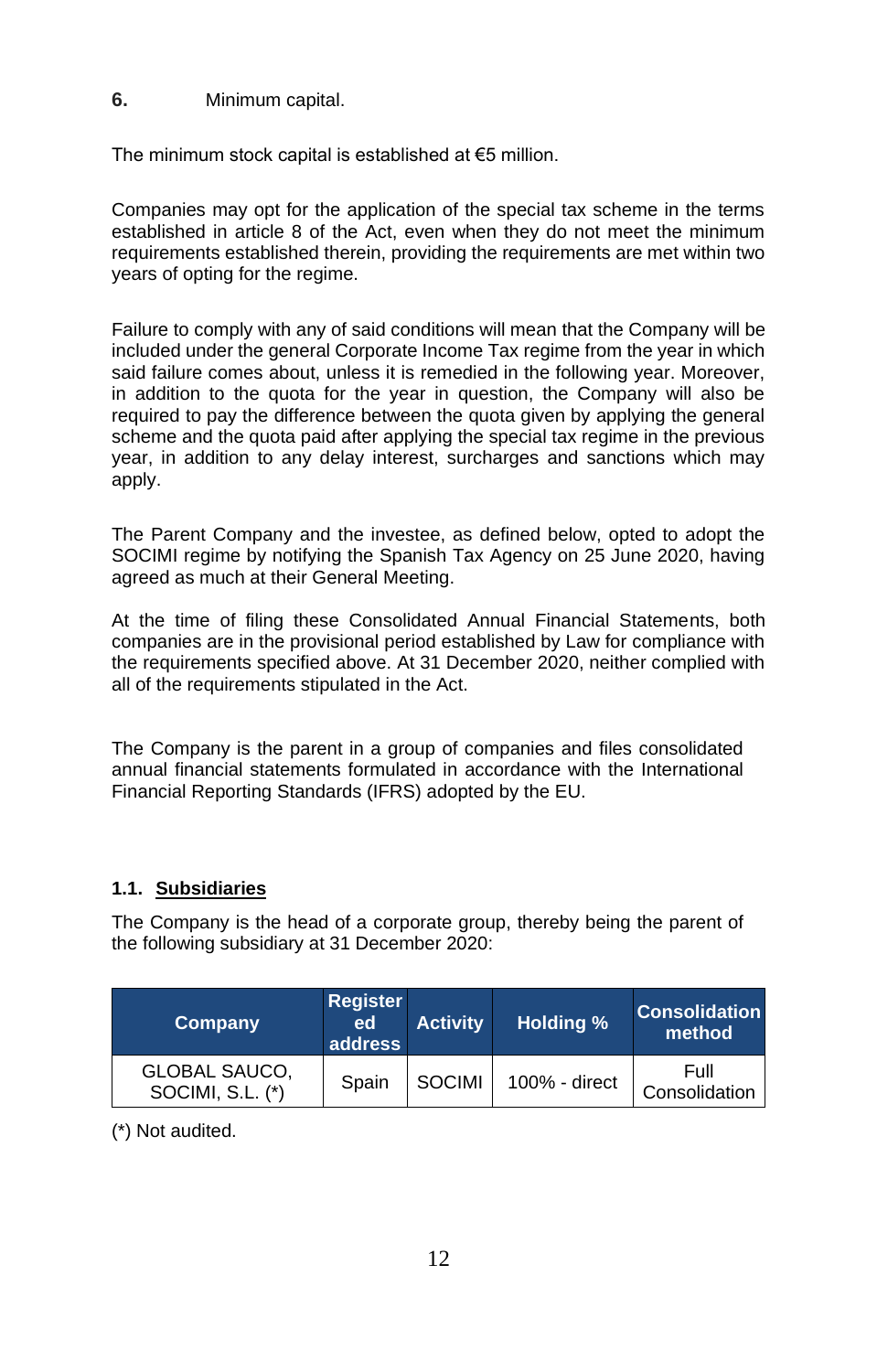On 5 March 2020, in Madrid, the Parent Company acquired 100% of the stock capital of Global Sauco, SOCIMI, S.L.U. (Hereinafter, "the subsidiary"), also incorporated in 2020, under public deed No. 446.

Global Sauco, SOCIMI, S.L.U. is a Spanish limited liability company, with VAT No. B88581236, incorporated for an indefinite period under a deed delivered before a Madrid notary public on 29 January 2020, number 297; it is entered on the Madrid Register of Companies, volume 40,174, page 130, sheet M-713886, entry No. 1a. Its current registered offices are located at Paseo de la Castellana, 93, 13th floor, 28046 Madrid.

Its registered offices at the time it was incorporated were located in Calle Suero de Quiñones 34-36, 1st floor, 28002 Madrid. On 25 June 2020 it moved to its current offices, as set down in public deed No. 2,247, at which time its name was also changed to its current name.

The subsidiary is also a SOCIMI and has the same corporate purpose as the parent company. On 25 June 2020, a resolution of the General shareholders' Meeting, under which it was agreed that the Company should be ruled by the special regime for listed real estate investment trusts (SOCIMI, in Spanish), regulated by Act 11/2009 of 26 October, was put on public deed.

The assets held by the Group at the end of 2020 were acquired by the Subsidiary after joining the Group.

When Global Sauco, SOCIMI, S.L.U. was acquired by Global Piélago, SOCIMI, S.A., the latter became the parent company of a corporate group, this being the first year in which consolidated annual statements are filed.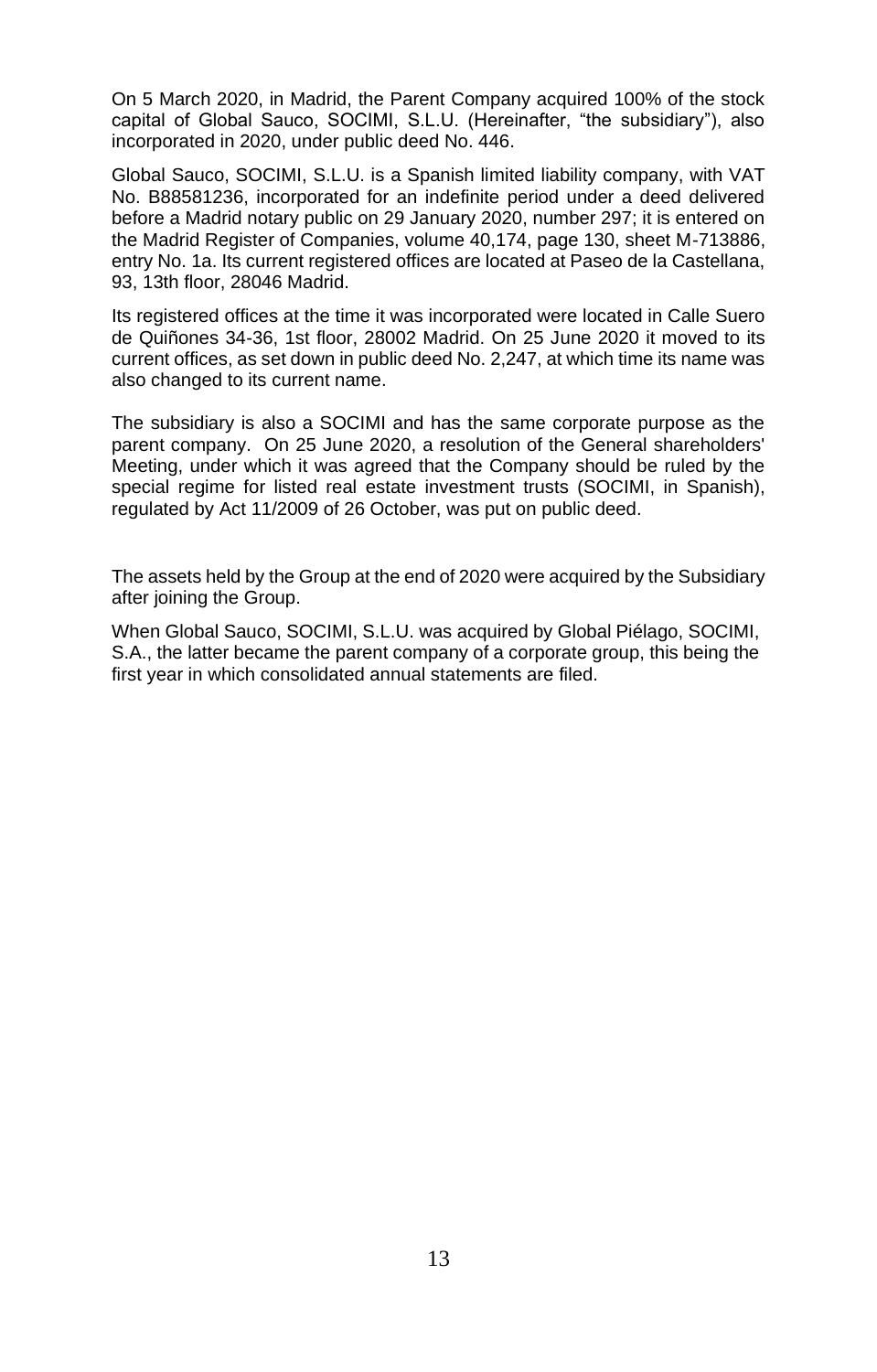# **1.2 Management and Subscription Agreements**

The following is a summary of the most important points of a series of management agreements issued originally in English.

# **1.2.1. Management Agreement**

In June 2020, the Company signed a Management Agreement with Briks Residential, S.L. (Management Company), regulating aspects having to do with advisory and management services and the remuneration to be received by the Management Company in exchange for said activity.

The agreement is made for an unlimited time and may be terminated for any of the reasons stated in Point 9 therein, including withdrawal of either party, providing they give twelve months' notice.

The services provided by the management company to the parent company and investee include:

- a) General services. Coordination in the acquisition of properties. Formulation and implementation of Business Plan and yearly budget. Overseeing the requirement to send reports to banks and investors. Overseeing and coordinating the annual evaluations of investment properties. Overseeing the appointment of service providers. Monitoring CapEx plans for investments. Implementing sales strategies. Assisting clients with insurance decisions. Overseeing accounts books and other tax obligations.
- b) Strategic services. Advisory services in regard to investment price policy. Recommendations in relation to the Business Plan in order to maximise yield. Overseeing agreements with regard to the selection of service providers, and supervising their performance.
- c) Asset Management Services: Providing precise instructions to Property Managers in relation to managing the properties. Liaising with regulatory agencies. Coordinating the filing of the Audited Annual Accounts, and assisting the auditors.
- d) Property Management Services: Keeping a database of lessees. Keeping copies of legal documents relating to the properties. Ensuring compliance with all formal obligations in relation to the properties.
- e) Maintenance and Upkeep Services. Monitoring expenses in relation to the properties and working with the Property Managers to formulate reports in relation to said monitoring. Ensuring the upkeep of the properties.
- f) Rent and Expense Collection Services. Negotiations and agreements with lessees. Monitoring financial ratios in relation to lessees. Making lease agreements. Overseeing rent and advances paid by lessees.
- g) Reporting services. Organising meetings and conferences in relation to the management of the properties. Sending reports to the Company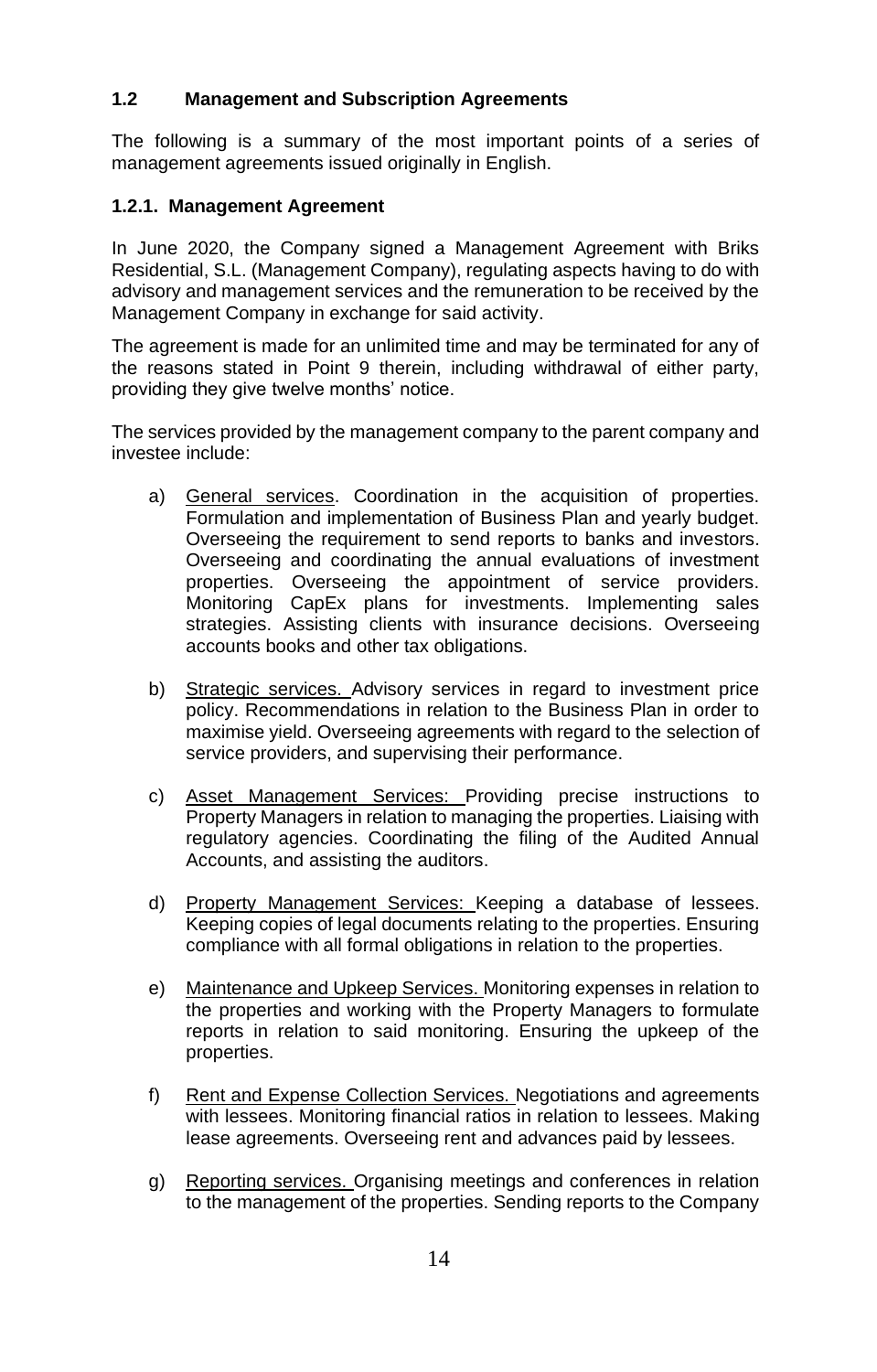and shareholders. Helping with the formulation of Annual Accounts and audits.

- h) Financial Advisory Services. Working with a range of service providers, to monitor project costs in relation to the Business Plan and advise accordingly.
- i) Disposals. Providing advisory services in relation to strategy and proceedings with regard to disposing of properties, and preparing material for marketing policy elements. Coordinating the Company's service providers in sales processes.

The management contract establishes a series of fees, as follows:

# Acquisition Fee:

As owner of the properties, the investee, Global Sauco, SOCIMI, S.L. will pay the management company management fees of 0.75% of the total individual acquisition price of assets in the "Alcazar I" development, the private acquisition contract over which was signed between the parties on 7 April 2020.

With regard to the acquisition of properties not included in said development, the company which acquires the properties will pay the management acquisition fees of 0.5% the individual acquisition price to the management company.

### Asset Management Fees:

The management company will be entitled to receive annual fees calculated at 0.5% of the total acquisition price of each of the Company's properties, plus the CapEx expenses over each asset (plus VAT).

# **2. Basis of preparation of the consolidated annual financial statements**

The consolidated annual financial statements for the year 29 January 2020 (date of incorporation) until 31 December 2020 were obtained from the books of the Company and the subsidiary up to 31 December 2020. They were formulated by the Company's directors in accordance with the International Financial Reporting Standards (IFRS) and the IRFS Interpretations Committee, adopted by the European Union as Regulation (EC) No 1606/2002 of the European Parliament and of the Council and successive amendments thereto.

As this is first year that the Company is active, being the year in which it was incorporated (see Note 1), no comparative figures are given. From now on, 2020 refers to the period from the date of incorporation (29 January 2020) to 31 December 2020.

The consolidated annual financial statements of the group for 29 January 2020 to 31 December 2020 are the first annual accounts to which the IRFS are applied. The Group has applied IFRS 1 in formulating the consolidated annual financial statements.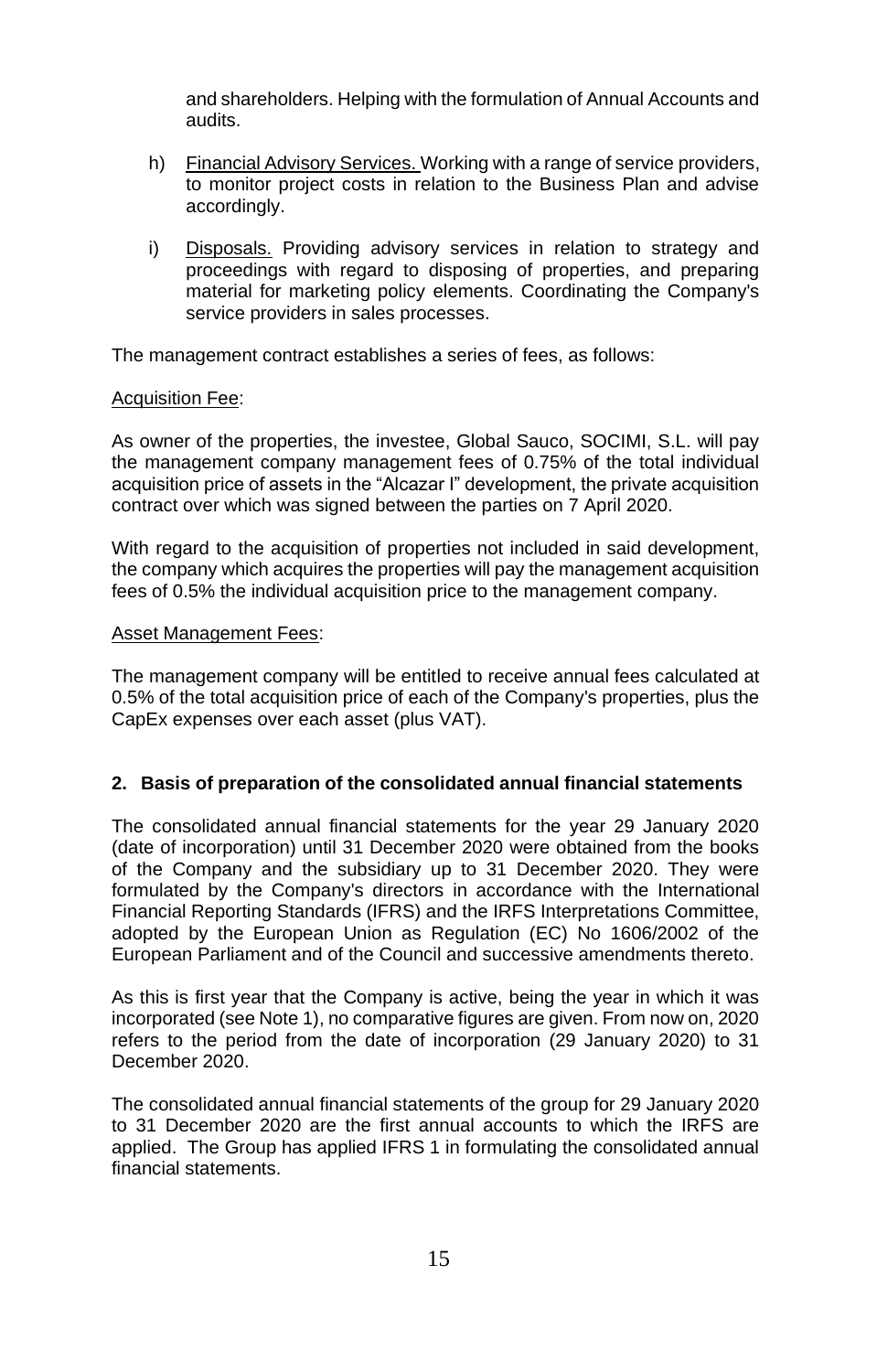These consolidated annual financial statements refer to the period from 29 January 2020 to 31 December 2020. The IFRS were adopted on 29 January 2020, this being the date on which the Parent Company was incorporated.

The Parent Company's Directors prepared the consolidated annual financial statements at 31 December 2020 in accordance with the going concern principle.

Formulating these consolidated annual financial statements in accordance with the IFRS requires the use of certain critical accounting estimations. It also requires that Management use their knowledge in the process of applying the Group's accounting policies. Note 4 to these consolidated annual financial statements stipulates those areas which require a high degree of understanding or complexity and the areas in which hypotheses and estimations have a material effect on these consolidated annual financial statements.

The currency in which these consolidated annual financial statements are formulated is the Euro, this being the currency in which the Group operates.

The figures contained in these consolidated annual financial statements are expressed in euros to two decimal places, unless otherwise indicated.

# **2.1 Scope of Consolidation**

Throughout 2020, the acquisitions and interests acquired in Note 1.1 were acquired, extending the scope of consolidation.

# **2.2 Adoption of International Financial Reporting Standards**

Standards and interpretations approved by the European Union and becoming effective in the year

During 2020, a series of standards, amendments and interpretations came into effect. These, if applicable to the Group, are to be used in formulating the consolidated annual financial statements:

| Standards,<br>Amendments and<br><b>Interpretations</b>                           | <b>Description</b>                                                                                                                             | <b>Effective</b><br>Date |
|----------------------------------------------------------------------------------|------------------------------------------------------------------------------------------------------------------------------------------------|--------------------------|
| Amendments to IAS 1<br>and IAS 8: Definition of<br>"materiality"                 | Amendments to IAS 1 and IAS 8 to<br>align the definition of "materiality" used<br>in the Conceptual Framework and the<br>standards themselves. | $1 - Jan-20$             |
| Amendments to IFRS 9.<br>IAS 39 and IFRS 7:<br>Interest rate benchmark<br>reform | Amendments to IFRS 9, IAS 39 and<br>IFRS 7 relating to the undergoing<br>reform in benchmark interest rates.                                   | $1-Jan-20$               |
| Amendments to IFRS 3:<br><b>Business combinations</b>                            | Clarifying the definition of a business.                                                                                                       | $1-Jan-20$               |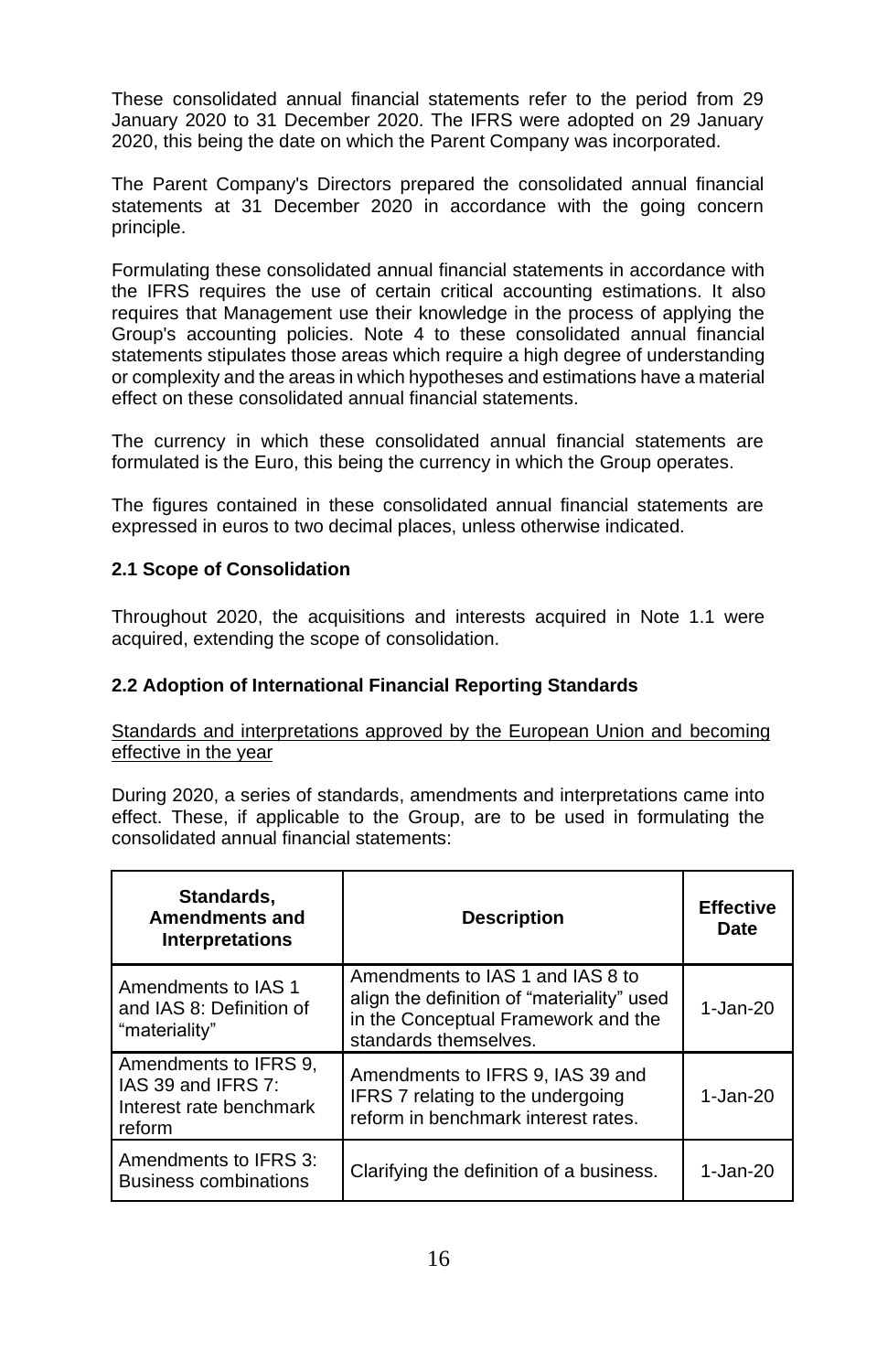There have been no significant impacts to the Group's consolidated financial statements deriving from the application of this standard

### Standards and interpretations issued by the IASB, not effective in the period

The following standards were not in force in 2020, either because their effective date is later than that of the consolidated annual financial statements, or because they had not yet been adopted by the European Union:

The Group intends to adopt the standards, interpretations and amendments to the standards issued by the IASB but not yet mandatory in the European Union at the time these consolidated annual financial statements were formulated once they take effect, if applicable. Although the Group is currently analysing the impact of this move, based analyses conducted to date, the Group estimates that their initial application will have no material impact on its consolidated annual financial statements.

# **3. Accounting standards**

The principal accounting policies and evaluation standards adopted by the group, in accordance with which these consolidated annual financial statements have been formulated, were drawn up in accordance with the IFRS and are given here below:

# **3.1 Cash and cash equivalents.**

Cash and cash equivalents Including cash, bank accounts and bank deposits and short-term, highly liquid investments which may be converted easily into cash, having an investment term of less than three months.

The Group's current accounts accrue interest at the market rate for this type of account. The book value of these assets is close to their fair value.

In general, the Group holds its cash and cash equivalents in banks with a high credit rating.

# **3.2 Investment properties**

The investment properties include properties under construction and development for use as investment properties, investments are made partially or tally for the purpose of generating revenues, profits or both, instead of being used in the production or supply of good or services or for immediate sale in the ordinary course of business. They correspond to land, buildings and other constructions maintained for operation under a lease regime or for capital gains for their sale as a result of any increases of their respective market prices that may take place in the future.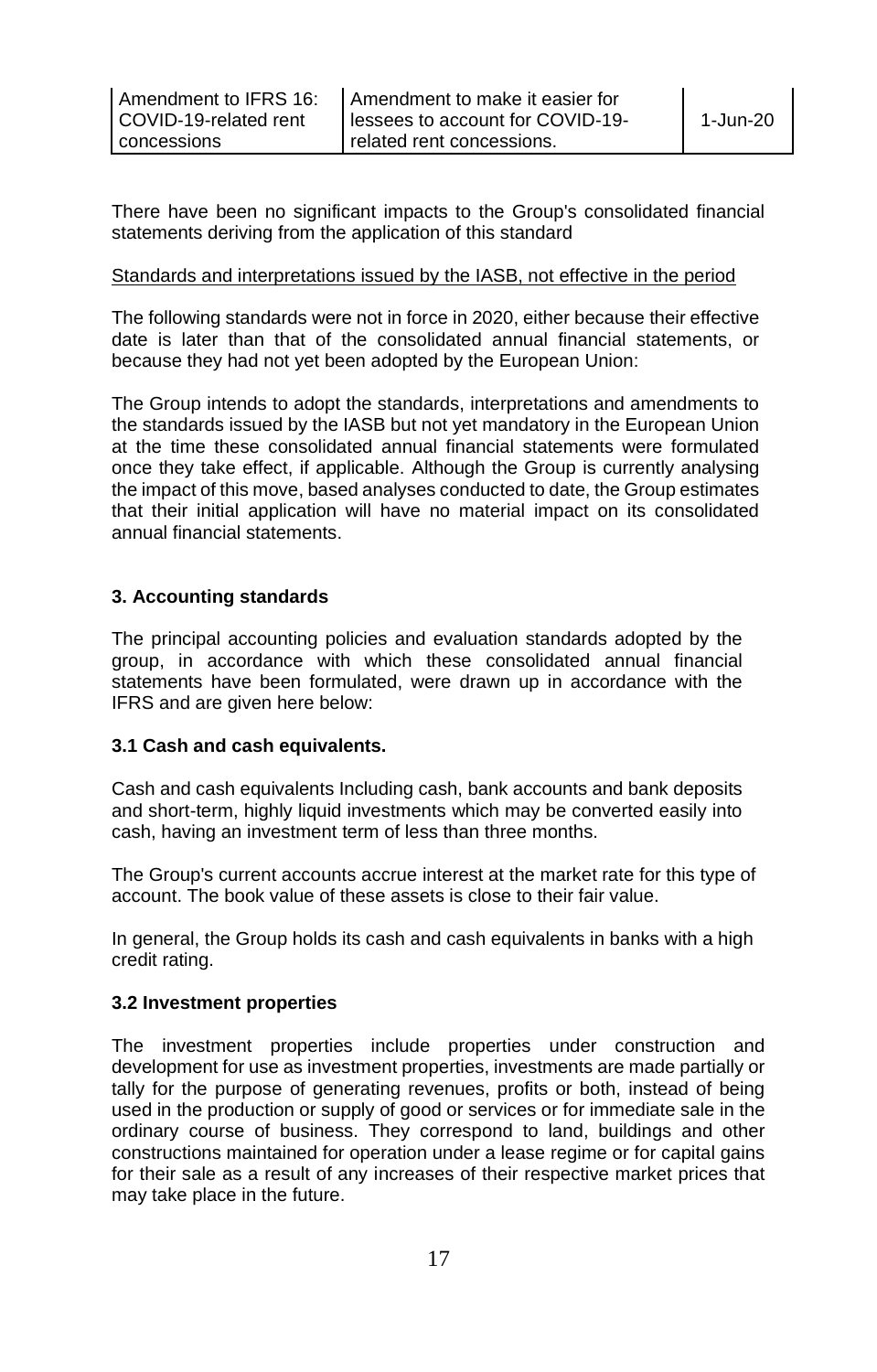The Directors of the Parent Company do not intend to dispose of these assets within the time frame, having decided to retain these assets as investment properties in the consolidated balance sheet.

Investment properties are initially measured at cost, including related transaction costs and financing costs, if any. After their initial measuring, investment properties are given at their fair value.

Investment properties are given at their fair value at the end of the reference period and are not depreciated as established in IAS 40.

Gains and losses arising from changes in the fair value of investment property must be included in net profit or loss for the period in which they arise.

While construction is in course, the cost of construction works and financial expenses are capitalised. When the asset is in condition to be put into operation, it is measured at its fair value.

Subsequent expenses are measured at their value in the asset's books only when it is probable that future economic benefits attributable to the expense will flow to the entity and the costs of the elements can be measured reliably. Other repairs and maintenance to the property are entered in the expenses for the year in which they are incurred. When part of an investment property is replaced, the book value of the replaced part is cancelled.

As stipulated in IAS 40, the Group periodically determines the fair value of investment properties in such a way that at the end of the year they reflect the actual market state of the investment property elements on said date. This fair value is determined annually on the basis of evaluations conducted by independent valuers.

The properties are located at several places around Spain, each being an individual cash-generating unit, having its own lease agreement, once obtained.

# **3.4 Recognition of income**

Income and expense are recorded on an accruals basis, i.e. when the actual flow of the related goods and services occurs, regardless of when the resulting monetary or financial flow arises. Lease revenues are evaluated at the fair value of the consideration received, less discounts and taxes.

When the Company acts as principal and is exposed to the risks associated with the transactions, the revenues are expressed in gross terms. When the Company acts as an agent and is exposed to the risks associated with the transactions, the revenues are given on a gross basis. Income is calculated at the fair value of the consideration less trade discounts, volume discounts and rebates.

# *Recognition of ordinary income*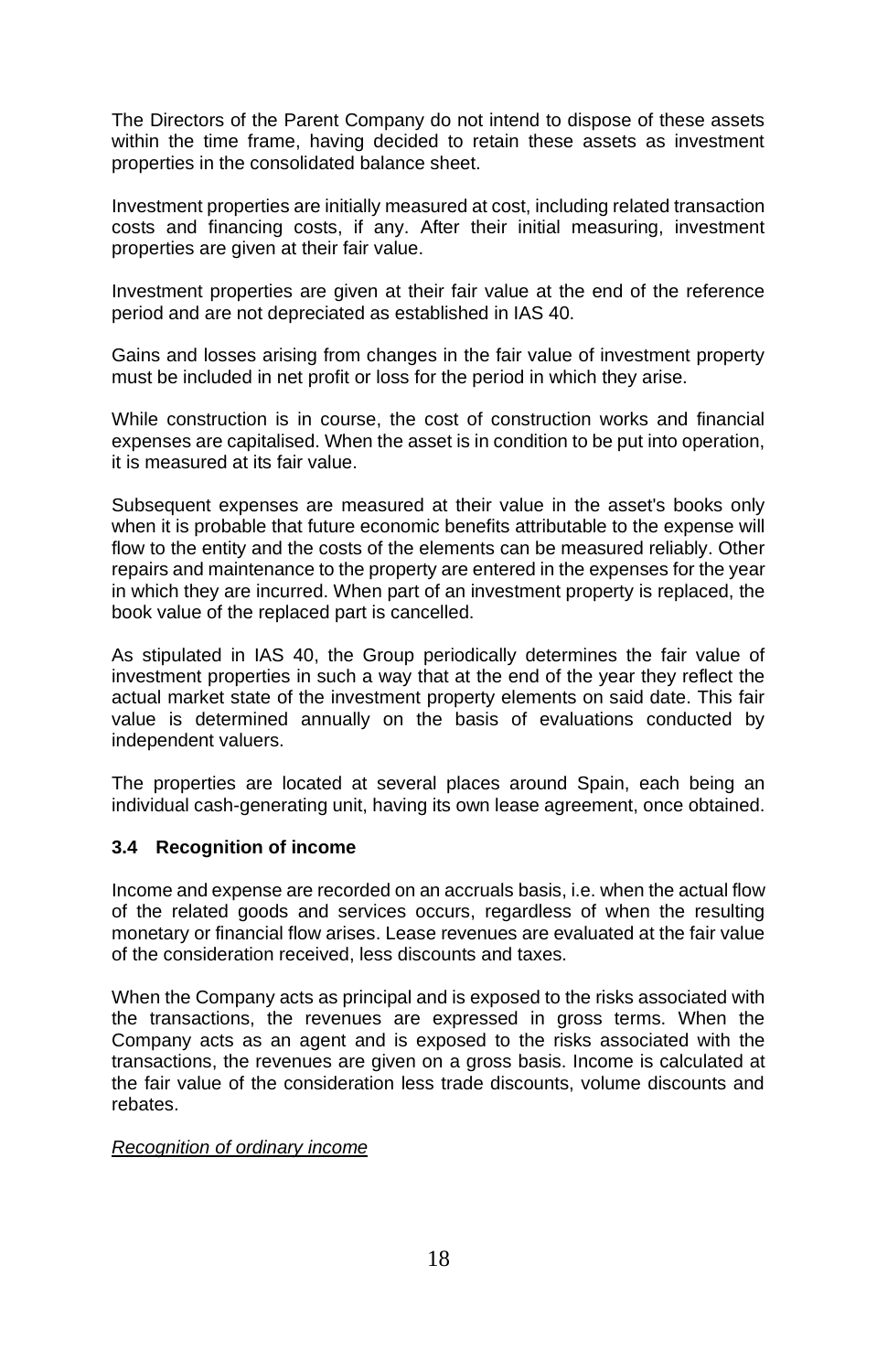Lease revenues are evaluated at the fair value of the consideration received or to be received deriving from same. Rent discounts and concessions grace periods are recognised on the accounts, straight-lining the total amount of the concession or discount over the entire time the tenant's contract is in force. When a lease agreement ends before expected, any pending grace period or discount is entered in the final period before the end of the contract.

# *Leasing investment properties to third parties*

The primary activity of the Group companies is the acquisition and lease of commercial centres and retail parks, though it may invest to a lesser extend in other assets for rent or direct sale (business premises, office buildings, logistics warehouses, logistics centres and residential products). The Group's ordinary revenues come from leasing these investment properties to third parties. The ordinary revenues deriving from leasing the investment properties are recognised by reference to the stage of completion of the transaction at the balance sheet date, when the result of the transaction may be measured reliably. The Group's lease revenues are recognised on a monthly basis in accordance with the conditions and amounts agreed in the respective lease agreements. These revenues are recognised only when they may be measured reliably and it is probable that the profits deriving from the lease will be received. In the case of revenue arising from the rendering of services which cannot be measured reliably, the revenues are recognised only to the extent of the expenses recognised that are recoverable.

The Group periodically evaluates whether any given service agreement is onerous, in which case it recognises the necessary provisions.

# *Result of disposal of investment properties*

The results deriving from the disposal of investment properties is recorded on an accruals basis, i.e. when the actual flow of the goods included in the transaction occurs, regardless of when the resulting monetary or financial flow arises. The results are measured at the fair value of the consideration received, less sales costs, against the book value of the asset received. The recognition of sales income occurs when the significant risks and benefits inherent to the ownership of the property sold have been transferred to the buyer, and the day-to-day management or the effective control over such asset is no longer maintained.

# *Other revenues from sale of stocks*

The recognition of sales income occurs when the significant risks and benefits inherent to the ownership of the asset sold have been transferred to the buyer, and the day-to-day management or the effective control over such asset is no longer maintained. For real-estate inventories this generally takes place upon signing the public deed of sale.

# **3.5 Provisions**

The provisions given in IAS 37 are recognised when the Group has a present obligation (legal or constructive) as a result of a past event, it is probable that an outflow of resources embodying economic benefits will be required to settle the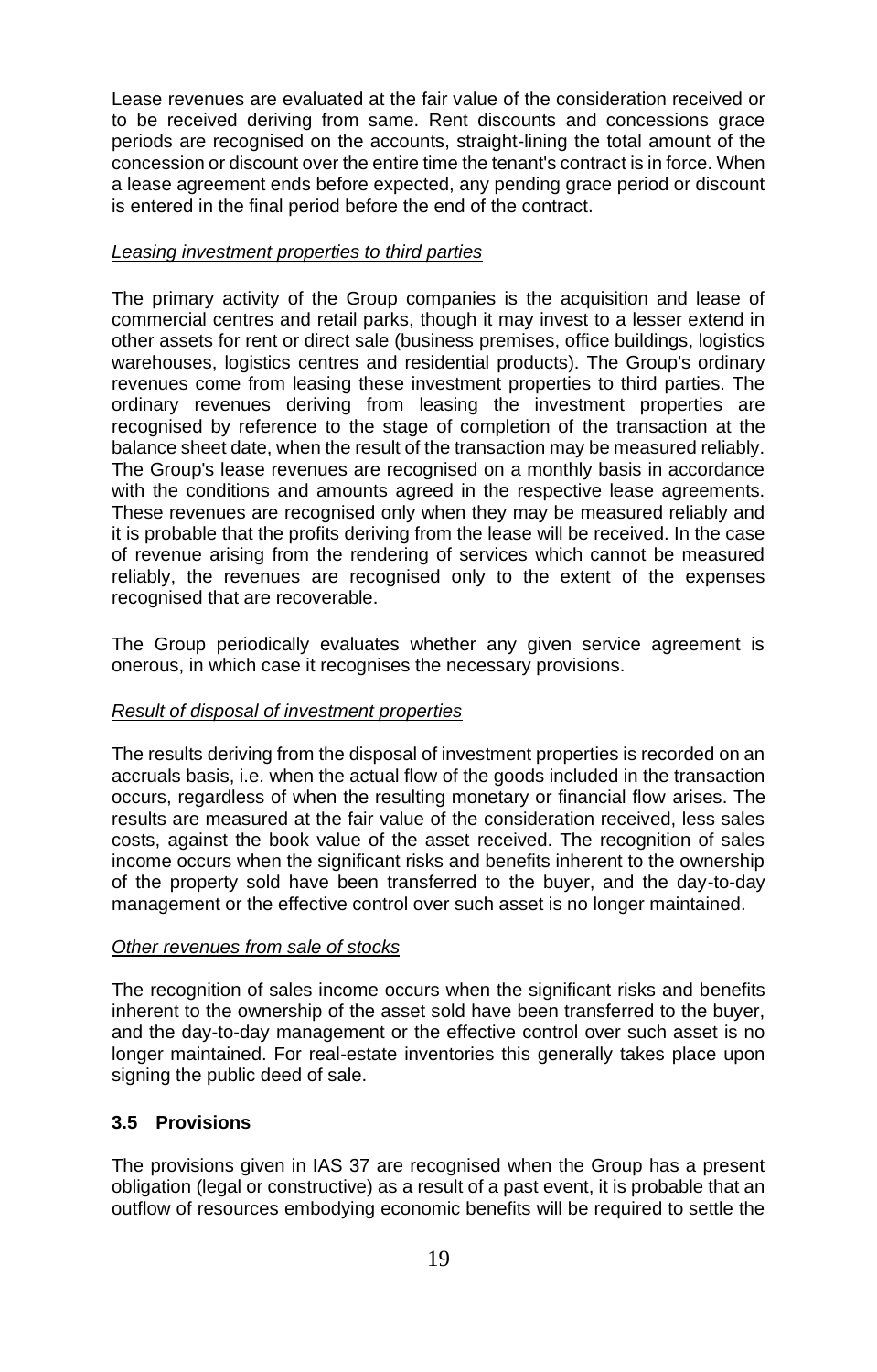obligation, and when a reliable estimate can be made of the amount of the obligation. Provisions are not recognised for future operating losses.

Provisions are measured at the present value of the expected payments necessary to settle the obligation, using a pre-tax rate that reflects the current market value of money and the specific risks inherent in the obligation. Adjustments to update provisions are recognised as a financial expense as they are accrued.

Provisions settled within a year or less, whose financial effect is immaterial, and are not discounted. When it is expected that part of the payment necessary to settle the provision is to be made by a third party, the disbursement is recognised as an independent asset, provided its receipt is almost entirely guaranteed.

Services received under the concept of "Success Fees" have been carried based on the term of IFRS 2 "Share-based payments" as liabilities, at their fair value.

# **3.6 Corporate Income Tax**

#### **General Regime**

Income tax expense or income consist of both current and deferred expense or income.

Current tax is the amount of income taxes payable/(recoverable) as a result of the income tax settlements for a reporting period. Tax credits and other tax benefits, excluding tax withholdings and payments on account, and tax loss carryforwards effectively utilised in the current period reduce the current income tax expense.

Deferred tax expense or income correspond to the recognition and settlement of deferred tax assets and liabilities. These include the temporary differences, identified as the amounts expected to be payable or recoverable, between the carrying values of assets and liabilities and their tax bases, as well as tax loss carryforwards pending offsetting and unused tax credits. These amounts are recognised by applying to the temporary difference or tax credit the tax rate that is expected to apply when the asset is realised, or the liability is settled.

The Group recognises all deferred tax liabilities, except when the time difference derives from the initial recognition of the goodwill, the depreciation of which is not tax-deductible, or the initial recognition of other assets and liabilities in operations that do not affect either the tax base or the accounting profit.

Deferred tax assets identified with temporary differences are recognised only to the extent that the consolidated companies will in the future have sufficient taxable profits against which they can be offset and when they do not proceed from the initial recognition of other assets and liabilities in an operation that does not affect either the tax base or the accounting profit. The rest of deferred tax assets (tax loss carryforwards, temporary differences and deductions pending offsetting) are only recognised if it is considered likely that in future the consolidated companies will have sufficient tax profits against which to offset them.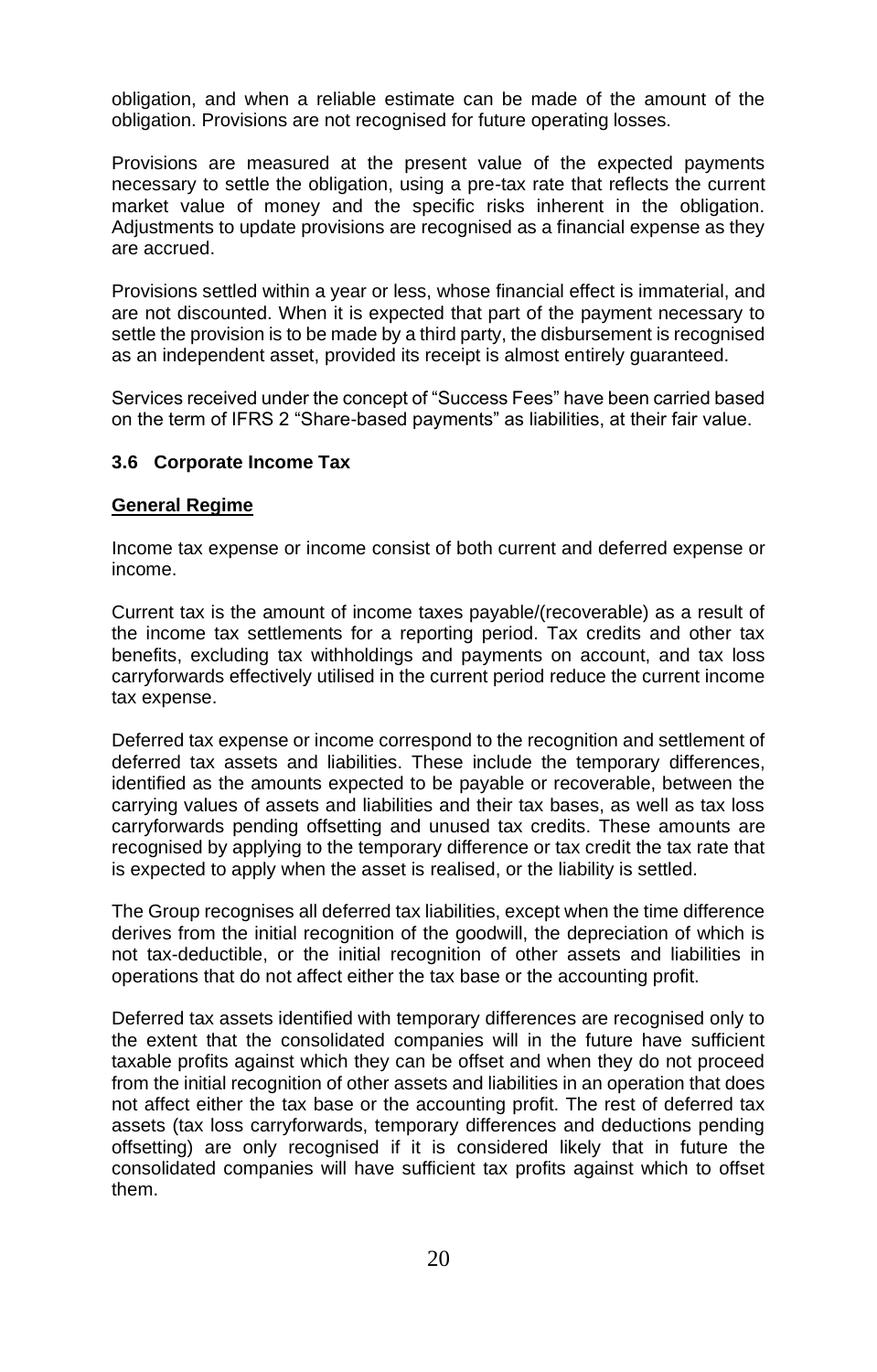At each balance sheet date the recognised deferred tax assets are reconsidered, making the appropriate corrections to these to the extent that doubts exist on their future recovery. Likewise, deferred tax assets not recognised on the consolidated balance sheet are also assessed at each reporting date, and are recognised if it is likely they will be recovered with future tax gains.

# **SOCIMI Scheme**

On 25 June 2020, applying retroactively as from the year commencing on its incorporation on 29 January 2020, the Company notified the Regional Office of the State Tax Administration Agency corresponding to its registered offices that its shareholders had agreed to adopt the special SOCIMI tax scheme.

The special SOCIMI tax scheme, after being amended by Act 16/2012 of 27 December, is based on a Corporate Income Tax rate of 0%, providing a series of requirements are met.

Nevertheless, the tax is accrued in proportion to the distribution of dividends. When a negative tax base is generated, the Corporate Income Tax Act 27/2014 of 27 November is not applicable. The tax deduction and bonus schemes established in Chapters II, III and IV of the legislation are also not applicable. For anything else not envisaged in the Law on Listed Real Estate Investment Companies, the provisions of the Spanish Corporate Income Tax Act will also be applicable.

As established in Article 9 of the SOCIMI Act, the entity is subject to a special rate of 19% on the total amount of dividends or profit sharing distributed to shareholders whose holding in the share capital of the entity is equal to or greater than 5%, providing that said dividends are exempt or taxed at a rate lower than 10% at their tax residences. This rate will be considered the Corporate Income Tax liability. In this regard, the Group has established a procedure by means of which it guarantees that its shareholders confirm the payment or withholding, when applicable, of 19% of the amount of the dividend paid to the shareholders who do not comply with the aforementioned said tax requirements.

Said SOCIMI Regime applies as from the year beginning on 29 January 2020, independently of whether the Company complies all the requirements for its application as, by virtue of Provisional Disposition One of Act 11/2009 on the SOCIMI Regime, the Company has a period of two years as from the time it adopts the regime to comply with same. The Company's Directors expect that the Company will comply with the requirements before the end of the two-year period.

The proposal for the application of the results of 2020 of the Parent Company, as formulated by the Board of Directors of the Parent Company and pending approval by the shareholders, is to apply the losses of the year towards the negative results of previous years. The Board of Directors estimates that the loss generated in the abridged individual accounts for the year will be offset by the profits generated in subsequent years. Moreover, the Company's subsidiaries have not paid dividends to the Company in the year from 29 January 2020 to 31 December 2020.

# **Other Taxes**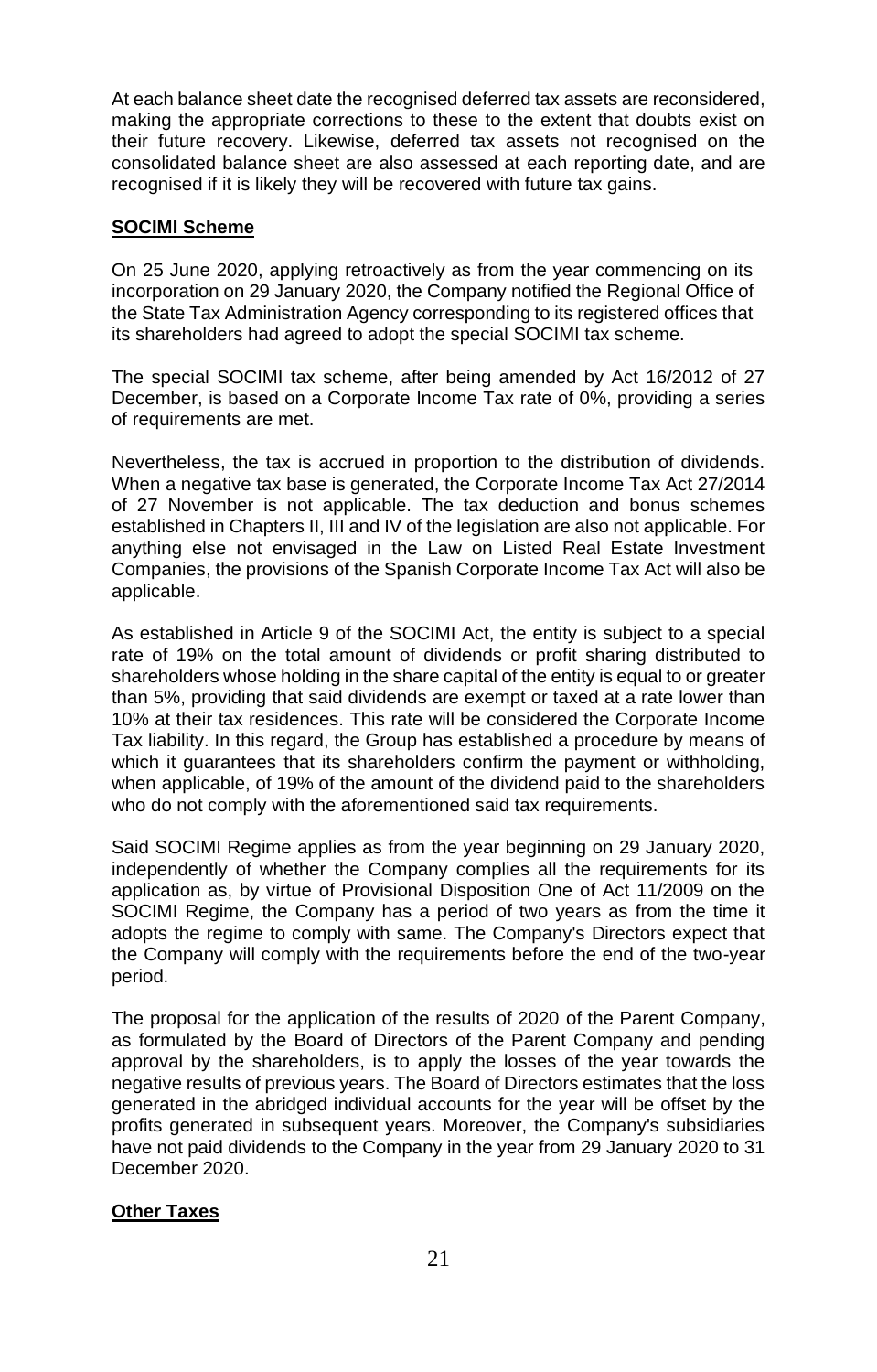The Group's primary activity is leasing residential properties in mainland Spain and the Canary Islands, which activity is subject to VAT or the Canary Islands General Tax (IGIC). Nevertheless, as the Company also owns a series of premises, the subsidiary pays tax under the special pro-rata regime and, accordingly, any VAT or IGIC paid is partially recoverable.

The taxpayer in question may deduct 100% of the tax paid in operations which entitle them to a deduction; 0% in transactions which don't, and a percentage in operations having to do with the overall management of the business. Said deduction percentage is determined on the basis of the total volume of transactions, giving rise to the right to a deduction or not, divided by the total volume of transactions giving rise to the right to a deduction.

# **3.7 Consolidation Policies**

# (a) Consolidation principles applied

The main consolidation and evaluation principles applied by the Group to formulate the consolidated annual financial statements were as follows:

- 1. The consolidated annual financial statements were formulated on the basis of the accounting records of Global Piélago, SOCIMI, and its subsidiary companies. Companies are considered to be subsidiaries of the Parent Company when the latter has effective control of same, as indicated in Point 6 below;
- 2. The income of the subsidiary companies for the period is included in the consolidated income statement as from the effective date of acquisition or incorporation;
- 3. All accounts payable and receivable and other transactions between consolidated companies have been eliminated in the consolidation process;
- 4. When necessary, the annual accounts of the subsidiaries are adjusted to ensure that the accounting standards used are homogeneous with those used by the Parent company of the Group;
- 5. The interests of minority shareholders are established in proportion to the fair values of recognised identifiable assets and liabilities. The interests of minority shareholders in:
	- a. The assets of the investees: these are listed under the heading "External Shareholders" in the consolidated balance sheet, under the heading "Net Assets";
	- b. The results for the period: these are given under the heading "Net income attributable to external shareholders" in the consolidated income statement;
- 6. The criteria followed to determine the consolidation method applicable to the Group company is Full Consolidation:

- The full consolidation method is used to consolidate all subsidiaries, defined as companies over which the Group has control to direct financial and operating policies, generally along with an interest of more than half the voting rights. The effect of any potential voting rights that are currently exercisable or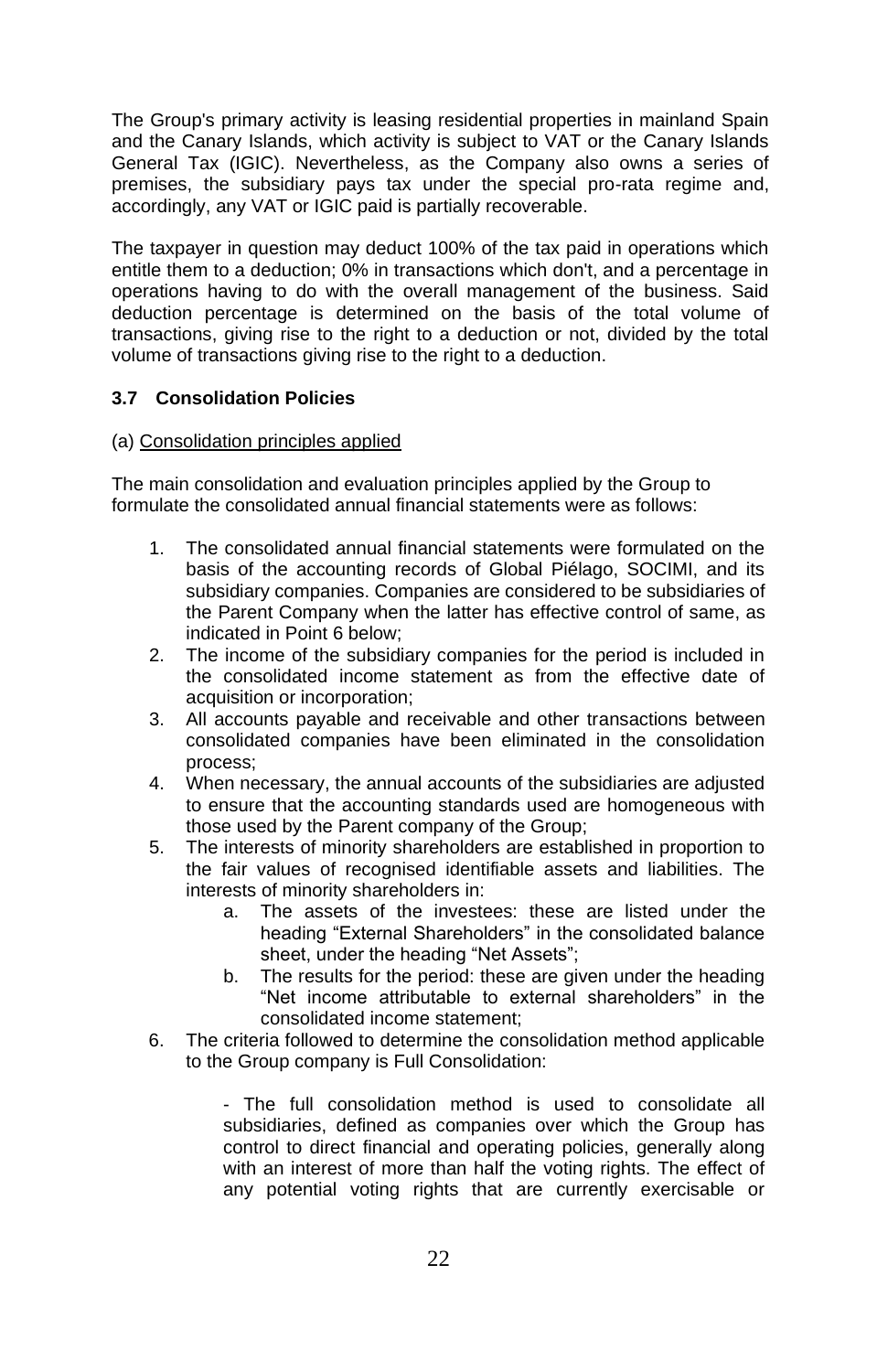convertible at year end are considered when assessing whether the Group exercises control over a company.

- The initial measurement of subsidiaries is performed using the purchase method. The acquisition cost is the fair value of the assets acquired, of the equity instruments issued and liabilities incurred or assumed on the date of exchange. The identifiable assets acquired and the identifiable liabilities and contingencies assumed in a business combination are evaluated initially at their fair value on the date of acquisition, independently of the scope of the minority interests. Any acquisition costs in excess of the fair value of the Group's interest in the identifiable acquired net assets is recognised as goodwill. If the acquisition cost is less than the fair value of the net assets of the acquired subsidiary, the difference is recognised directly in the consolidated income statement for the period.

At 31 December 2020 all subsidiaries had been consolidated by the full consolidation method.

### (b) Business combination

The Group's business combinations are accounted for by use of the purchase method of accounting, requiring judgements and estimations in allocating fair values to the assets acquired and liabilities assumed in the transaction and in allocating the acquisition price to said fair values.

To integrate the businesses into the Group's financial statements, current accounting standards were applied, allocating the purchase price to the assets acquired and liabilities assumed on the basis of estimating their fair value on the date of acquisition.

In 2020, the Group acquired 100% of the stock capital of Global Sauco SOCIMI, S.L. for the sum of  $63,600$ . As outlined in Note 1.1., the acquired company is based in Madrid and owns real estate in Spain.

As the 12-month term from acquisition has not yet finalised, the accounting for this business combination will be revised in the event that any of the circumstances defined in IFRS 3 "Business Combinations" should arise.

Within the period since the date of acquisition, the acquired assets generated €2,617,216 in operating income, giving a net result of €(105,989). The transaction expenses incurred during the period have been entered under the heading "Other operating expenses"

| <b>Euros</b>              | <b>Market value</b><br>recognised at<br>acquisition | <b>Carrying amount of</b><br>the acquired<br>company |
|---------------------------|-----------------------------------------------------|------------------------------------------------------|
| Cash and cash equivalents | 3.600                                               | 3.600                                                |
| <b>Total Assets</b>       | 3,600                                               | 3.600                                                |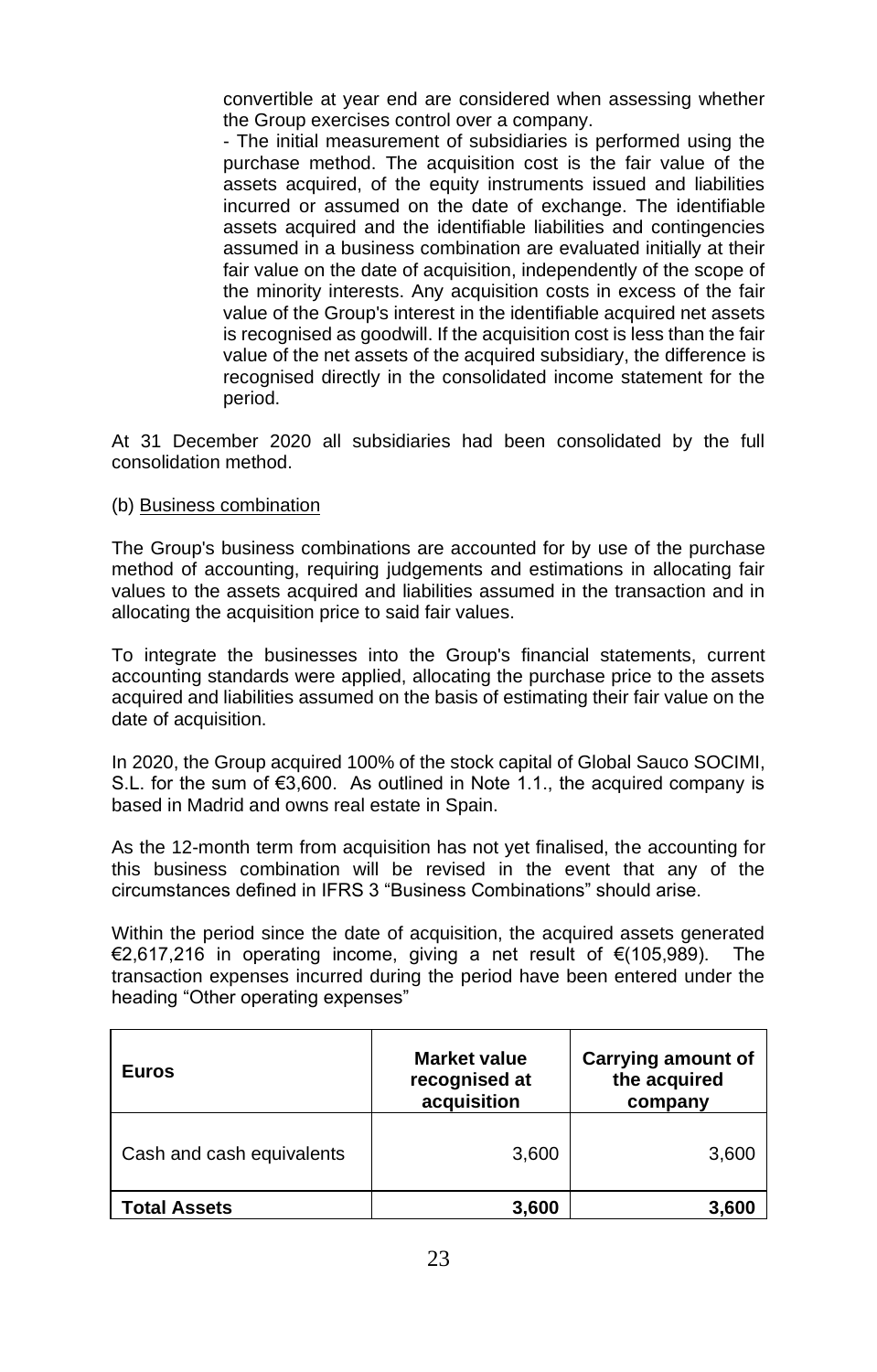| <b>Total Liabilities</b>            | -     |  |
|-------------------------------------|-------|--|
| Total net assets at market<br>value | 3,600 |  |
| Goodwill                            |       |  |
| <b>Purchase price</b>               | 3,600 |  |

### (c) Subsidiaries

The subsidiaries are all those companies over which the Group holds control. The existence and effect of any potential voting rights that are currently exercisable are taken into account to assess whether the Group exercises control over a company. Subsidiaries are consolidated as of the date on which the control is transferred to the Group. They are excluded from the consolidation from the date on which it ends.

The purchase method of accounting is used to account for the Group's business combinations. The price paid for the acquisition of a subsidiary consists of the fair value of the assets transferred, the liabilities incurred by the previous owners of the concern and the shares issued by the Group. The transferred consideration includes the fair value of all assets and liabilities deriving from a contingent consideration agreement.

The acquired identifiable assets and the liabilities and contingencies assumed in a business combination are evaluated initially at their fair value on the date of acquisition. For each business combination, the Group may decide to recognise any interest not controlled in the acquired concern either at its fair value or in proportion to the non-controlling interest in the amounts recognised in relation to the interest in the identifiable net assets in the acquired concern.

The related costs are entered as expenses in the year in which they are incurred.

If the business combination is done in stages, it will be established at the fair value on the date of acquisition the interest as previously determined by the acquirer, and be re-evaluated at its fair value on the date of acquisition. Any gain or loss resulting from this second evaluation will be recognised in the profit or loss for the year.

Any contingent considerations to be transferred by the Group are recognised at their fair value on the date of acquisition. Subsequent changes to the fair value of the consideration classified as an asset or liability are recognised as established in IAS 39. Transactions between companies, balances and unrealised profits resulting from intragroup transactions between associates are eliminated. Unrealised losses are also eliminated if they have been adjusted and, if the amounts submitted by the subsidiaries must be adapted to the Group's accounting practices, the corresponding measures are applied.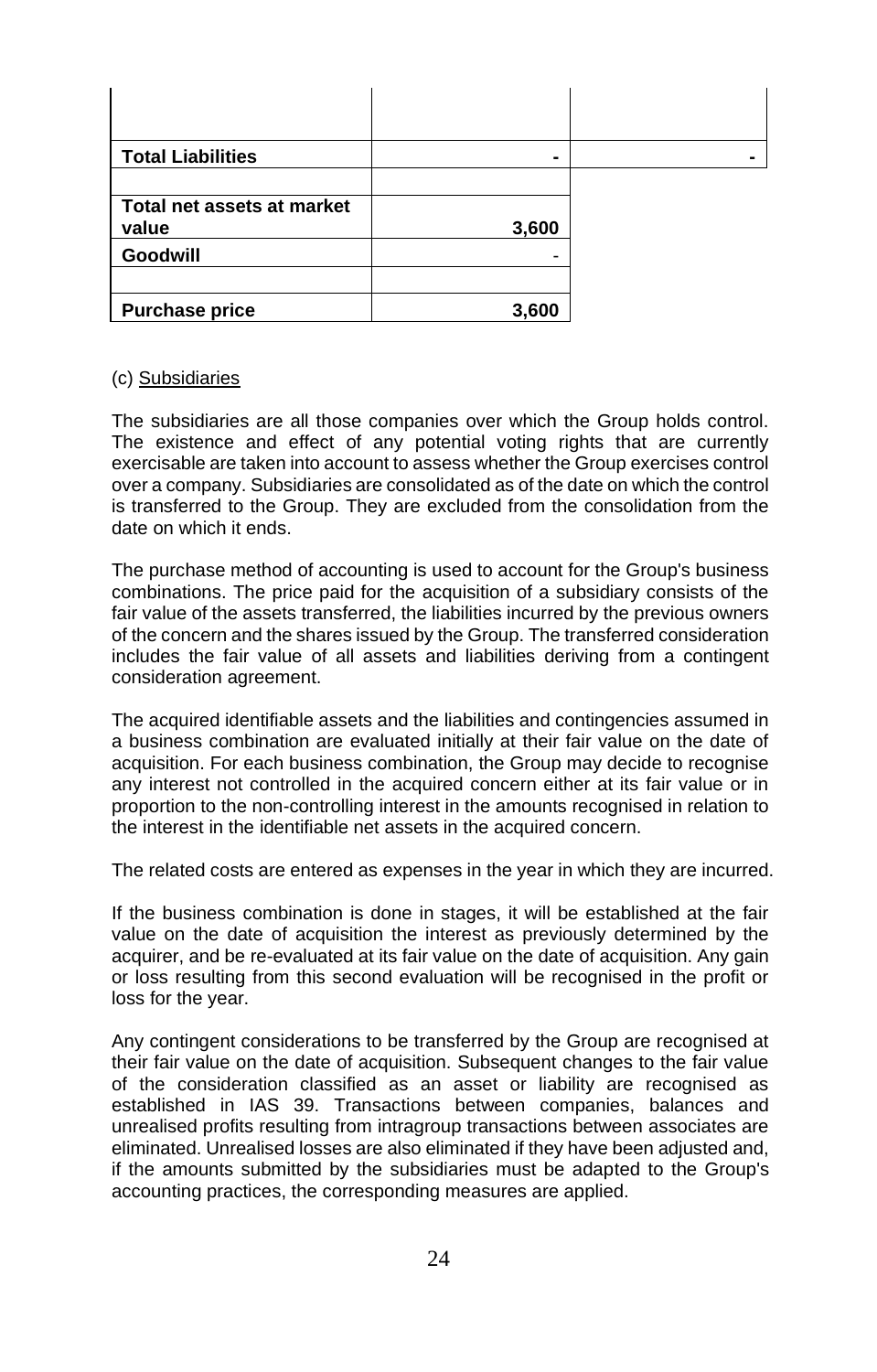# (d) Changes in the ownership of subsidiaries with no change in control

Transactions involving non-dominant interests resulting in no loss of control are entered as asset transactions, in other words, as transactions with the owners in their capacity as such. The difference between the fair value paid for the consideration and the corresponding acquired proportion of the carrying value of the subsidiary's net assets are entered in the equity. Gains and losses resulting from the disposal of non-controlling interests are also recognised in the equity.

# (e) Disposal of subsidiaries

When the Group relinquishes control, all interests held by the Group are adjusted to their fair value on the date on which control is relinquished, recognising the change in the recognised value in the consolidated income statement. Moreover, any amounts previously recognised in the other comprehensive income with regard to the investee in question are entered as is the Group had directly sold the related assets and liabilities.

# **3.8 Share capital**

Share capital consists of ordinary registered shares.

The cost of issuing new shares are entered directly into assets as a reduction in the issue premium.

In the event that the Company acquires treasury shares, the consideration paid includes all directly attributable incremental costs and is deducted from equity until the shares are cancelled. When these shares are sold or reissued, all amounts received are entered directly into equity.

# **3.9 Earnings per Share**

The basic earnings per share is calculated by dividing the balanced average number of ordinary shares in circulation during the year by the net profit for the year attributable to the Parent Company, not including the average number of shares in the Parent Company in the Group company portfolios.

# **3.10 Leases**

Leases are classified as finance leases whenever the terms of the lease substantially transfer the risks and rewards incidental to ownership of the leased asset to the lessee.

All other leases are classified as operating leases. At 31 December 2020, the Group did not hold any finance leases.

# Operating lease

The income and expense deriving from operating lease contracts are charged to the income statement in the year in which they accrue.

Any collection that may be made when contracting an operating lease will be treated as an advance collection that will be allocated to profit/(loss) throughout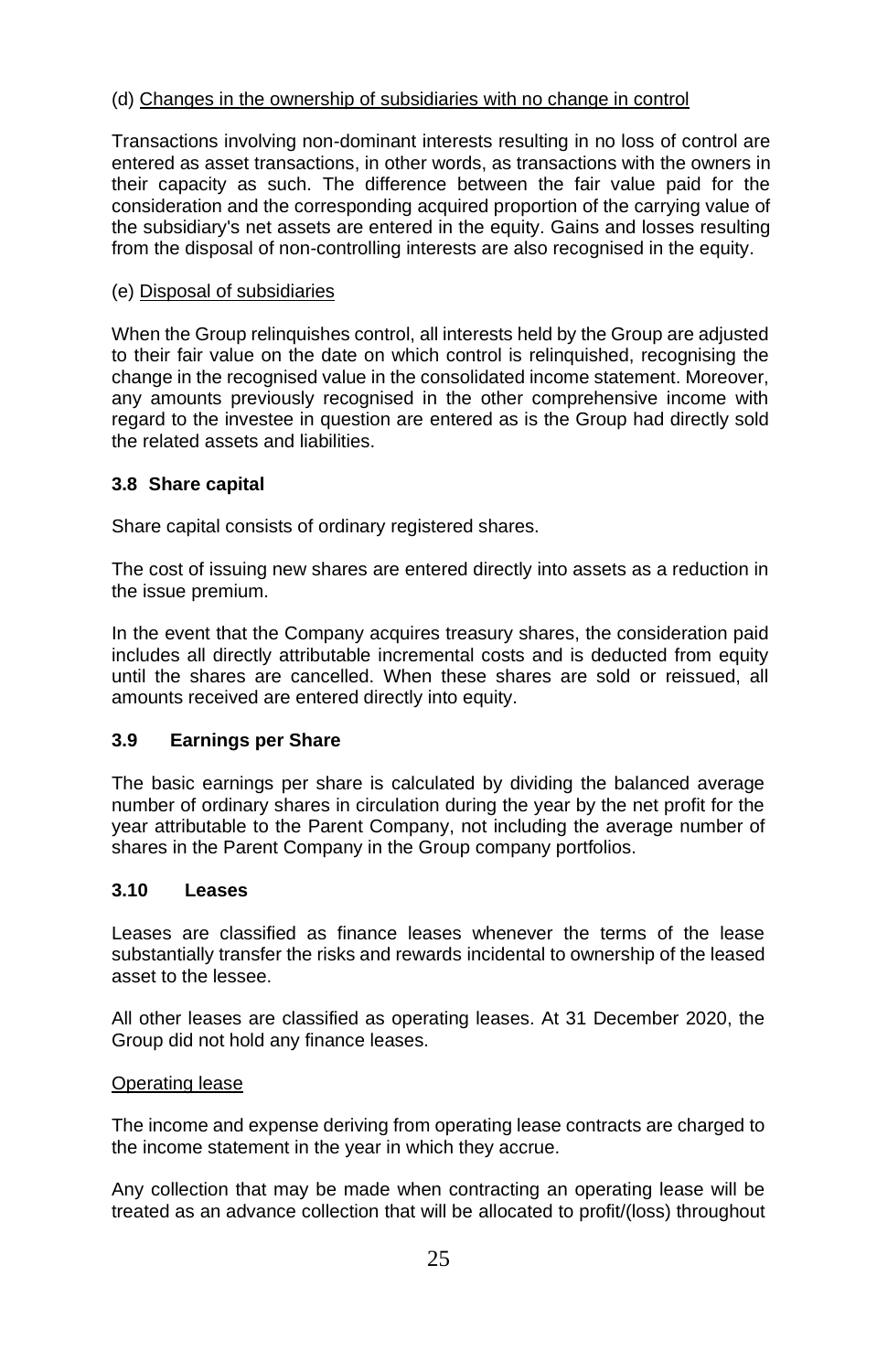the lease period, as the profits of the leased asset are assigned or received on a straight-line basis.

# Evaluating the impact of IFRS 16 - Leases

IFRS 16 establishes the principles for the recognition, measurement, presentation and disclosure of information for leases.

It introduced a single model for accounting for leases which requires that the assets and liabilities of all leases of over 12 months be accounted, in a manner similar to those previously classified as finance leases. In relation to the lessee's accounts, the accounting requirements in force prior to IAS 17 are substantially maintained.

In this regard, the Directors have estimated that there was no material impact on the consolidated annual accounts and, accordingly, no impact has been entered for the first application of said concept.

# Amendment to IFRS 16: COVID-19-related rent concessions

In April 2020 the IASB published an educational document clarifying the treatment of concessions/relief provided to lessees in relation to the exceptional situation arising as a result of the COVID-19 pandemic. As the IASB makes clear, these concessions/relief may be considered changes in the scope of a lease agreement and, therefore, amendments to contracts.

This new guidance concluded with regard to the accounting treatment to be given to the two possible situations in which a lessor may find themselves:

• Future concessions agreed for future periods: In this situation, the lessor will apply IFRS 16 and may straight-line future concessions agreed with the lessee.

The Group has recorded no impact for this situation at 31 December 2020.

• Concessions or relief for past rent: In this situation, the lessor may recognise a credit impairment, as established in IRFS 9, or conduct the same exercise as in the previous situation.

The Group has recorded no impact for this situation at 31 December 2020.

# **3.11 Financial assets**

#### a) Loans and receivables

Loans and receivables are non-derivative financial assets with fixed or determinable payments that are not quoted in an active market. They are classified as current assets unless they mature in more than 12 months after the date of the consolidated balance sheet, in which case they are classified as noncurrent. Loans and receivables are classified as "Loans to companies" and "Trade and other receivables" in the consolidated balance sheet.

These financial assets are initially recognised at fair value, including the transaction costs directly attributable to them, and subsequently at amortised cost, recognising the interest accrued in accordance with their effective interests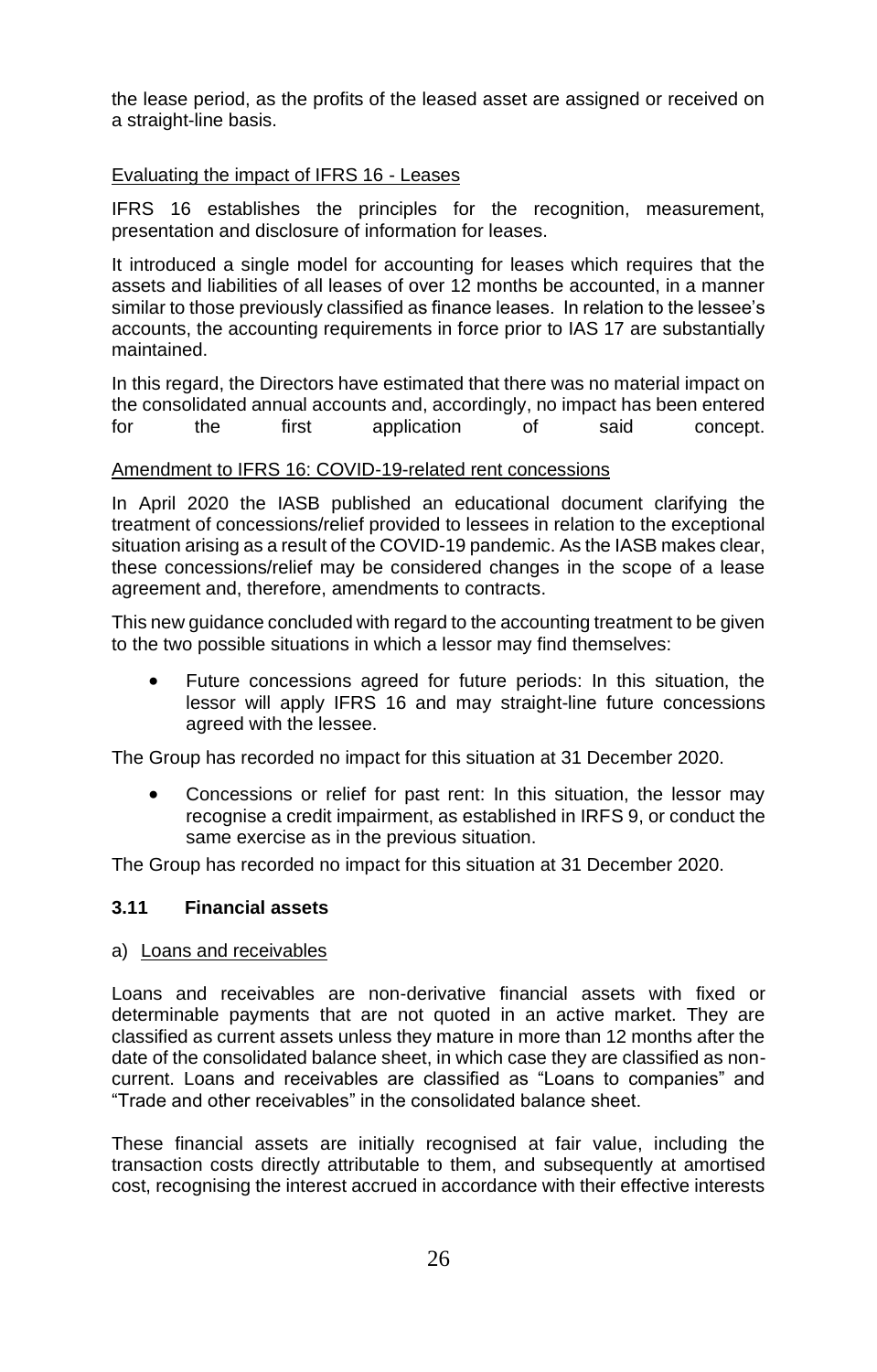rate, understood as the update rate that equals the carrying value of the instrument with all its estimated cash flows until maturity.

Notwithstanding the foregoing, trade receivables maturing in less than a year are valued, both initially and subsequently, at nominal value, when the effect of not updating the cash flows is not significant.

At least at year-end, the necessary value adjustments due to value impairment are made, should there be objective evidence that not all amounts owed will be collected.

The amount of the loss due to impairment is the difference between the carrying amount of the asset and the updated value of future estimated cash flows, discounted at the interest rate at the time of its initial recognition. Value adjustments, and also reversals, if any, are recognised in the consolidated income statement.

# **3.12 Financial liabilities**

### a) Debits and payables

This category includes trade payables and non-trade payables. These external resources are classified as current liabilities, unless the Company has the unconditional right to defer their settlement for at least 12 months after the date of the consolidated balance sheet.

These liabilities are initially recognised at fair value, adjusted for directly attributable transaction costs, and are subsequently measured at amortised cost using the effective interest method. Said effective interest is the update rate equalling the carrying amount of the instrument with the expected flow of payments until maturity.

Notwithstanding the foregoing, trade payables maturing in less than a year and without a contract rate of interest are valued, both initially and subsequently, at nominal value, when the effect of not updating the cash flows is not significant.

The Group derecognises financial liabilities when the obligations cease to exist.

When debt instruments are exchanged, provided that they have substantially different conditions, the original financial liability is derecognised and the new financial asset arising is recognised. Similarly, a substantial modification is recorded in the current conditions of a financial liability. The difference between the carrying amount of the financial liability, or the part thereof that has been derecognised, and the consideration paid, including attributable transactions costs, also including any assigned asset other than the cash or liability undertaken, is recognised in the consolidated income statement on the date it takes place.

When there is an exchange of debt instruments that do not have materially different conditions, the original financial liability is not retired from the consolidated balance sheet, and the amount of fees paid are entered as an adjustment in the carrying amount. The new amortised cost of the financial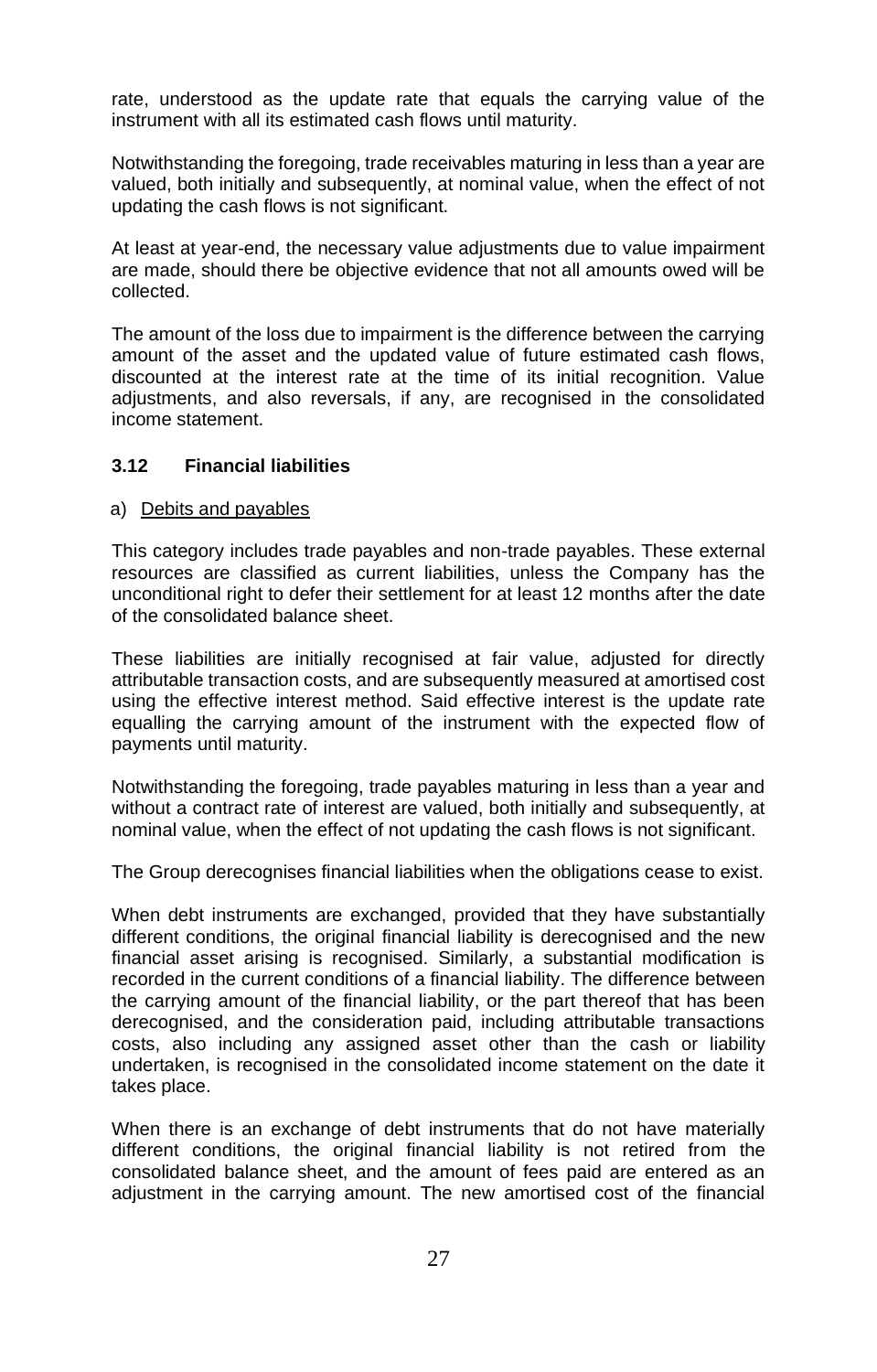liability is determined by applying the effective interest rate, which is the rate matching the carrying value of the financial liability on the date of modification with the cash flows payable in accordance with the new conditions.

Should there be any renegotiation of existing payables, no substantial amendments of the financial liability are considered to exist when the lender of the new loan is the same party granting the initial loan and the updated value of cash flows including net fees differs by less than 10% from the updated value of the cash flows pending payment of the original liability, calculated using the same method.

# **3.13 Related party transactions**

Transactions carried out between Group companies and related companies are generally measured initially at fair value. Where the agreed price differs from fair value, the difference is recognised based on the economic substance of the transaction. The transactions are subsequently measured as set out in the related measurement standards.

# **3.14 Equity items of an environmental nature**

Assets of an environmental nature are those which are used with lasting effect in the Group's activities and which have as their primary purpose to minimise environmental impact and protect and improve the environment, including by reducing or eliminating pollution in the future.

The Group's activity inherently has no significant environmental impact.

# **4. Estimations**

Formulating these consolidated annual financial statements requires the directors of the Parent Company to make judgements, estimations and assumptions which affect how accounting policies are applied and asset and liability and income and expenditure balances. The real results may differ from said estimations.

The directors revise their estimations on a constant basis. However, in view of their inherent uncertainty, there is a risk that significant adjustments may have to be made to the future in relation to the value of the affected assets and liabilities, as well as changes in the assumptions, facts and circumstances on which they are based.

To formulate these consolidated annual financial statements, the judgements made by the directors of the Parent Company in applying the accounting principles of the Group and the main areas of uncertainty in their estimations are the following:

# Fair value of investment properties

The fair value is determined by independent external assessors, using evaluation techniques and assumptions, such as estimated future cash flows and estimated appropriate discount rate for said future cash flows, and also management assessments based on economic models.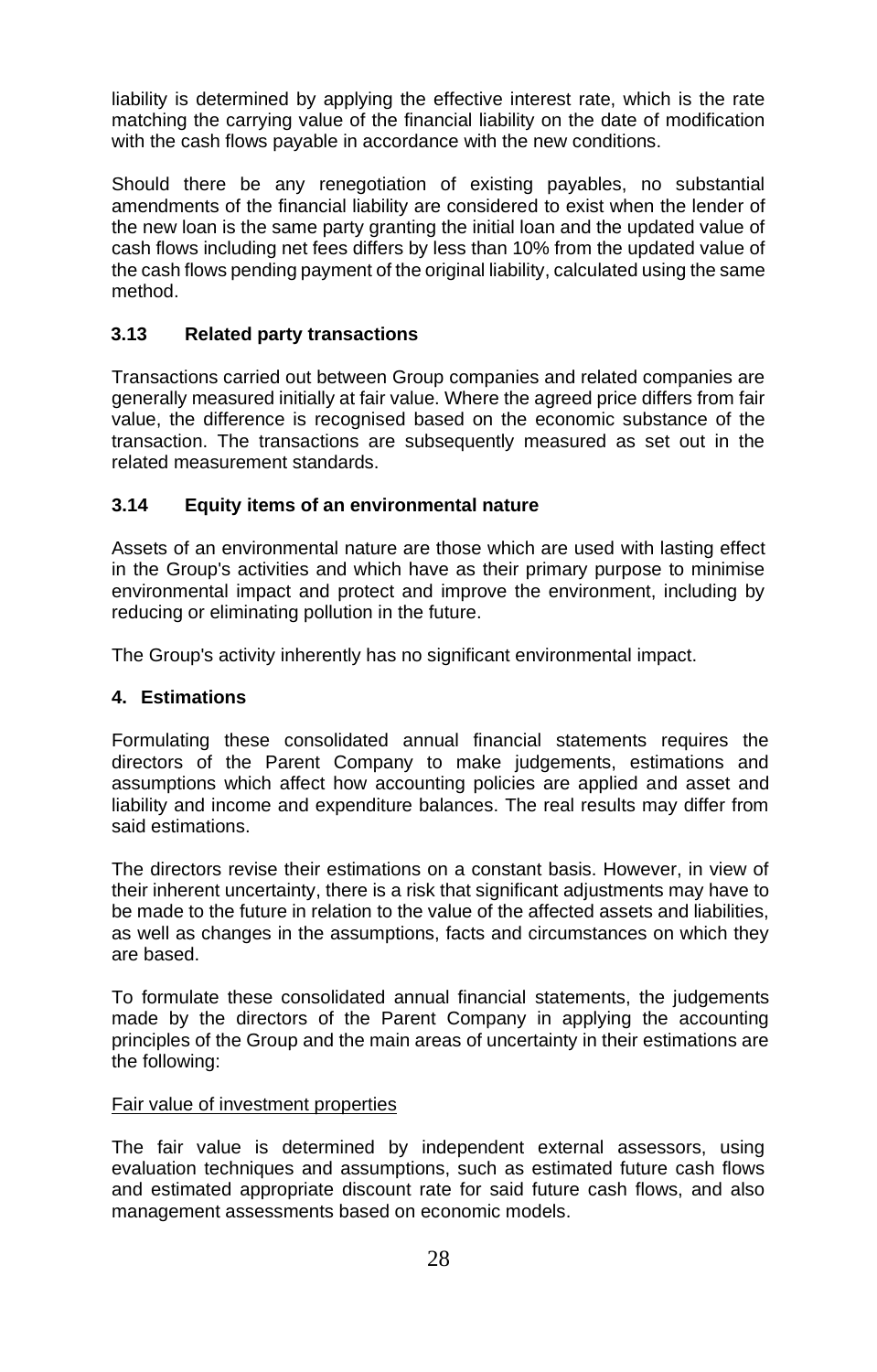Additionally, investment properties under development also require an estimation of construction costs. In this case, the fair value is determined on the basis of the most recent transactions involving properties of similar characteristics and locations as the property being assessed.

The evaluations made by the independent valuer up to 31 December 2020 were conducted under the circumstances arising as a result of the COVID-19 pandemic and are, accordingly, subject to "material uncertainty", according to the RICS Global Valuations Standards. In this regard, a lower degree and a greater degree of caution should be given to the evaluation. Nevertheless, the evaluation made by the independent valuer includes an estimation of the potential impact of the situation on net earnings, expectations of growth, projected prices and discounts of each asset owned by the Company.

The best evidence of the fair value of investment properties on the market is their comparison with similar assets. When this information is not available, the valuer determines the fair value by applying a range of fair values. When making these judgements, the valuer uses a series of sources, including:

- i. Current prices in an active market with different types of properties, under different conditions and in different places, adjusting them to the differences with the Group's assets.
- ii. Recent prices of properties in other, less active markets, adjusting them to the changes in economic conditions since the date of the transaction.
- iii. Discounting cash flows based on estimations deriving from the terms and conditions of current rental agreements and, if possible, market price evidence for similar properties in the same place, using discount rates that reflect the uncertainty of the time factor.

# Evaluation and assumption techniques applied to measure fair value

The fair value of financial assets and liabilities is determined as follows:

- The fair value of financial assets and liabilities with standard terms and conditions traded on active, liquid markets is determined in reference to market prices.
- The fair value of other financial assets and liabilities (not including derivatives) is determined using generally accepted evaluation models based on discounting cash flows, using observable transaction prices on the market and quotes for similar instruments.

Financial instruments evaluated subsequently to their initial recognition at fair value are classified into levels 1 to 3, based on the degree to which the fair value is observed.

- Level 1: referenced to quoted prices (unadjusted) in active markets for identical assets or liabilities.
- Level 2: referenced to other observable inputs (other than the quoted prices included in Level 1) for the asset or liability, whether directly (prices) or indirectly (deriving from prices).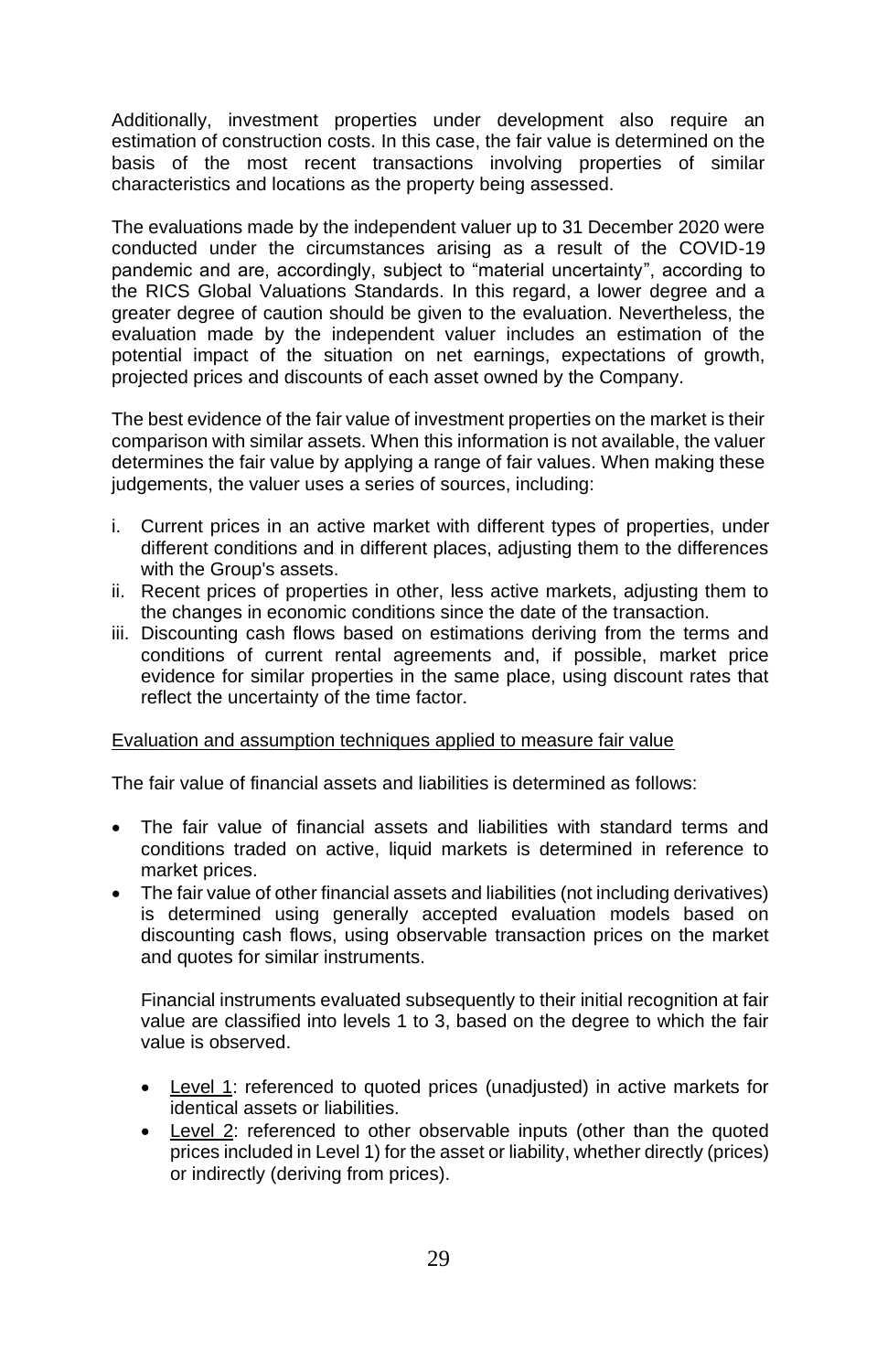• Level 3: referenced to valuation techniques including inputs for the asset or liability not based on observable market data (non-observable inputs).

There are no transactions in levels 1, 2 or 3.

Note 6 also give detailed information on calculating the fair value of investment properties which, according to Level 2, amounts to €49,173,300, not including advances on investment properties.

### Corporate Income Tax

The Parent Company is covered by the tax regime established in Act 11/2009 of 26 October on Listed Real Estate Investment Companies (SOCIMI), which, providing they comply with a series of requirements, pay tax at a rate of 0%.

The Directors of the Parent Company monitor compliance with the applicable legal requirements to ensure that the company is entitled to the tax gains established by law.

In this regard, the Directors of the Parent Company consider that said requirements will be fulfilled within the established deadlines and, accordingly, have recognised no expenditure in relation to corporate income tax.

# **5. Managing Financial Risk and Financial Instruments.**

# **5.1 Financial risk factors**

The Group's activities are exposed to a series of financial risks. The Group's global risk management programme focuses on uncertainty in the financial markets and aims to minimise potential effects on its return on equity.

Risk management is handled by the management company Briks Residential, S.L.U.

# **5.1.1 Market risk**

Due to the current situation of the real estate sector, and with the aim of mitigating its potential negative impacts, the Group has specific measures in place to reduce their impact on its balance sheet.

These measures are applied depending on the results of the regular sensitivity tests carried out by the Group and on the basis of the strategy defined in the business plans.

# Information relating to the SARS-CoV-2 (COVID-19) pandemic

On 11 March 2020 the World Health Organisation raised the public health emergency caused by the SARS-CoV-2 virus (commonly known as the coronavirus or COVID-19) to international pandemic status. COVID-19 spread rapidly around the world and is still active. The evolving situation has resulted in an unprecedented worldwide healthcare, social and economic crisis.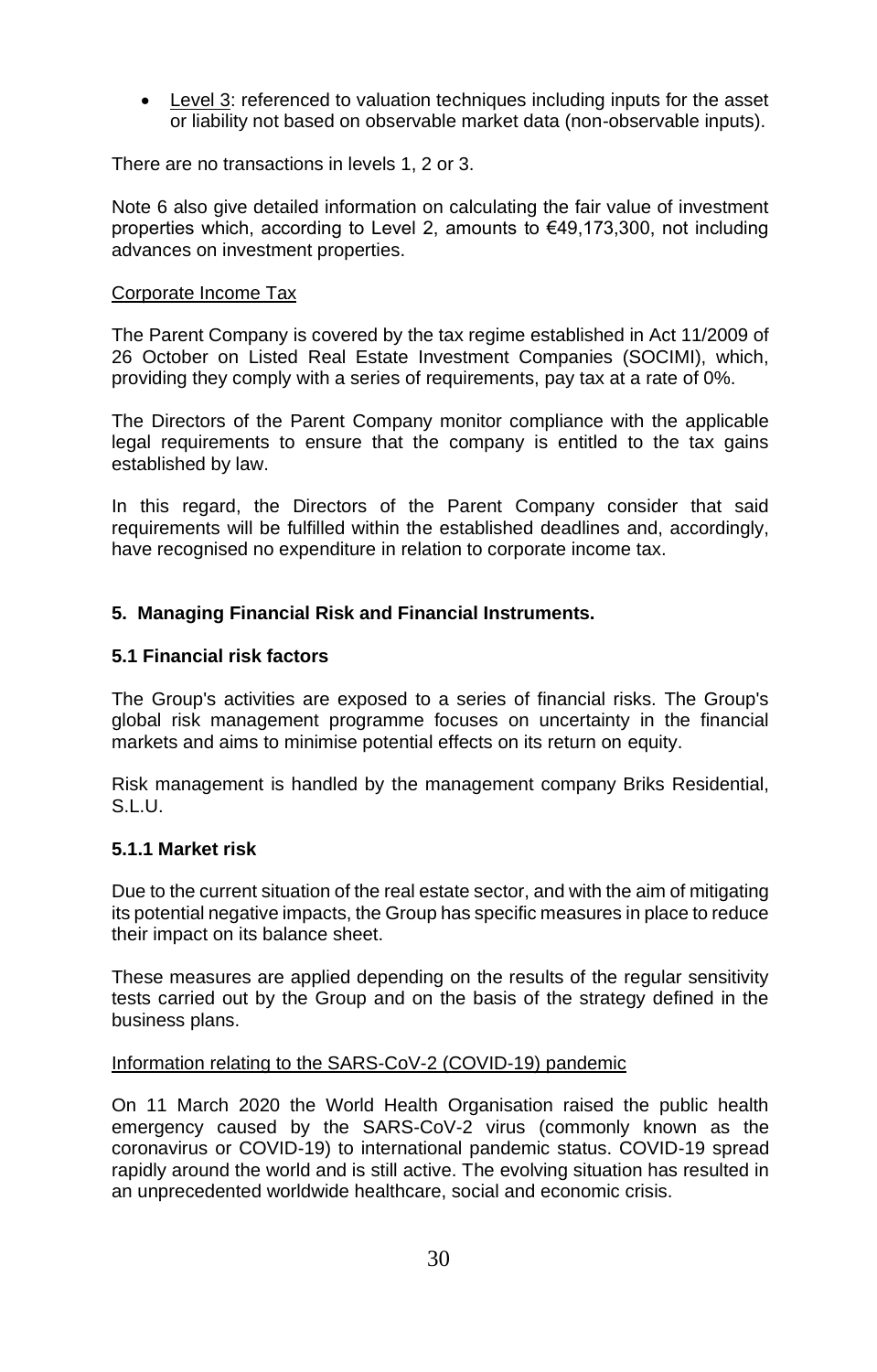The Group's directors have analysed the financial situation to determine shortterm financial and liquidity needs. The main findings of their analysis are:

- Liquidity risk: the foreseeable consequence of the general situation of the markets will be increased liquidity pressures and a shrinking credit market. In this regard, the Group has the external funding described in Note 12 in place. They are also monitoring cash availability and needs by means of a monthly cash budget. In this regard, the Directors of the Parent Company, based on the cash budget formulated to withstand the economic and social impact of COVID-19, affirm that the Group has the sufficient financial capacity to fulfil its short-term obligations.

- Asset/liability evaluation risk: changes in the future estimations of rental income, financial costs, recovery of trade receivables, etc. may have a negative impact on the carrying amount of certain assets (investment properties, noncurrent assets, tax credits, etc.), as well as on the need to account for certain provisions or other types of liabilities.

Continuity risk: the directors consider that the ongoing concern principle remains valid.

Having considered the above aspects and evaluated the situation, the directors consider that, at the time of formulating these consolidated annual financial statements, there are no impairments to the current and non-current assets included in the consolidated balance sheet that have not been included at 31 December 2020, although, depending on the evolving situation, certain events may take place that would be adjusted in the coming year.

# **5.1.2 Liquidity risk**

The liquidity risk is defined as the risk of the Group not fulfilling its obligations in relation to settled financial liabilities or other financial assets.

The Group implements a prudent liquidity risk management policy, having the sufficient liquidity to fulfil all due obligations, not just in normal market conditions, but also in times of uncertainty, without incurring unreasonable losses or endangering the reputation of the Group. At 31 December 2020, the Group had loans and borrowings with credit institutions.

#### **5.1.3 Currency risk**

The Group is exposed to no risk with regard to possible exchange rate fluctuations, as it conducts all transactions in euros, its functional and accounting currency.

# **5.1.4 Credit risk**

The Group has cash and deposits in Spanish banks, being thus exposed to the stability and insolvency risks of same.

Another credit risk lies in the possible insolvency of tenants. Accordingly, the Group selects tenants with the highest possible credit rating. However, business units are occasionally acquired with tenants in place who, this being the case,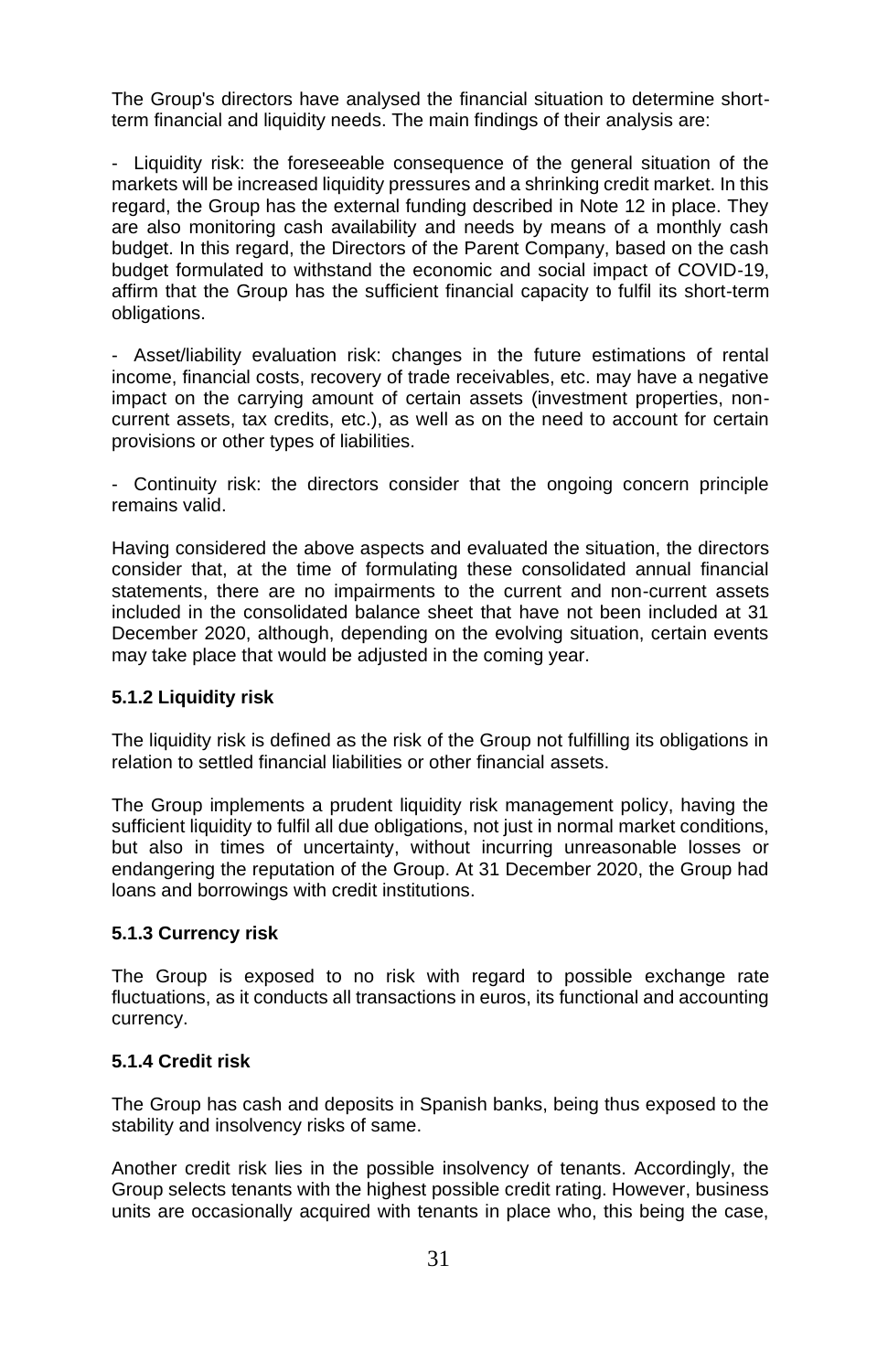could not be assessed by the Group. The Group attempts to attenuate the risk of non-payment by having tenants pay advances.

# **5.1.5. Tax Risk**

As mentioned in Note 1, the Parent Company is covered by the special tax scheme for listed real estate investment companies (SOCIMI). Article 6 of the SOCIMI Act 11/2009, as amended by Act 16/2012, establishes that dividends must be paid out to shareholders, providing certain trade obligations are fulfilled. Dividend payouts must be approved within six months of the end of the tax year, and paid within one month from their approval.

If the General Shareholders' Meeting of a SOCIMI does not approve the dividend share-out proposed by the Board of Directors, calculated in accordance with the requirements of the law, they may be infringing the law and, therefore, would be taxed in accordance with the general tax scheme rather than the one that applies to SOCIMI.

# **6. Investment properties**

Investment properties include: apartments, lofts, storage rooms, parking spaces and business premises owned by the Group for long-term leases, and not occupied by Group affiliates.

The following are the movements occurring under this heading throughout the year in course: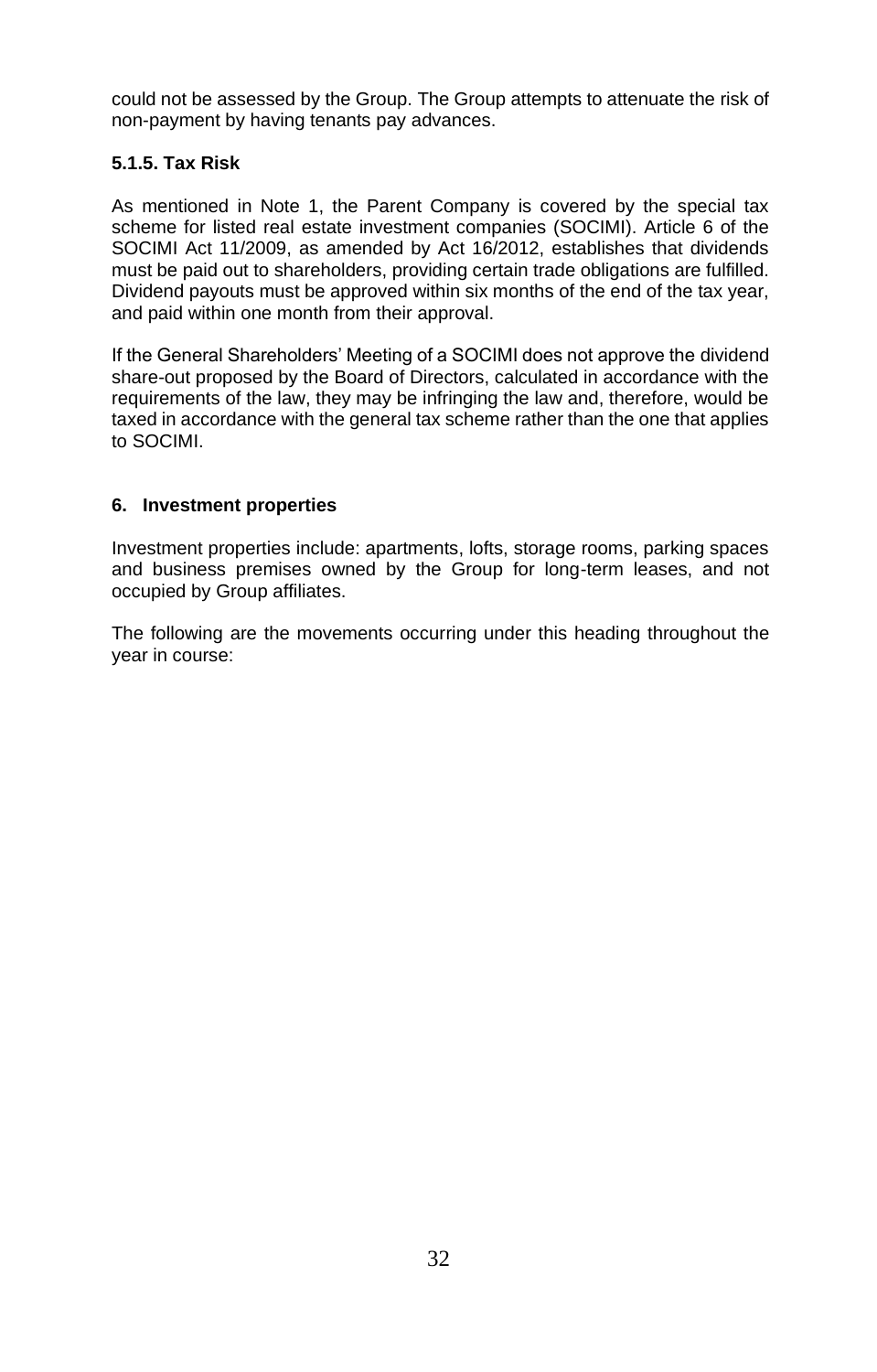|                                       | In Euros                     |
|---------------------------------------|------------------------------|
|                                       | <b>Investment properties</b> |
| <b>Balance at 29/01/2020</b>          |                              |
| Acquisitions                          | 31,720,422                   |
| <b>Disposals</b>                      | $-140,740$                   |
| Capex                                 | 1,157,322                    |
| In course                             | 6,786                        |
| Impairment                            | $-1,733,945$                 |
| Investment property evaluation result | 18,163,456                   |
| <b>Balance at 31/12/2020</b>          | 49,173,300                   |

At 31 December 2020, the subsidiary had 587 properties on its books.

From the time the Parent Company was incorporated up to 31 December 2020, the Group had performed the following transactions:

### **Acquisition of Properties:**

- On 7 April 2020, the subsidiary entered into a private sale-purchase agreement (the "Alcázar I" Agreement) with two non-group companies, regulating the terms and conditions for the purchase of a property portfolio buy the former from the latter. Said private sale-purchase agreement was renewed on 25 May 2020 and 26 June 2020.
- On 2 October 2020, the subsidiary entered into a private sale-purchase agreement (the "Alcázar II" Agreement) with three non-group companies, regulating the terms and conditions for the purchase of a property portfolio by the former from the latter.

Under the Alcázar I Agreement, the subsidiary acquired properties on the following date and for the following amounts:

- On 26 June 2020, in deeds delivered before Madrid Notary Public Mr Antonio Morenés Giles, the Group acquired 373 properties. The acquisition cost of said properties was €19,757,636 (plus transaction fees and certain improvements amounting to €942,151).
- On 30 July 2020, in deeds delivered before Madrid Notary Public Mr Antonio Morenés Giles, the Group acquired 32 properties. The acquisition cost of said properties was €1,825,723 (plus transaction fees and certain improvements amounting to €36,570).
- On 30 September 2020, in deeds of sale delivered before Madrid Notary Public Mr Antonio Morenés Giles, the Group acquired 32 properties. The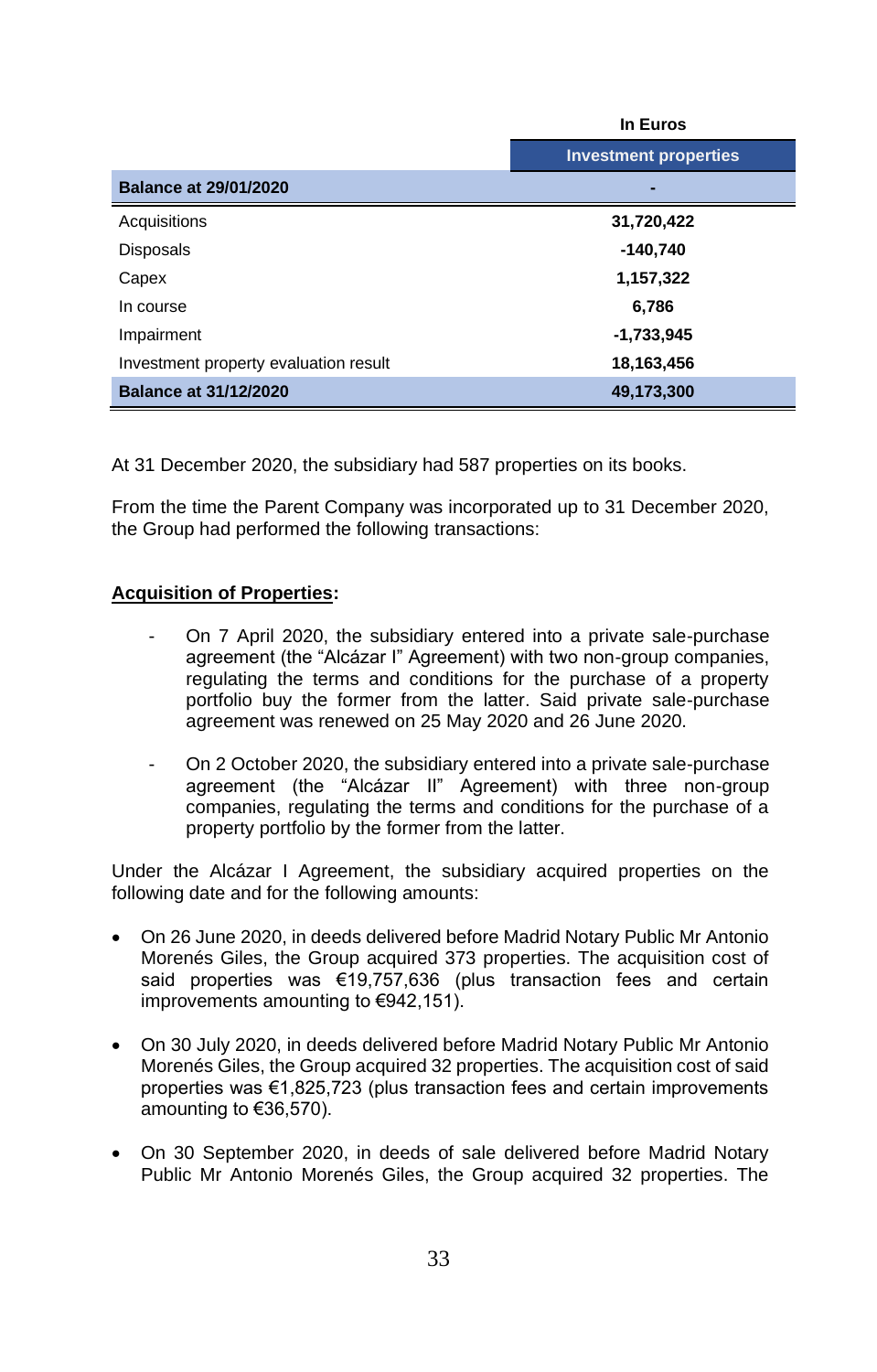acquisition cost of said properties was €1,653,862 (plus transaction fees and certain improvements amounting to €6,898).

• On 30 December 2020, in deeds of sale delivered before Madrid Notary Public Mr Antonio Morenés Giles, the Group acquired 6 properties. The acquisition cost of said properties was €426,081.

Additionally, under the Alcázar II Agreement, the subsidiary acquired properties on the following date and for the following amounts:

- On 30 October 2020, in deeds of sale delivered before Madrid Notary Public Mr Antonio Morenés Giles, the Group acquired 45 properties. The acquisition cost of said properties was €2,127,530 (plus transaction fees and certain improvements amounting to €171,703).
- On 30 December 2020, in deeds of sale delivered before Madrid Notary Public Mr Antonio Morenés Giles, the Group acquired 107 properties. The acquisition cost of said properties was €5,929,589.

The details of the properties listed under this heading, in compliance with Article 11 of the SOCIMI Act, is included in Annex I to these consolidated annual financial statements.

### Evaluation procedure

At 31 December 2020, the investment properties were recognised at their fair value, this being understood as their market value. The market value of the Group's investment properties at 31 December 2020, less advances on investment properties, as calculated by independent valuers, amounted to €49,173,300.

The results recognised in the consolidated income statement as a result in the variation in the fair value of the investment properties amounts to €18,163,456. As indicated in IFRS 13, in certain cases, the transaction price may not reflect the fair value of the asset at initial recognition. The Group's investment properties have been valued by an independent, expert valuation firm, as per the standards of the Royal Institute of Chartered Surveyors (RICS).

The approach used to calculate the market value of the investment properties is the sales comparison method, based on comparing the asset with others, whose value is known. The greater the similarity between them with regard to construction type, location, etc., the more reliable the result.

The primary variables that influence and affect the market, such as relative weighting, must be determined. This may be done directly or by using regression analysis. The commonly used factors are: location, build quality, build age, build status and condition, surface area and fitness for purpose.

Similar operations may include sales and lease arrangements in the area, the supply of land and buildings and the opinions of other valuers or agents. As a result, the value is determined by identifying comparable transactions for the sale and closure of operations, which are comparable in terms of location, as well as condition and functionality.

The first step towards obtaining a reliable comparison is to standardise the (comparable) unit market prices obtained, based on a series of values including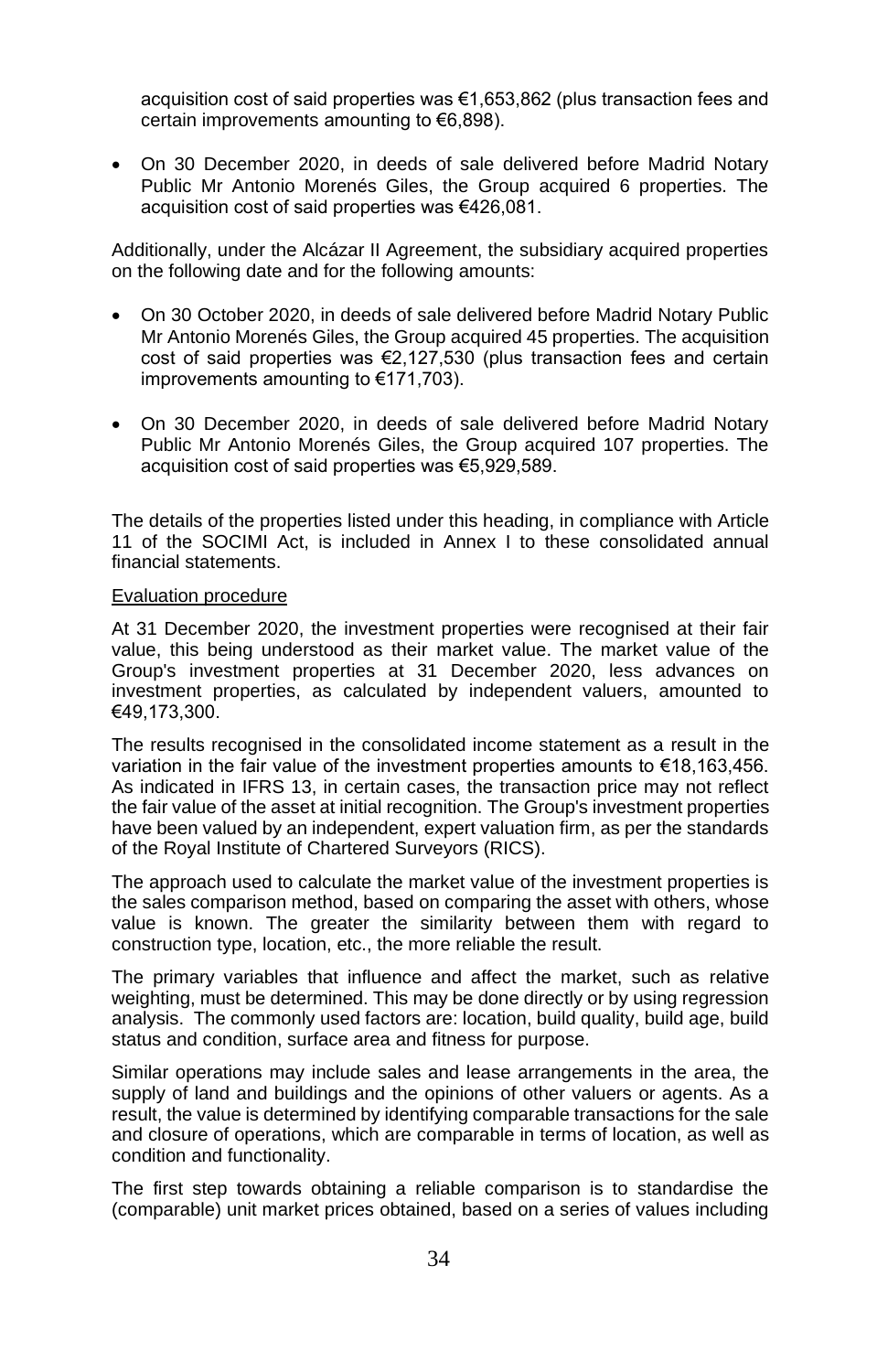surface area, location, asset quality/specifications, etc.; the second is the weighting of these values based on the degree of similarity between the assets being compared. These are the main factors or variables used to determine variations in the specific market, such as the correct weighting.

#### Advances on investment properties

In addition to the items included under the heading "Investment properties", the Group includes advances amounting to €173,647 for the acquisition of properties pending acquisition based on the Alcázar I and Alcázar II agreements mentioned above. The respective advances on said properties (before management and improvement costs) amount to €9,013 and €164,634.

These advances are amounts paid as earnest money, making the offers irrevocable and obliging the Company to acquire the properties in question. This notwithstanding, the final implementation of the contract is subject to a series of conditions precedent contingent on the legal, property and tax reviews being satisfactory after reviewing the corresponding legal documents.

Any unjustified failure by the Group to go through with the sale contracts within the specified time, will entitle the sellers to terminate the contract and retain the advances.

# **Disposal of Properties**:

Throughout the year, the Company disposed of certain investment properties acquired in the year on the following dates:

- On 7 September 2020, in a deed of sale delivered before Madrid Notary Public Mr Javier de Lucas y Cadenas, the Group disposed of five properties. The sale price of said properties was €79,057.
- On 7 September 2020, in a deed of sale delivered before Madrid Notary Public Mr Antonio Morenés Giles, the Group disposed of one property. The sale cost of said property was €15,811.
- On 7 September 2020, in a deed of sale delivered before Madrid Notary Public Mr Antonio Morenés Giles, the Group disposed of two properties. The Sales cost of said properties was €135,311.

The total profits resulting from the sale of investment properties in 2020 amounted to €77,298.

#### Income derived from investment properties

The Group has operative lease agreements in force over properties. At 31 December 2020, the Company recognises incomes of €235,501 under this concept.

### Operating leases

The revenue recognised in the year by the group has its origin in rental revenues deriving from lease agreements, as stated above.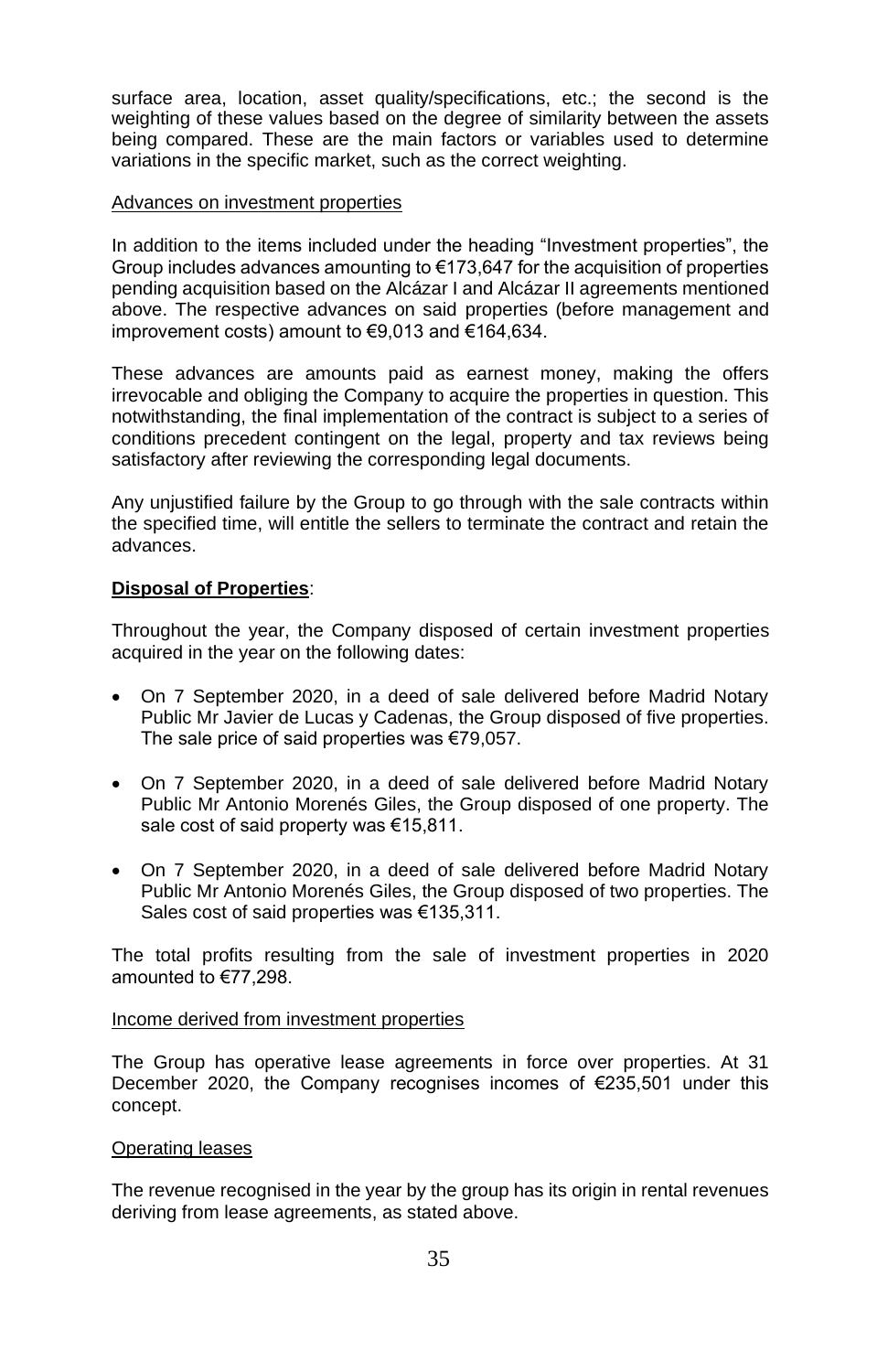The total amount of minimum future receivables for non-cancelled operative leases is as follows:

| <b>Expiry of Leases</b> | <b>EUROS</b> |
|-------------------------|--------------|
| Under 1 year            | 22,701       |
| From 1 to 2 years       | 1,882        |
| From 2 to 3 years       | 1.942        |
| Over 3 years            | 630          |
| TOTAL                   | 27,155       |

### Insurance

The Group's policy is to cover all possible risks which may affect its investment properties by taking out insurance policies having coverage considered sufficient by the directors of the Parent Company.

# **7. Other financial assets**

By virtue of the Subsidiary's operative lease agreements, at 31 December 2020 the Group recognises the sum of €24,146 as advances deposited with official bodies.

Under this heading, the subsidiary recognises certain advances paid to thirdparty service providers, amounting to €841.

# **8. Inventories**

#### **Supplier advances**

# *Acquisition of financial rights*

On 7 April 2020, the subsidiary entered into a private sale-purchase agreement with a non-group company (included under the Alcázar I agreement), by virtue of which it was agreed that the subsidiary would acquire the financial rights deriving from a portfolio of properties being sold by the seller.

Under said agreement, on 26 June 2020 the subsidiary paid the other party the sum of €5,917,386.

The remaining amount corresponding to each asset is offset as sales are made. 25% of the initial price of unsold assets will be paid in 2022, as the company will acquire any properties not sold by that date as investment properties.

Additionally, as the seller transfers the properties included in the portfolio to third parties outside the Group, the subsidiary recognises the cancellation of said financial rights over the properties sold and the corresponding profit in the income statement.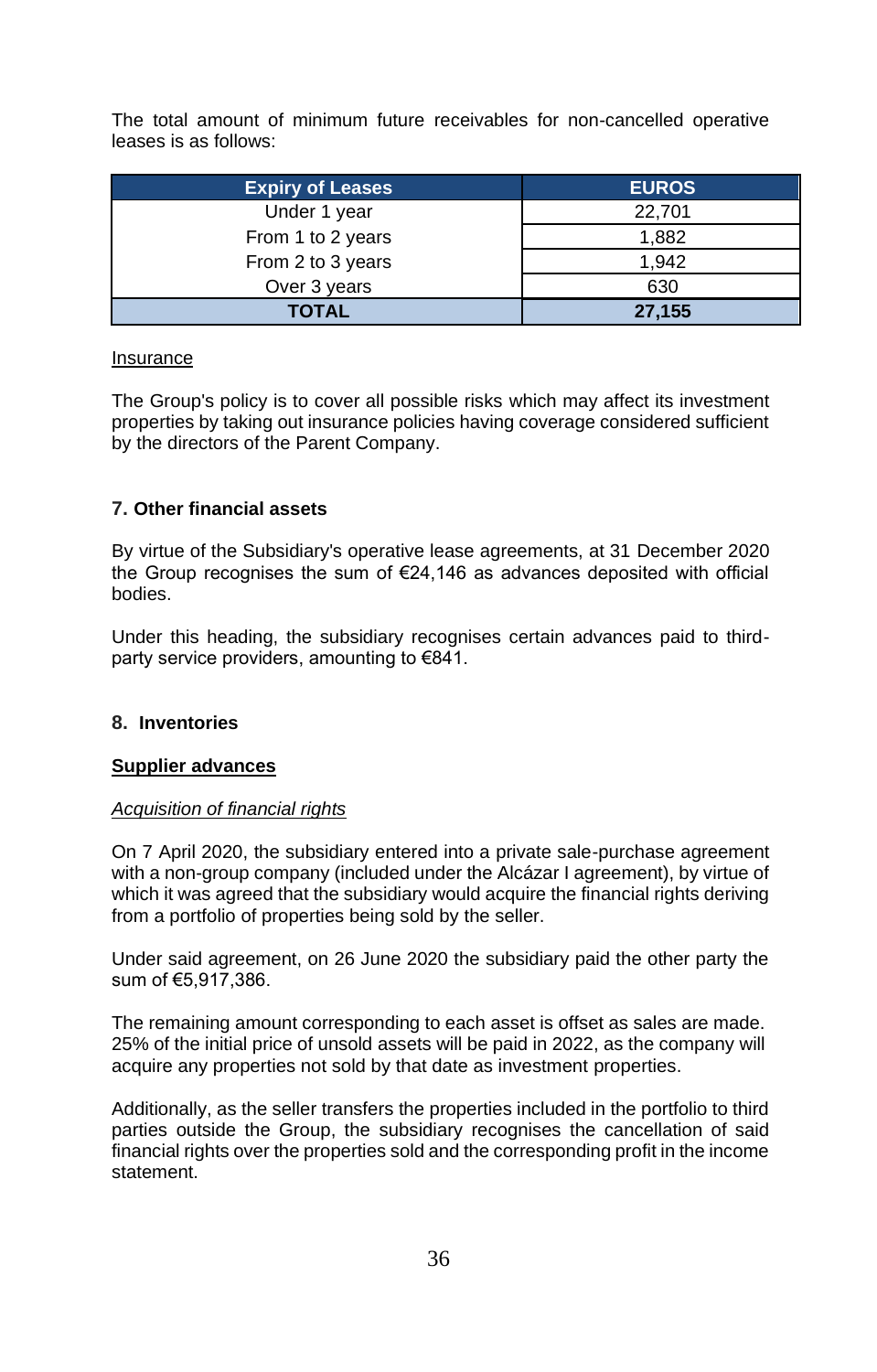Throughout the year, 32 sales of said properties took place, resulting in revenues of €2,108,980 for the company.

Consequently, at 31 December 2020, the amount recognised by the Group as supplier advances paid to third parties for this concept amounted to €3,381,526.

### *Other supplier advances*

At 31 December 2020, the Group recognised the sum of €272,948 in payments made prior to receipt of invoices (not including the advances paid as stated in Point 6, amounting to  $€173,647$ , and for the acquisition of financial rights, as stated above).

# **9. Trade and other receivables**

Under trade receivables, the Group recognises the sum of €1,305,267 as rents owed by clients, less certain advances received by tenants, and owned from the settlement of the sales of financial rights to the third party by whom they are sold.

The Group recognises current liabilities of €4,924 as trade advances.

In turn, the Group recognises the sum of €127,294 as other receivables, this being the amount to be received by the subsidiary from the sale of the credit rights in December 2020.

# **10. Cash and cash equivalents**

This heading includes cash and cash equivalents of the Group in cash, banks and short-term deposits maturing in three months or earlier. The carrying amount of these assets is equivalent to their fair value.

At 31 December 2020, the balance of the heading "Cash and cash equivalents" amounted to 8,287,263 euros, which are fully available.

# **11. Equity and shareholders' equity**

#### Share capital and issue premium

At 31 December 2020 the share capital of the Parent Company amounted to €5,000,000, represented by 5,000,000 shares, each with a par value of €1. All shares are the same class and fully subscribed and paid up.

Heimdall Luxembourg Holdings II S.à r.l. owns 4,925,000 of said shares, numbers 1 to 59,100, both inclusive, and 60,001 to 4,925,900, both inclusive, accounting for 98.5% of the stock capital, with an issue premium of €7,488,052.

Welcomechance, S.L.U. owns 75,000 of said shares, numbers 59,101 to 60,000, both inclusive, and 4,925,901 to 5,000,000, both inclusive, accounting for 1.5% of the stock capital, with an issue premium of €114,031.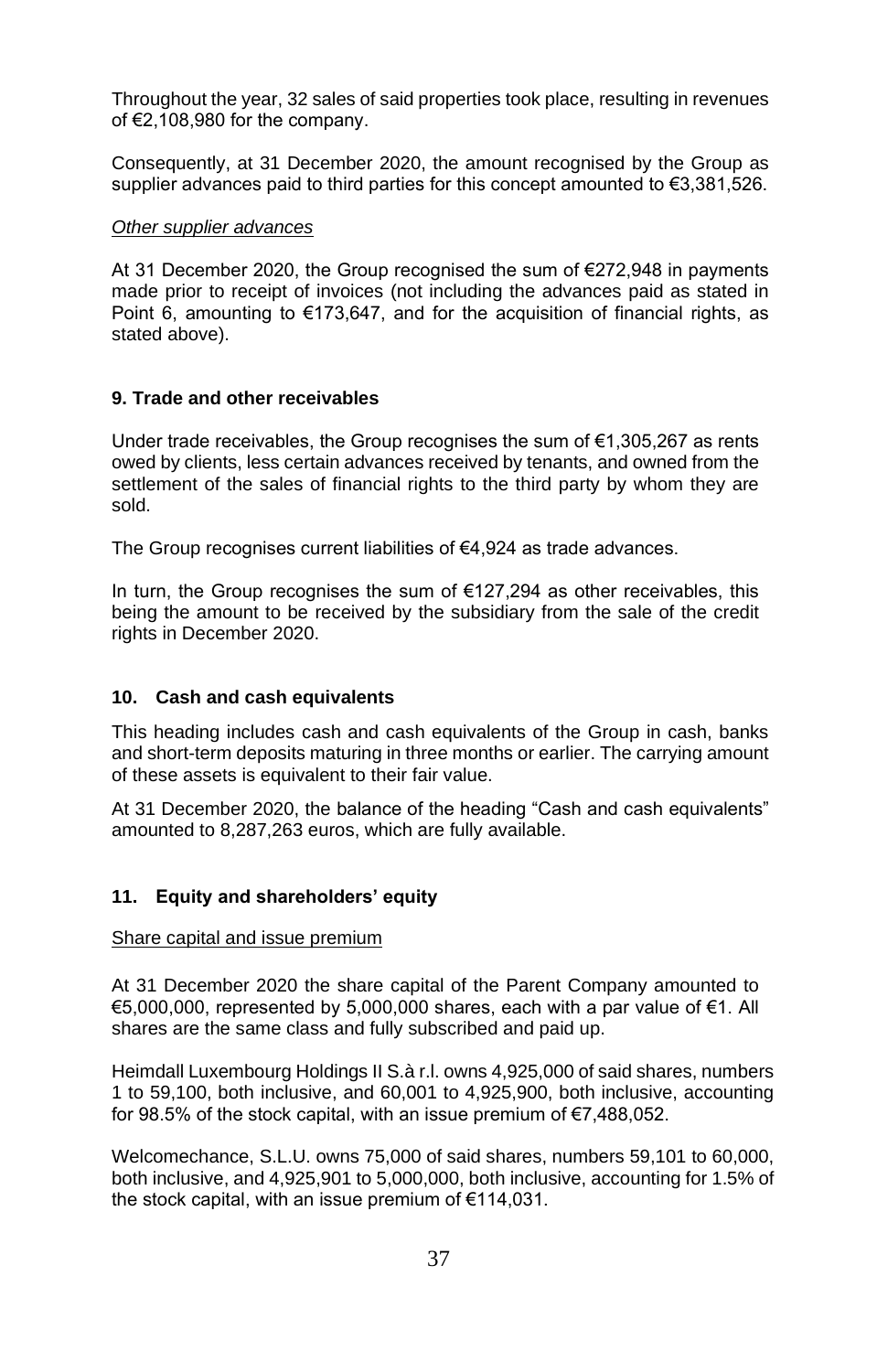### Legal reserve and other reserves

The Spanish Companies Act requires that the limited company transfers 10% of profits for the period to a legal reserve until this reserve reaches an amount equal to at least 20% of share capital. This legal reserve can be used to increase capital in the part exceeding 10% of capital after the increase. Apart from the purpose mentioned above, the legal reserve may only be used to offset losses, providing it does not exceed 20% of the capital and taking into account the limits in place under the SOCIMI regime, provided no other sufficient reserves are available for the purpose.

Under Act 11/2009, regulating listed real estate investment companies (SOCIMI), the legal reserves of companies subject to the special tax scheme established therein may not exceed 20% of their stock capital. The bylaws of these companies may not establish any restricted reserve other than the foregoing one.

At 31 December 2020, the Company's legal reserve was not constituted.

# **Shareholder contributions**

At 31 December 2020, this item amounted to €8,339,746, €8,214,650 of which corresponded to the majority shareholder, Heimdall Luxembourg Holdings II S.á r.l., and €125,096 to the minority shareholder, Welcomechance, S.L.U.

To attain this sum, on 27 March 2020, the Company approved new contributions from its shareholders from that time, on 27 March receiving €2,353,478 and €35,840.

On 14 October 2020, the Company subsequently approved new contributions from its shareholders from that time, on 15 October 2020 receiving €89,256 from the minority shareholder Welcomechance, S.L.U. And on 16 October 2020 €5,861,172 from the majority shareholder.

# Shareholder structure

At 31 December 2020, the direct shareholders of the Parent Company are:

- Heimdall Luxembourg Holdings II S.á r.l., majority shareholder, holding 98.5% of the capital.

Welcomechance, S.L.U., minority shareholder, holding 1.5% of the capital.

# Earnings per Share

The details to be taken into account to calculate earnings/(losses) per share are:

| Net profit for the period attributable to the shareholders | 16,122,961 |
|------------------------------------------------------------|------------|
| Total number of shares in circulation                      | 5.000.000  |
| Earnings per share (Euro)                                  | 3.22       |

Appropriation of profit/(loss)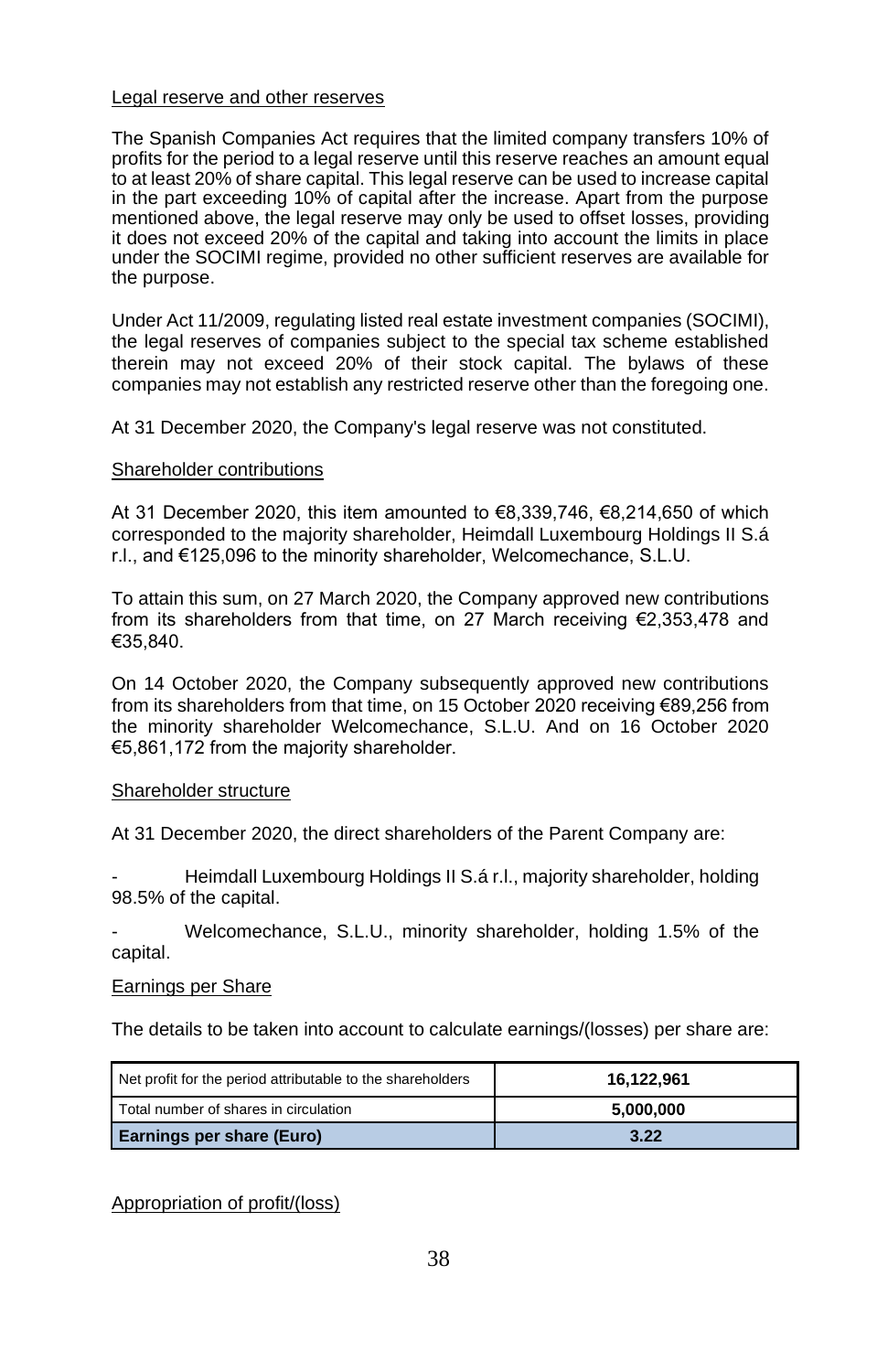The proposed distribution of the profits(losses) of the Parent Company to be put to the General Shareholders Meeting is as follows: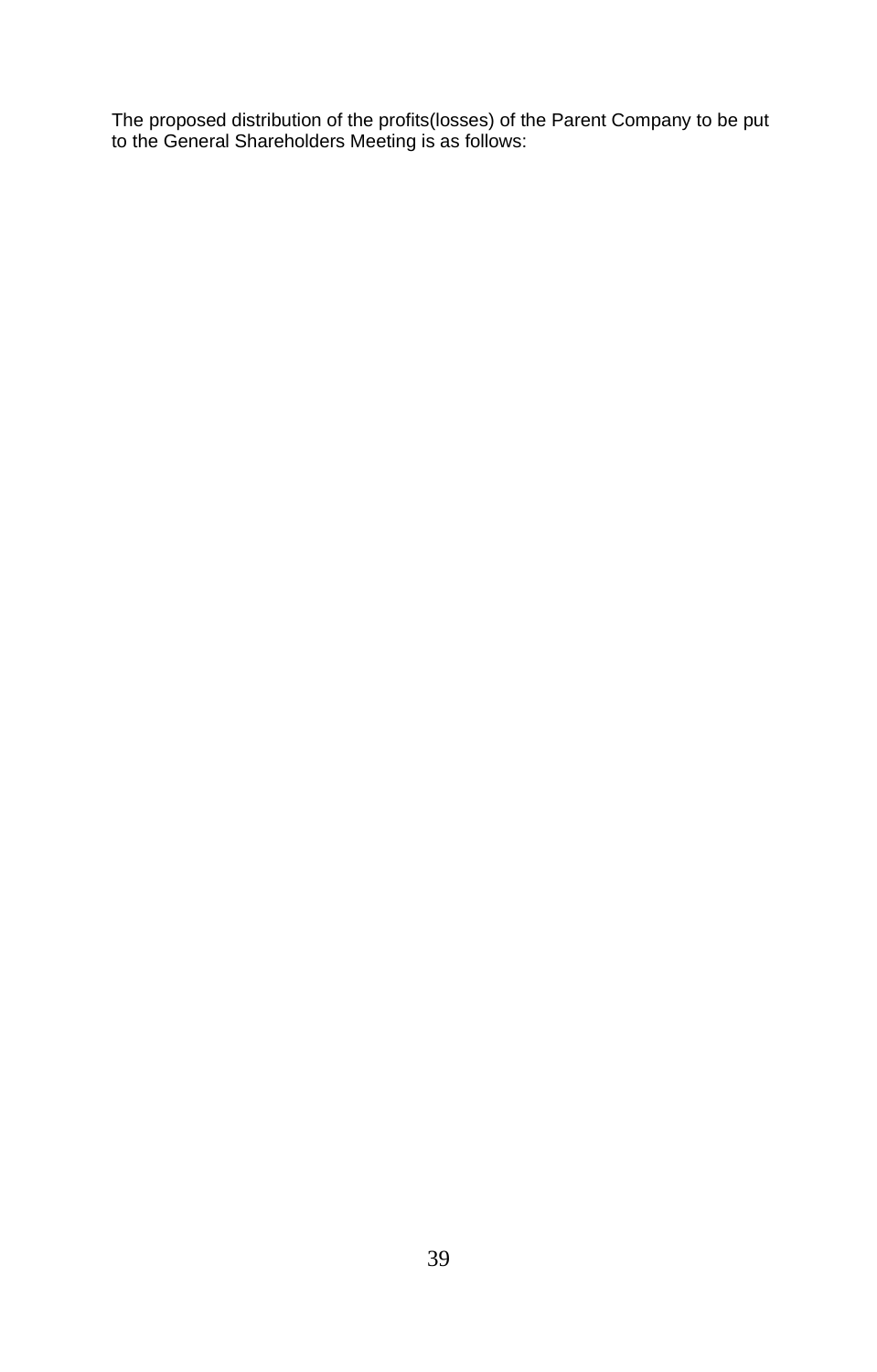| <b>APPROPRIATION OF PROFIT/(LOSS)</b> | <b>EUROS</b> |  |
|---------------------------------------|--------------|--|
|                                       | 2020         |  |
| <b>Basis of allocation</b>            |              |  |
| Profit/(Loss) in Income Statement     | (296, 527)   |  |
| <b>TOTAL</b>                          | (296, 527)   |  |
| Appropriation                         |              |  |
| Prior years' losses                   | (296, 527)   |  |
|                                       |              |  |
| TOTAL                                 | (296,527)    |  |

This distribution is expected to be approved by the General Shareholders Meeting in early 2021.

#### Dividend distribution policy

Dividends will be paid in cash when available, and recognised as a liability in the consolidated annual financial statements in the period in which they are approved by the shareholders of the Parent Company or the subsidiary.

After fulfilling the corresponding commercial obligations, SOCIMIs must distribute the profit obtained in the year to its shareholders, in the form of dividends, and should resolve on this distribution within six months of the end of each year as follows:

- a) One hundred percent of the profits from dividends or profit sharing distributed by the companies to which art. 2.1 of this Law refers.
- b) At least 50 percent of the profits from the transfer of real estate and public or private limited liability company shares referenced in art. 2.1 of this Law, performed following the end of the periods to which art. 3.3 of this Law refers, subject to the fulfilment of its main corporate purpose. The remaining profits should be reinvested in other real estate or shares subject to the fulfilment of that purpose, within three years as of the transfer date. Otherwise, these profits should be distributed in their entirety and together with any profits, as appropriate, from the year in which the reinvestment period finalises. If the elements for reinvestment are transferred prior to the maintenance period, any profits should be distributed in their entirety together with any profits, as appropriate, from the year in which they were transferred. The distribution obligation does not cover, where appropriate, that part of the profits attributable to years in which the company was not taxed by the special tax scheme established in this Law.
- c) At least 80 percent of the rest of the profits obtained.

When the distribution of dividends is made against reserves from profits of a year in which the special tax scheme was not applied, their distribution must be adopted in terms of the resolution referenced in the preceding paragraph.

The legal reserve of companies subject to the special tax scheme established in the Law may not exceed 20% of their capital. The bylaws of these companies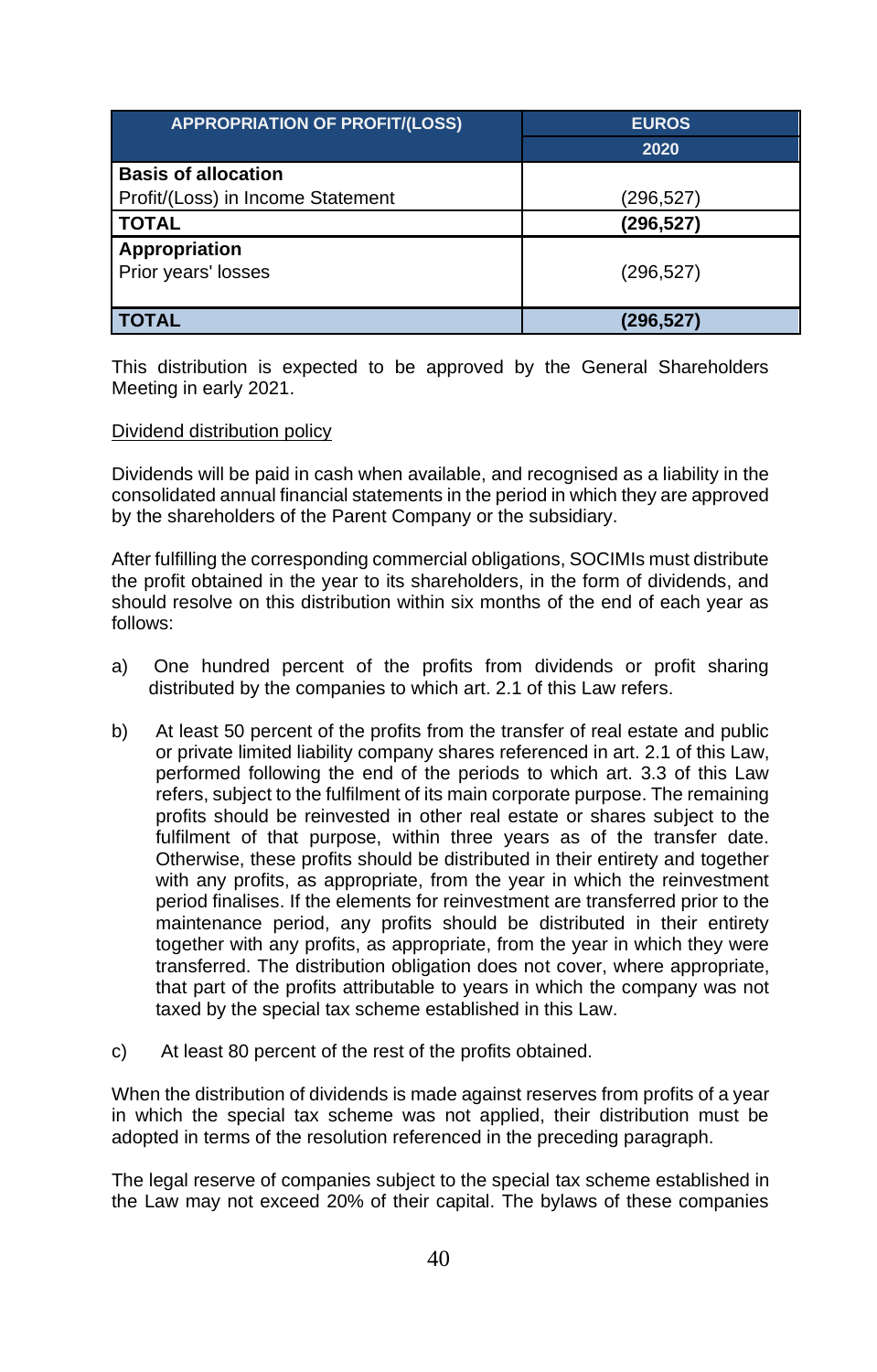may not establish any restricted reserve other than the foregoing one.

No dividends were paid out during 2020.

# **12. Financial liabilities**

# **12.1Non-current payables**

Loans and borrowings:

On 29 December 2020, the subsidiary put on public deed a mortgage agreement over certain investment properties held by the Company, for which it received the sum of €9,300,088.

The group paid fees of €1,330,412 to formalise said loan, having recognised the sum of €3,003 in the income statement in 2020.

At the end of 2020, there were no significant differences between the fair value and the carrying value of the loans and borrowings.

The essential terms of the financing arrangement are described below:

- The principal of the borrowing shall be returned in full on its expiry date, established as 23 December 2023.
- The subsidiary shall pay the interests on the borrowing in quarterly instalments, in January, April, July and October, until the expiry date.
- The interest rate applied shall be the EURIBOR rate plus a fixed market rate.
- The subsidiary undertakes to fulfil a series of financial ratios as from 2021, specifically that the Loan to Value may not exceed 65% in the first three years of the borrowing (commencing at end of 2020), reducing to 60% in the fourth and fifth years, if the expiry date is extended. From 2022 onward, it must ensure that the Debit Yield ratio does not fall below 6.25% in 2022 and 2023, or 6.5% in 2024 and 6.75 in 2025, if the expiry date is extended.

Based on said borrowing, at 31 December 2020, the Group recognises the sum of €7,972,679 as principal pending repayment and €4,263 as accrued, unpaid interest.

Other non-current payables and other financial liabilities

a) *Other financial liabilities*:

By virtue of the Subsidiary's operative lease agreements, at 31 December 2020 the Group recognises the sum of €45,310 in advances and deposits received from tenants.

b) *Non-current fixed assets payable:*

The subsidiary recognises the sum of €5,588,907 in non-current fixed assets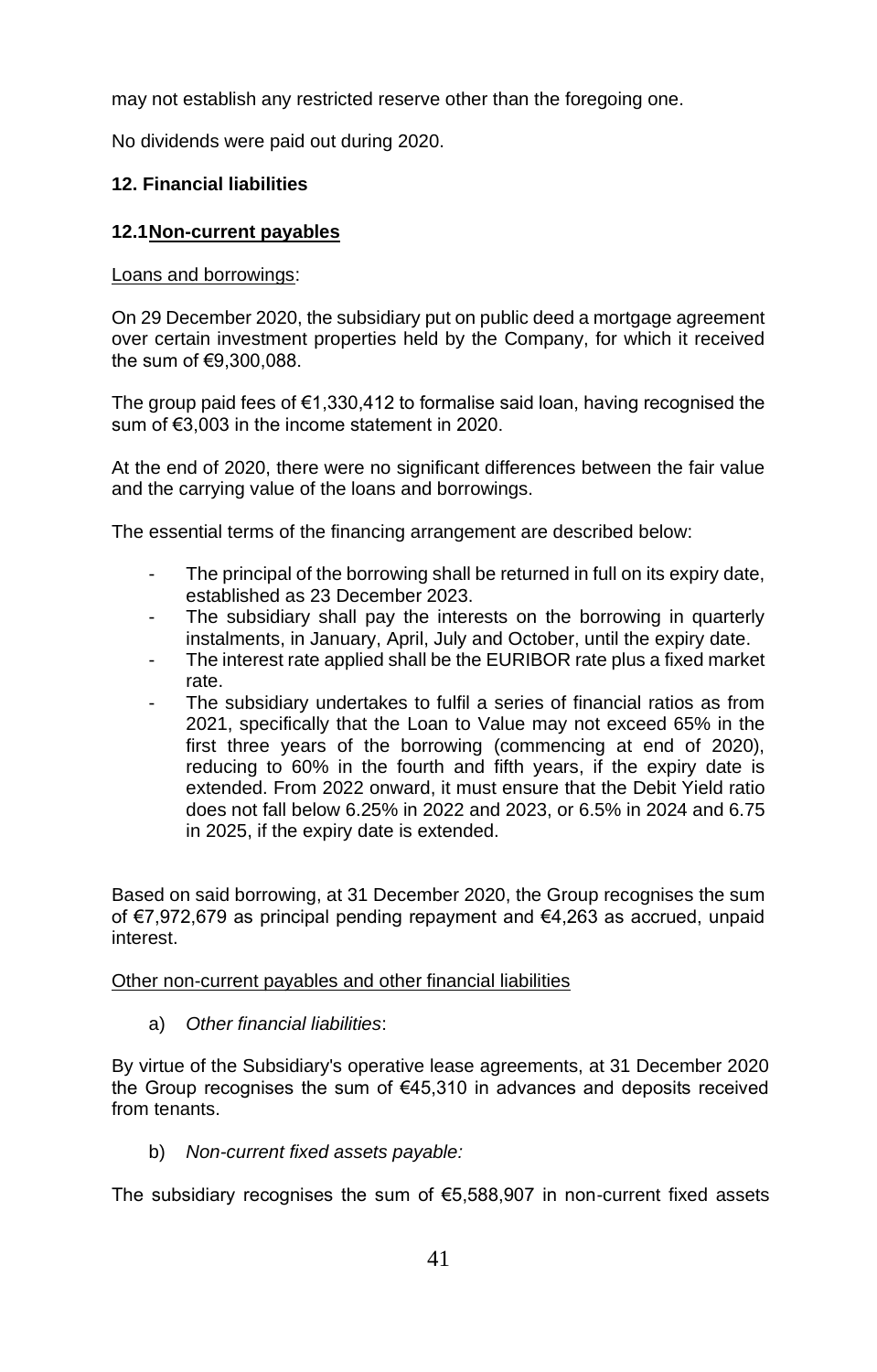payable, as the conditions of the contracts of sale stipulate that 25% of the initial acquisition price for the investment properties be paid in June 2022.

# **12.2Payables to Group companies**:

At the end of 2020, the group recognises the sum of €10,940,830 in payables to group companies, as follows:

### Heimdall Luxembourg Holdings II S.à r.l.

On 25 June 2020, the Group received loans to cover its property acquisitions from its majority shareholder, then trading as Heimdall Luxembourg Holdings S.à r.l. (the lender at the end of the year being the new shareholder, Heimdall Luxembourg Holdings II S.à r.l.).

The initial principal received was €8,669,928, this being added to by a further €1,920,328 by means of a transfer received on 16 October 2020.

The expiry date stipulated for both sums is 25 June 2025, with an interest rate being established on a 360-day base.

Throughout 2020, no repayments of principal or interest were made. Accordingly, at 31 December 2020, the accrued and unpaid interest was capitalised, being added to the principal as stipulated in Point 3.4 of the loan agreements.

Accordingly, at 31 December 2020, the total principal of the borrowings amounts to €10,777,251, with accrued unpaid interest, entered on the income statement, of €186,995.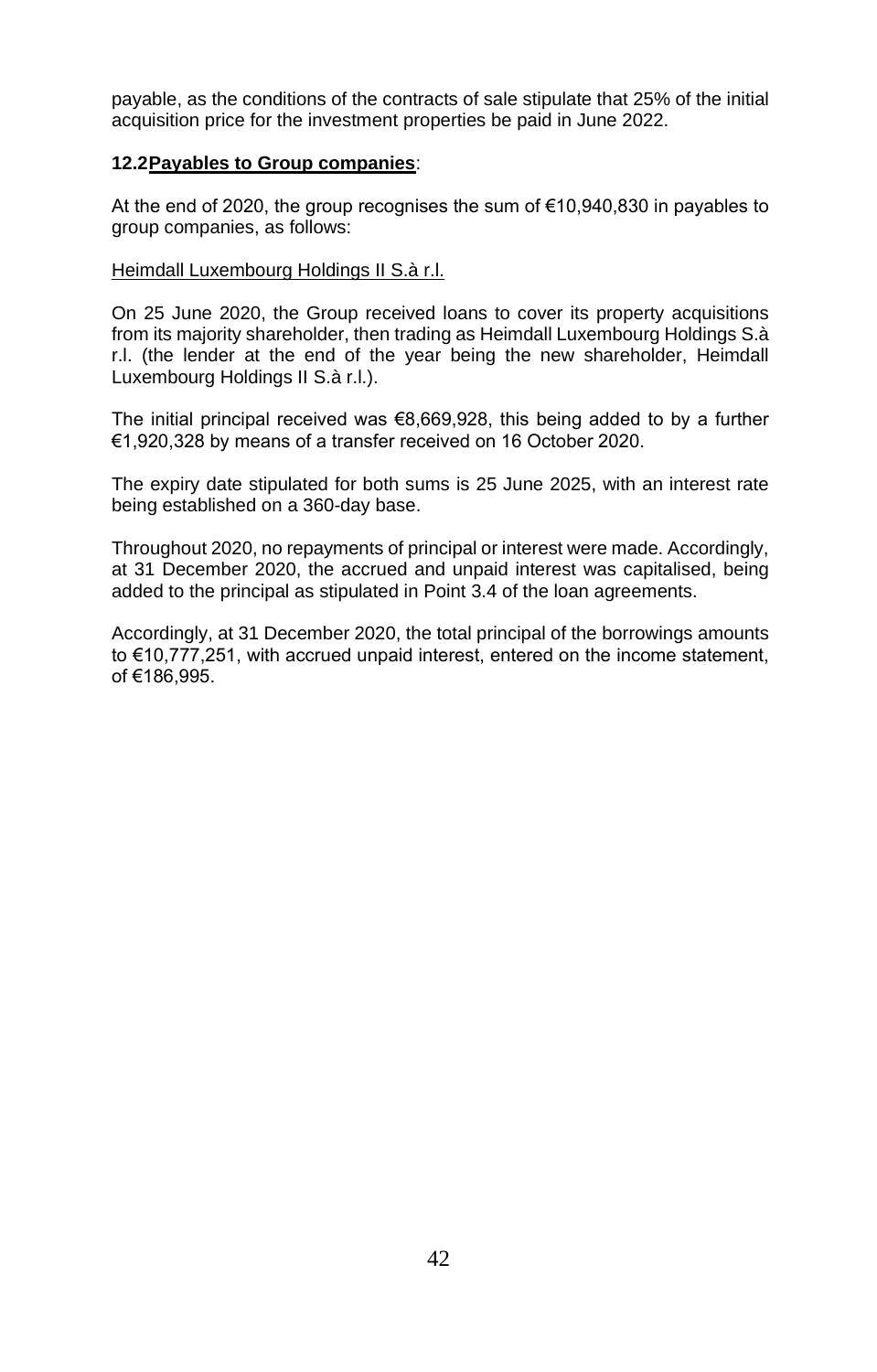# Welcomechance, S.L.U.

On 25 June 2020, the Group received loans to cover its property acquisitions from its minority shareholder, Welcomechance, S.L.U.

The initial principal received was €132,029. This was added to by a further borrowing of €29,243 by means of a transfer received on 16 October 2020.

The stipulated maturity date for both borrowings is 25 June 2025, moreover, a fixed annual interest rate of has been established on the basis of a 360-day year.

Throughout 2020, no repayments of principal or interest were made. Accordingly, at 31 December 2020, the accrued and unpaid interest was capitalised, being added to the principal as stipulated in Point 3.4 of the loan agreements. Additionally, the sum of €541 was withheld to pay the Tax Administration Agency.

Accordingly, at 31 December 2020, the total principal amounts €163,579, with accrued unpaid interest, entered on the income statement, of €2,847.

# **13. Trade payables**

The carrying amount of the trade payables is equivalent to their fair value.

At 31 December 2020, the Company owed €1,113,646.

Trade payables includes commercial creditors of debts for goods or services supplied, included in the "Miscellaneous Creditors" items of the current liabilities.

#### Information on deferral of payment to suppliers.

In accordance with the ICAC Resolution of 29 January 2016, regarding information to be included in the notes to the annual financial statements in relation to the average payment period to suppliers in trade operations, supplies the following information:

|                                           | 2020                  |
|-------------------------------------------|-----------------------|
|                                           | <b>Days</b>           |
| Average supplier payment period           | 67.48                 |
| Ratio of transactions paid                | 73.49                 |
| Ratio of outstanding payment transactions | 32.78                 |
|                                           | <b>Amount (Euros)</b> |
| Total payments made                       | 1,698,453.85          |
| Total payments outstanding                | 294,237.10            |

# **14. Public Entities and tax position**

The structure of current balances with public entities at 31 December 2020 is as follows: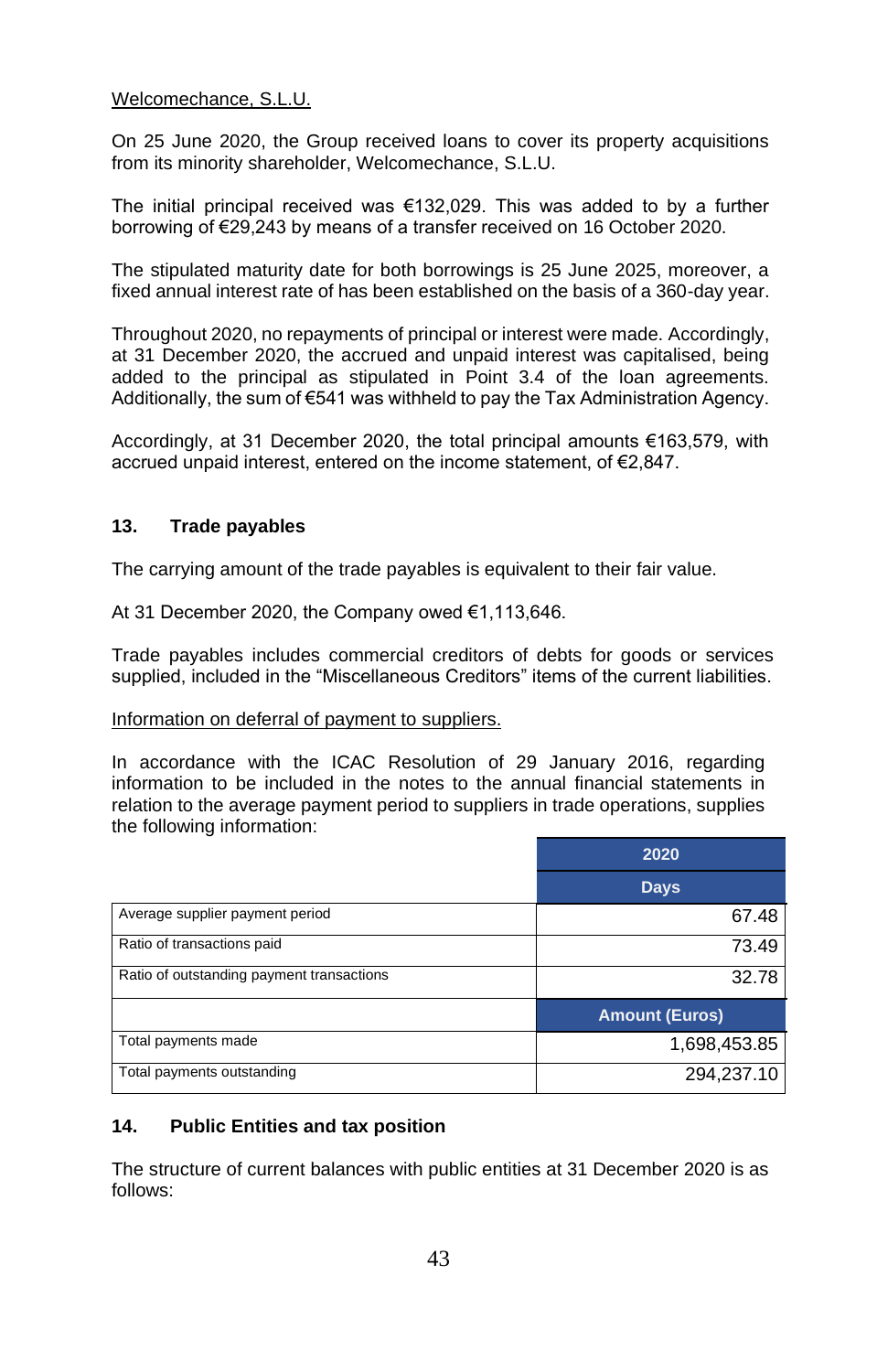|                                                       |                               | In Euros                |
|-------------------------------------------------------|-------------------------------|-------------------------|
| In euros                                              | <b>Accounts</b><br>receivable | <b>Accounts payable</b> |
| <b>Balances with the Tax Authorities</b>              |                               |                         |
| Withholdings from professionals (Personal Income Tax) |                               | 14,444                  |
| Withholdings on interest (Corporate Income Tax)       | 36,070                        | 36,611                  |
| <b>VAT</b>                                            | 4,102                         |                         |
| Canary Islands General Tax (IGIC)                     |                               |                         |
|                                                       | 40.172                        | 51.055                  |

The Group has a credit of €4,102 with the Public Entities in VAT deductions.

At the same time, the Group has a total debt of €51,055 with the Public Entities. This is due to withholdings made to professionals totalling €14,444 and withholdings made in relation to intragroup loans. In this regard, the subsidiary withholds the sum of €36,070 from the parent company as interest accrued on the intragroup loan, and the parent company withholds the sum of €541 from the minority shareholder as interest accrued on the intragroup loan.

# **Corporate Income Tax calculation**

The conciliation between the consolidated result and the sum of the taxable bases of the Group companies for the year 29 January 2020 to 31 December 2020 is given below:

|                                       | <b>EUROS</b> |
|---------------------------------------|--------------|
|                                       | 2020         |
| Accounting profit/(loss) before taxes | 16,122,961   |
| Corrections to the result             | 16.429.331   |
| Offsetting of tax loss carryforwards  |              |
| Taxable income (tax profit/(loss))    | (306, 370)   |
| Tax at 0%                             |              |
| Withholdings                          | (36,070)     |

The taxable base given in the table is the sum of the taxable bases of the Group's companies, after adjusting the consolidated profit/(Loss) for the year by consolidation adjustments and eliminations.

Under the SOCIMI Act, the current corporate income tax is the result of applying a rate of 0% to the taxable base.

Additionally, in accordance with Article 9 of Act 11/2009 of 26 October on Listed Real Estate Investment Companies, Article 26 of the revised Corporate Income Tax Act does not apply to negative tax bases and, accordingly, they are not accumulated to offset future years.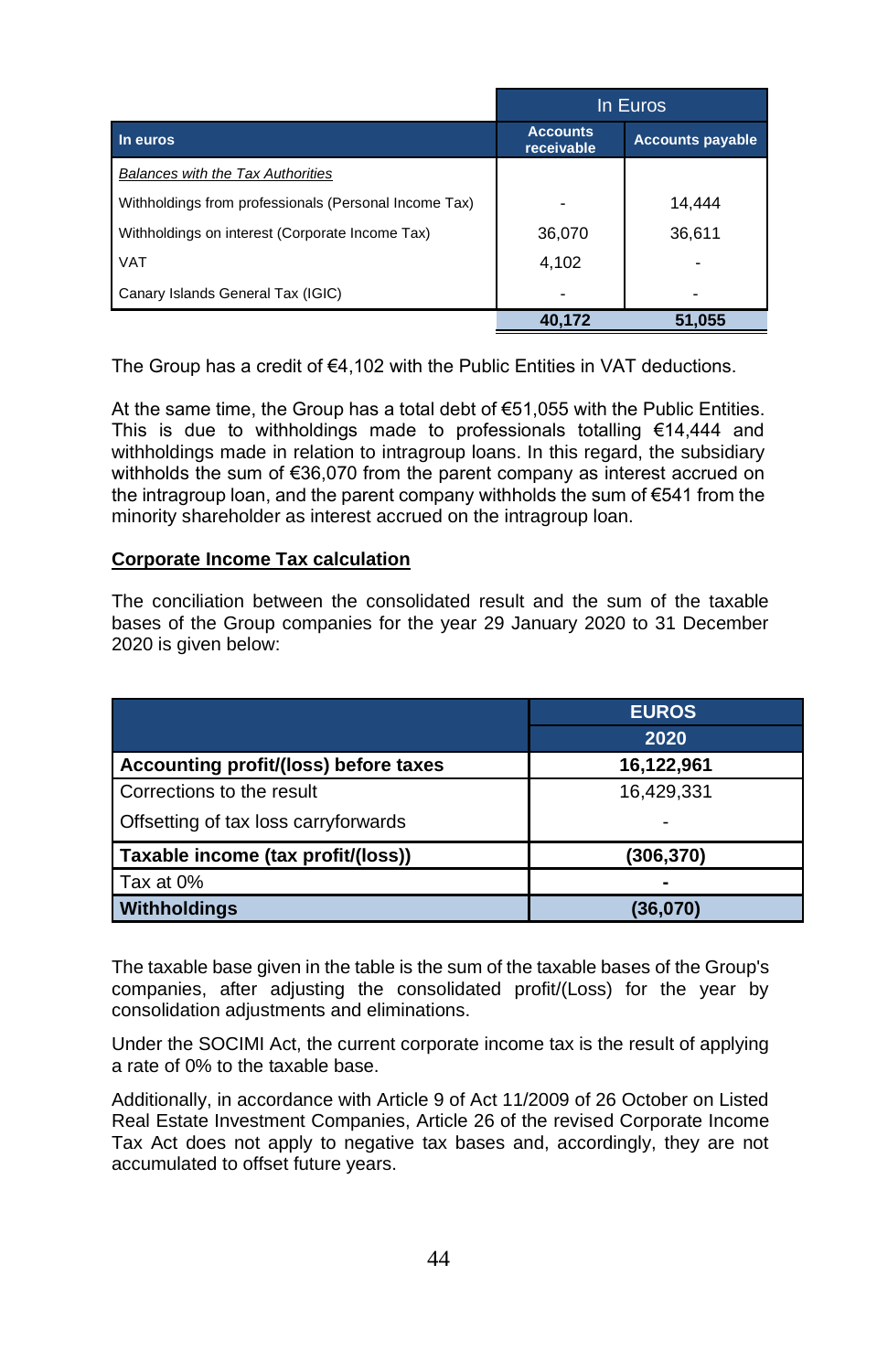The Group has a credit with the Public Entities for withholdings made by the investee in relation to capitalised interests on the loan. This credit amounts to €36,070 and its repayment will be requested in the 2020 Corporate Income Tax statement.

# Years open to inspection and tax audits:

As established by legislation in force, taxes cannot be deemed as definitively settled until the tax returns filed have been audited by tax authorities or until the 4-year statute of limitations has concluded. At 2020 year-end, the Group companies' tax returns for all the years since its incorporation were open for review by the tax authorities.

The Directors of the Parent Company deem that the settlements of the aforementioned taxes have been appropriately undertaken whereby, even if discrepancies arise over the existing regulatory interpretation of the tax treatment given to the transactions, any possible resulting liabilities, should they materialise, would not have a significant impact on these consolidated annual financial statements.

# **15. Income and expense**

# **a) Gains in the fair value of investment properties:**

The breakdown of the fair value of the investment properties is given in Note 6.

# **b) Income from investment properties**

The breakdown of the income from the subsidiary's investment properties is given below.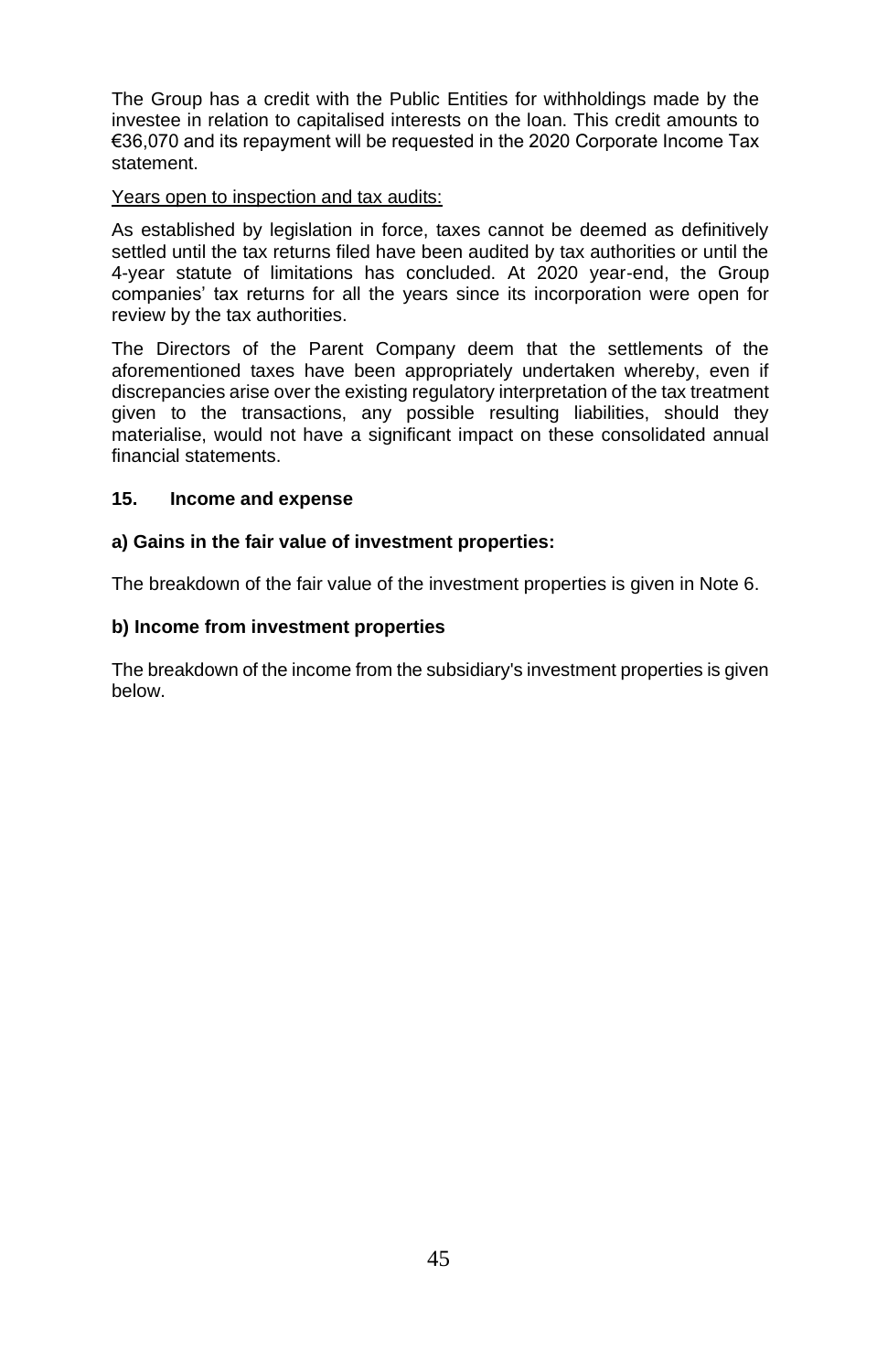| INCOME FROM LEASES AND SALES                  | <b>EUROS</b> |  |
|-----------------------------------------------|--------------|--|
|                                               | 2020         |  |
|                                               |              |  |
| Lease income                                  | 196,658      |  |
| Lease rent settlements                        | 38,843       |  |
| Sale of financial rights                      | 2,108,980    |  |
| Income from disposal of investment properties | 77,298       |  |
| Sales of other credit rights                  | 195,437      |  |
|                                               |              |  |
| TOTAL                                         | 2,617,216    |  |

Notwithstanding the foregoing, the Group considers the Net Turnover to include only the incomes deriving from its lease activities, this being the group's primary activity. Accordingly, the Net Turnover for the year 2020 is €235,501.

# **c) Supplies**

The group recognises the sum of  $E1,419,210$  from the acquisitions of financial rights which it has cancelled as they were transmitted throughout 2020.

# **d) Operating expense**

The breakdown of this item of the consolidated income statement is as follows:

| <b>OPERATING EXPENSE</b>          | <b>EUROS</b> |  |
|-----------------------------------|--------------|--|
|                                   | 2020         |  |
|                                   |              |  |
| Independent professional services | 529,739      |  |
| Asset management services (*)     | 488,196      |  |
| Property management services      | 84,219       |  |
| Insurance premiums                | 45.404       |  |
| <b>Banking services</b>           | 25,197       |  |
| Other miscellaneous expense       | 8,994        |  |
| Property expenses                 | 114,096      |  |
| Taxes                             | 8,150        |  |
|                                   |              |  |
| <b>TOTAL</b>                      | 1,303,995    |  |

(\*) Arising from the management agreement explained in Note 1.2 here, the group has paid €488,196 in asset management services to 31 December 2020.

# **e) Finance expense**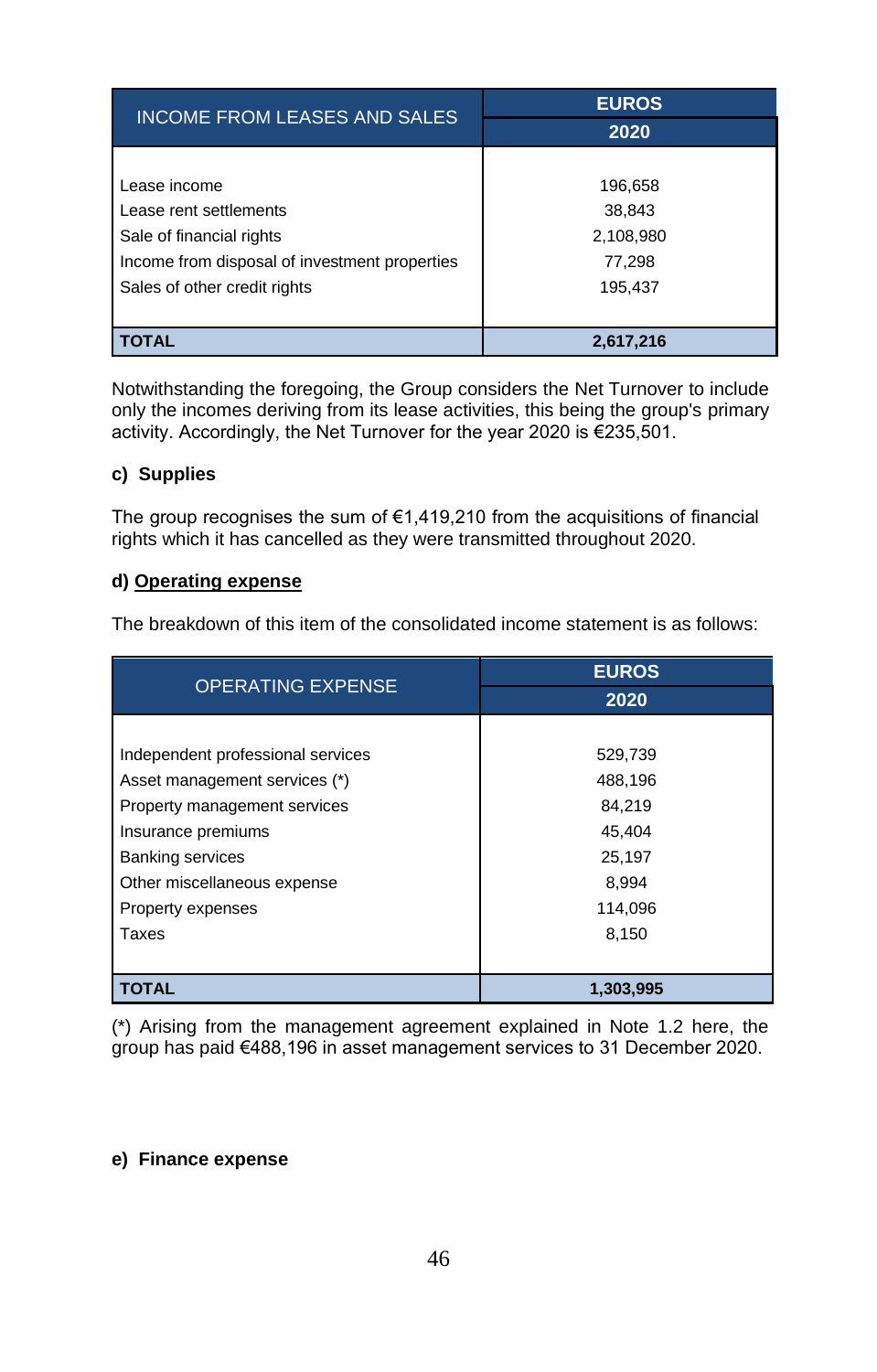The finance expenses are the result of loans received from group companies and the bank and of difference in exchange rates, as indicated in point 12.

At 31 December 2020, total finance expenses amounted to €200,381, broken down into €189,842 in loans received from group companies, €7,266 in finance expenses relating to the mortgage loan, and €3,273 euros due to negative exchange rate differences.

# **f) Audit fees**

The fees for the auditing and review services provided by Ernst & Young in 2020 amount to €99,800.

Throughout the year ending on 31 December 2020, in addition to audit fees, a further €59,620 were paid for services provided by other companies in the E&Y group.

# **g) Shareout of Consolidated Result**

The financial statements for the period from 29 January 2020 to 31 December 2020 for the companies included in the scope of consolidation are as follows:

| <b>Companies</b>              | In euros   |
|-------------------------------|------------|
| <b>Full Consolidation</b>     | 2020       |
| Global Piélago, SOCIMI, S.A.  | (296, 527) |
| Global Sauco, SOCIMI, S.L.(*) | 16,419,488 |
| <b>Total</b>                  | 16,122,961 |

\*Not audited

# **16. Other information**

# Environmental information

In view of the business activities carried out by the Group, companies, they do not have any environmental liability, expense, assets, provisions or contingencies that might be material with respect to their equity, financial position or results.

Therefore, no specific disclosures relating to environmental issues are included in these consolidated annual financial statements.

# Staff costs

At 31 December 2020, the group companies have no employees.

# **17. Related party transactions and balances**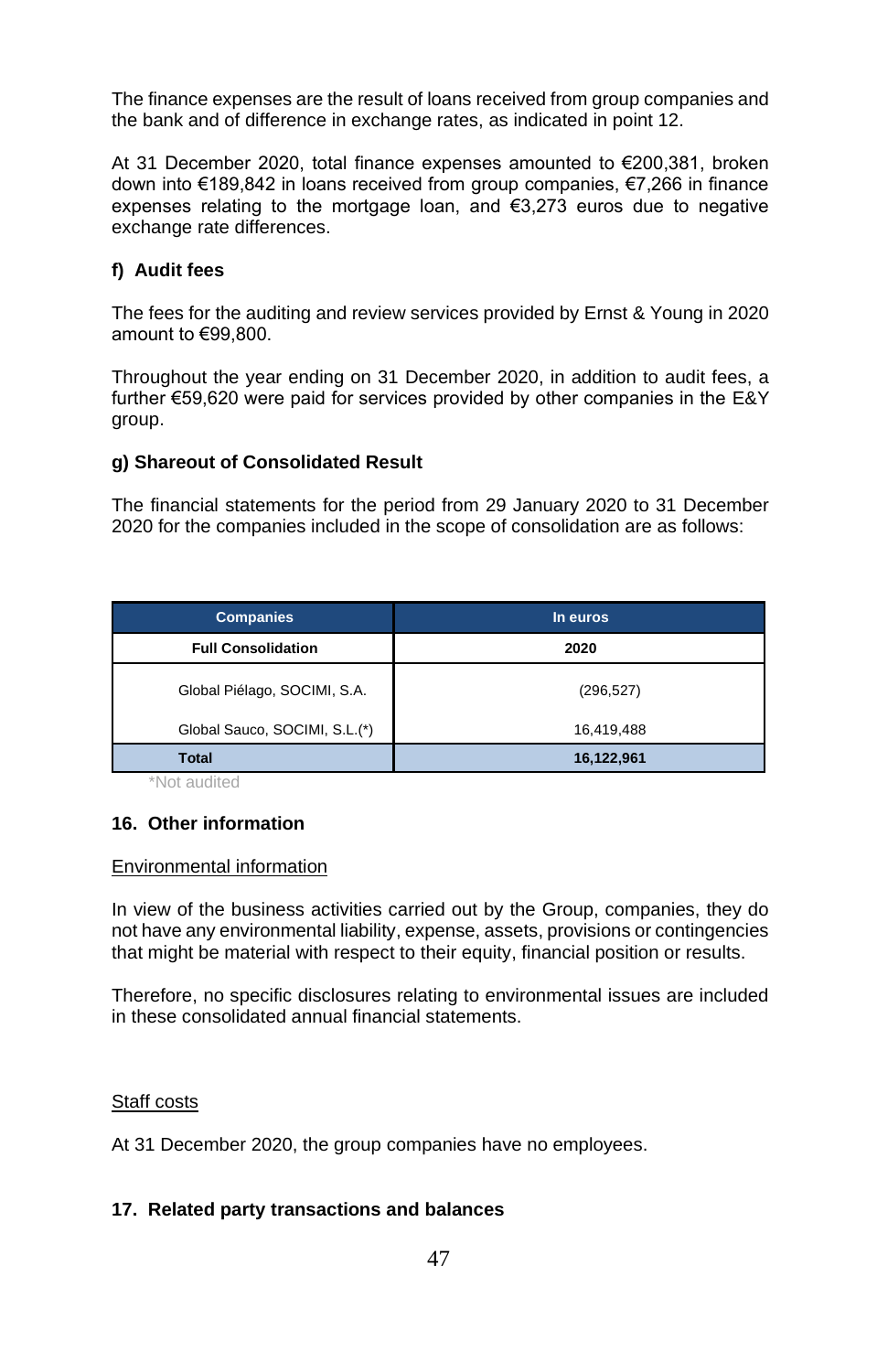On the other hand, at 31 December 2020, the heading "Non-current payables to Group companies" recognises loans granted to the Company by Heimdall Luxembourg Holdings II S.à r.l. and Welcomechance, S.L.U., accruing interest at a fixed annual rate and expiring on 25 June 2025.

At 31 December 2020, these loans had accrued interest of €186,995 and €2,847, respectively, which have been recognised in the income statement for the year.

The Directors of the Parent Company consider that the operations with affiliate companies have been conducted under market conditions and on the basis of agreements between the parties.

The prices of related-party transactions are properly supported, so the Company Directors consider there are no risks that might cause material tax liabilities.

# **18. Provisions and contingencies**

At 31 December 2020, the Group had received no claims or complaints, and accordingly no contingencies or provisions were set aside.

# **19. Information concerning conflicts of interest on the part of the Directors**

### Shareholdings, posts and activities of members of the Board of Directors

Article 229 of Spanish Companies Act obliges company directors to notify the company's governing bodies of any direct or indirect conflicts of interests potentially affecting the interests of the Group companies.

Likewise, the directors are required to notify any direct or indirect interests held by themselves or related persons in any company having a corporate purpose that is similar, analogous or complementary to that of the Company, as well as notifying any positions or functions they may hold in same.

In this regard, in order to comply with the obligations established in the Spanish Companies Act and particularly with the established for directors, certain members of the Board have reported that they may possibly incur in conflict of interest as they directly or indirectly hold an interest in the Management Company or in companies having a corporate purpose that is analogous or complementary to that of the Group companies.

Notwithstanding the foregoing, during the period in which the directors of the Parent Company held their positions on the Board of Directors, no resolutions were passed which could have involved a conflict with the interest of the Company and, accordingly, none was obliged to abstain from voting in order to comply with applicable legislation.

#### Remuneration to Directors and Senior Management.

In 2020, the Directors of the Company received and accrued no amounts as salaries, remuneration or expenses as directors. Neither did they receive shares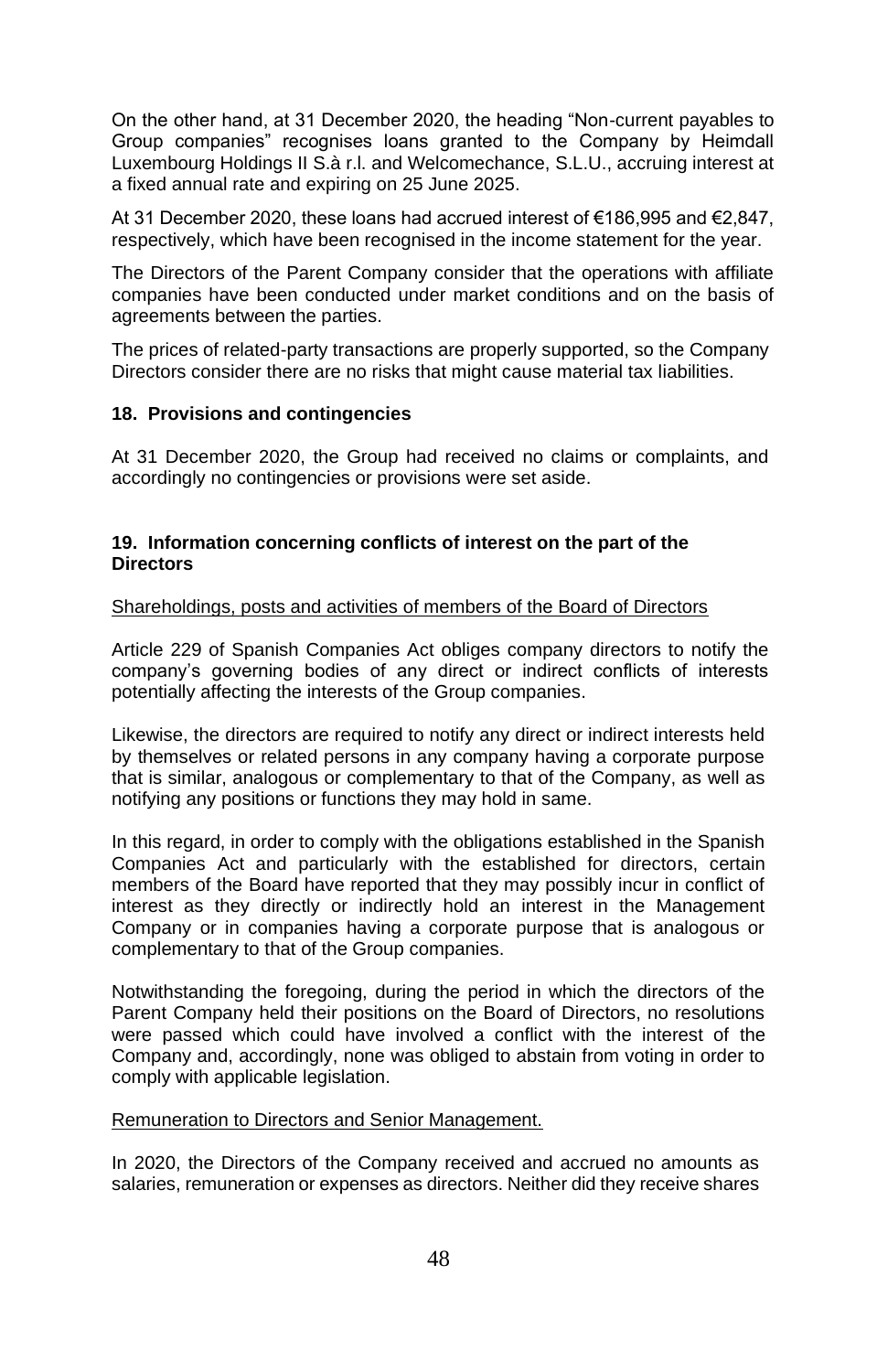or stock options in those years, and they did not exercise any options and did not have any options pending exercise.

Likewise, no contributions were made to funds or pension schemes on behalf of the Company's Board of Directors.

Throughout 2020, upper management functions were performed by several members of the Board of Directors.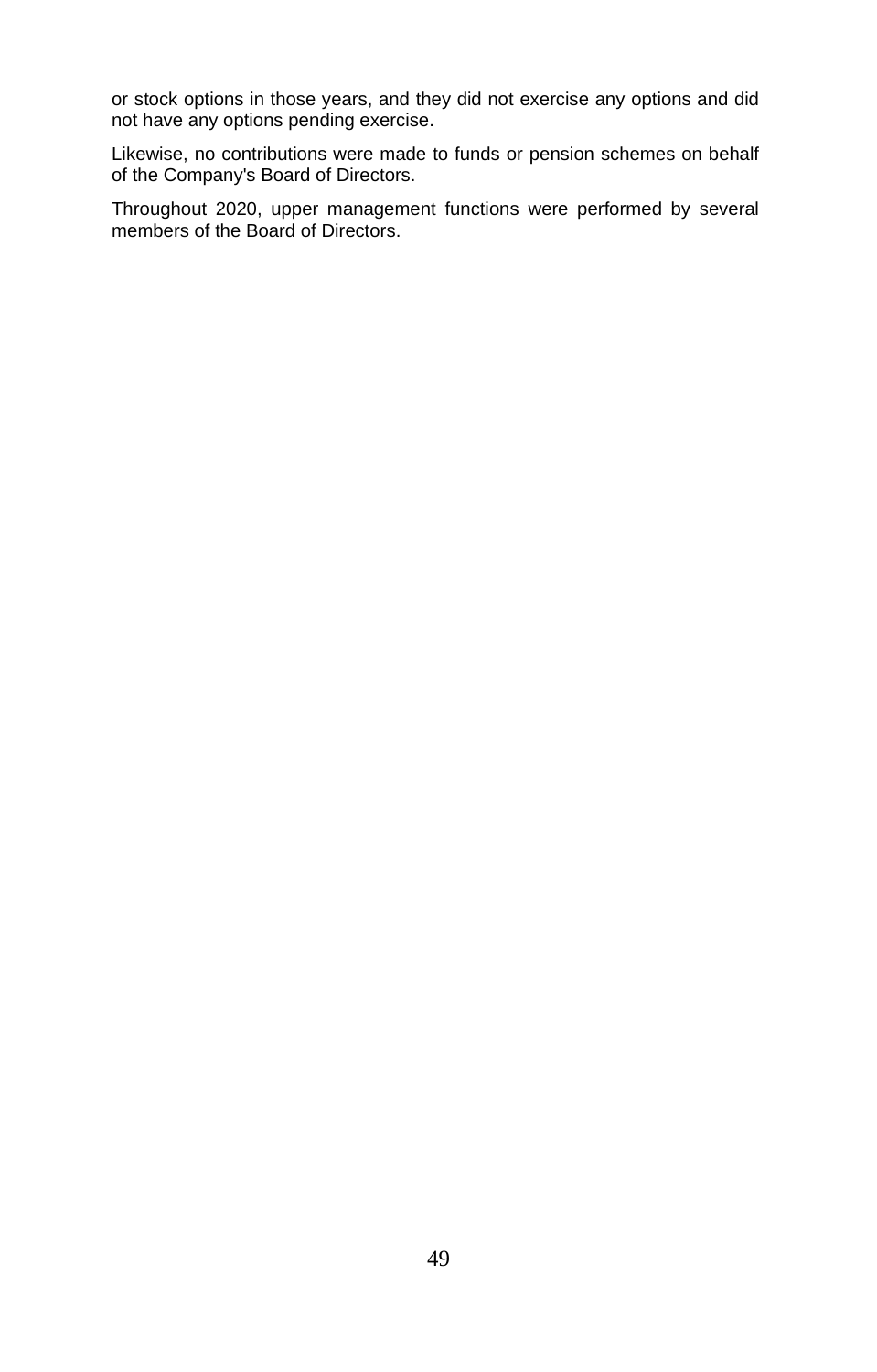# **20. Information Deriving From SOCIMI Status. Law 11/2009**

|    | <b>Description</b>                                                                                                                                                                                                                                                                        | <b>Year 2020</b>       |
|----|-------------------------------------------------------------------------------------------------------------------------------------------------------------------------------------------------------------------------------------------------------------------------------------------|------------------------|
| a) | Reserves from financial years prior to<br>the application of the tax scheme<br>established in Law on Listed Real<br><b>Estate Investment Companies</b>                                                                                                                                    | N/A                    |
| b) | Reserves from years in which the tax<br>regime established for SOCIMIs is first<br>applied,<br>differentiating<br>the<br>part<br>resulting from revenues subject to the<br>0% interest rate or the 19% rate from<br>those subject to the general rate                                     | N/A                    |
| C) | Dividends distributed<br>the<br>against<br>profits for each year in which the tax<br>regime established for SOCIMIs is<br>applicable, differentiating the<br>part<br>resulting from revenues subject to the<br>0% interest rate or the 19% rate from<br>those subject to the general rate | N/A                    |
| d) | In the case of dividends distributed<br>against reserved, stipulating the year<br>from which the reserve used was<br>constituted and whether it has been<br>taxed at the 0% rate, the 19% rate or<br>the general rate                                                                     | N/A                    |
| e) | Date of the resolution for distribution of<br>the dividends to which letters c) and d)<br>above refer                                                                                                                                                                                     | N/A                    |
| f) | Date of acquisition of the shares in the<br>capital of the enterprises to which art.<br>2.1 of this Law refers                                                                                                                                                                            | See Note 6 and Annex 1 |
| q) | Identification of the asset that is<br>calculated within the 80% referenced in<br>art. 3.1 of Law on Listed Real Estate<br><b>Investment Companies</b>                                                                                                                                    | See Note 6 and Annex 1 |
| h) | Reserves from financial years in which<br>the special tax regime for SOCIMIs<br>applied, utilised during the tax period<br>their<br>for<br>purposes<br>other<br>than<br>offset<br>distribution<br>or<br>to<br>losses.<br>identifying the year in which it was<br>constituted              | N/A                    |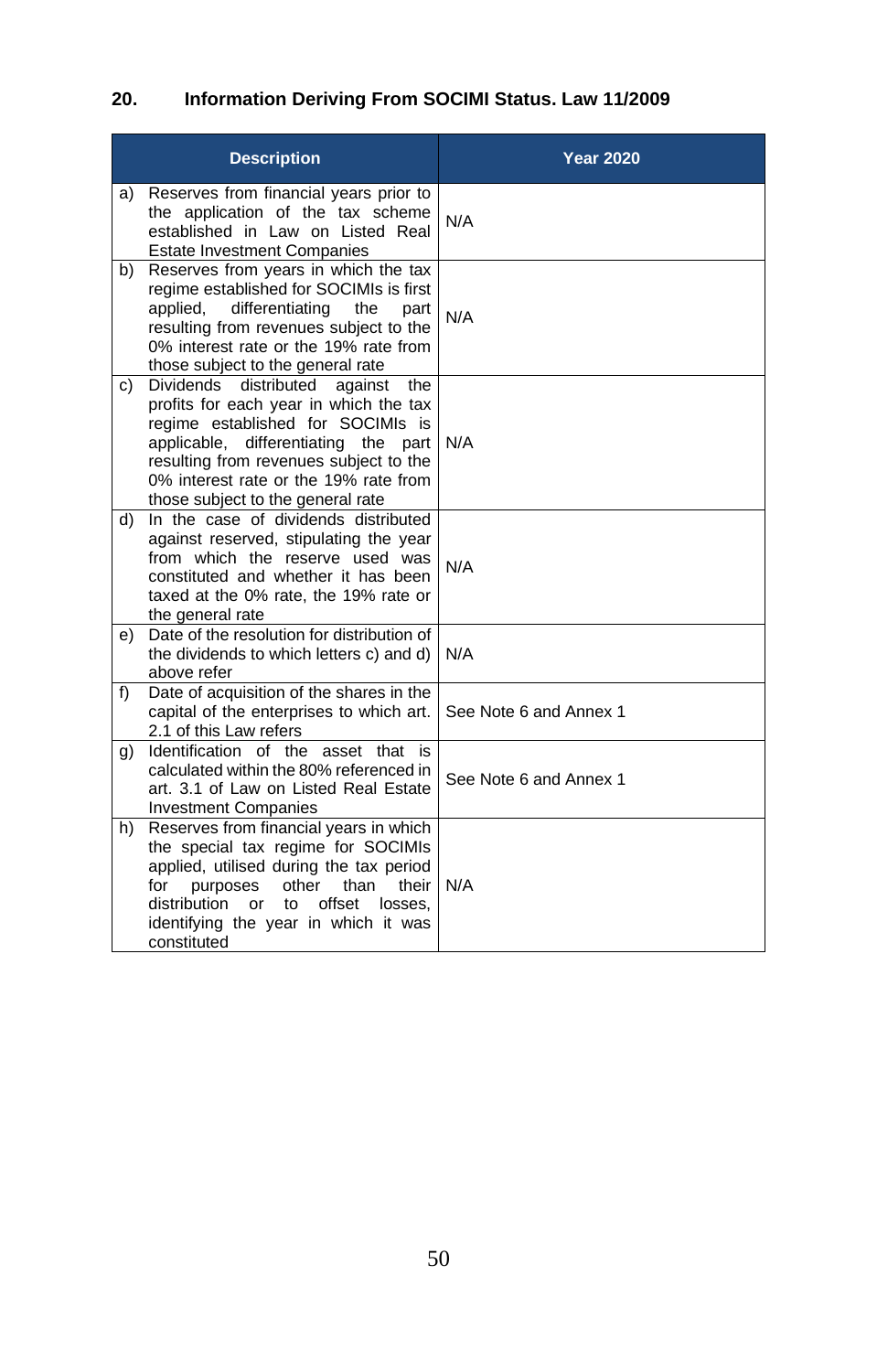# **21. Subsequent events**

On February 23, 2021, all the Parent Company's debt with the group companies Heimdall Luxembourg Holdings II S.à r.l. and Welcomechance, S.L.U. explained in note 12.2 were repaid in full.

In the judgement of the Company Directors, no other issues which could have had a material effect on these consolidated annual financial statements have been revealed subsequent to 31 December 2020.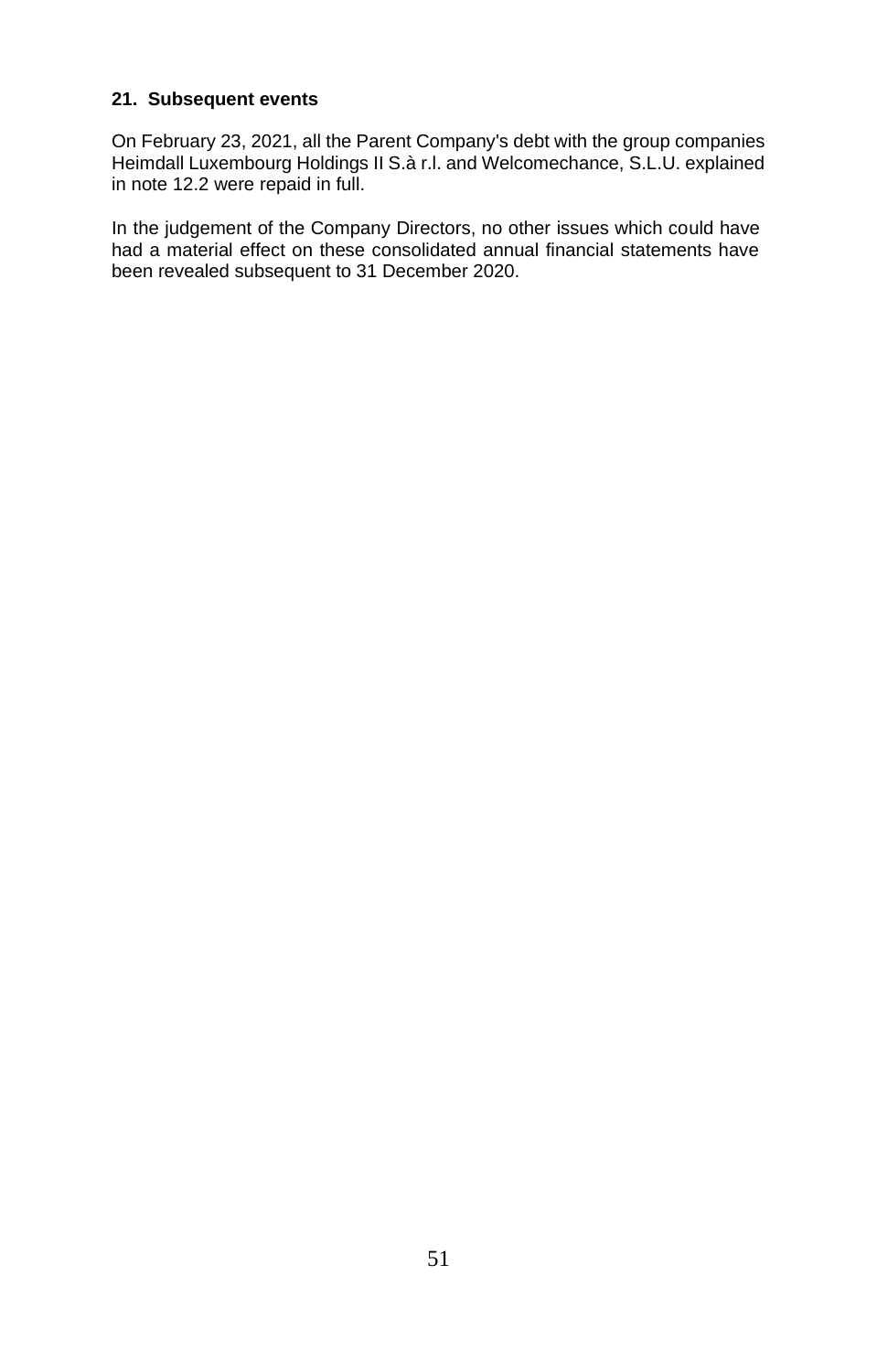# **Global Piélago, SOCIMI, S.A. and subsidiaries**

# **Consolidated directors' report for the period from 29 January 2020 to 31 December 2020**

This Consolidated Directors Report for 2020 is filed by the directors of the Parent Company, in compliance with Articles 253 and 262 of the Spanish Companies Act, as amended, for approval by the shareholders.

# **1. Situation of the Group**

Global Piélago, SOCIMI, S.A., hereinafter the Parent Company, is a Spanish public limited company, with VAT No. A88581251, incorporated for an indefinite period under a deed delivered before a Madrid notary public on 29 January 2020; it is entered on the Madrid Register of Companies, volume 40,174, page 110, sheet M-713884, entry No. 1. It has registered offices at Paseo de la Castellana, 93, 13th floor, 28046 Madrid.

The Parent Company was initially incorporated as a limited liability company under said public deed delivered on 29 January 2020. It was converted into a public liability company under public deed of 5 March 2020, in Madrid.

On 5 March 2020, in Madrid, the Parent Company acquired 100% of the stock capital of Global Sauco, SOCIMI, S.L. (Hereinafter, the "subsidiary").

Global Sauco, SOCIMI, S.L. is a Spanish limited liability company, with VAT No. B88581236, incorporated for an indefinite period under a deed delivered before a Madrid notary public on 29 January 2020; it is entered on the Madrid Register of Companies, volume 40,174, page 130, sheet M-713886, entry No. 1. It has registered offices at Paseo de la Castellana, 93, 13th floor, 28046 Madrid.

The corporate purpose of both group companies is that of SOCIMIs (outlined below), both being covered by said regime. On 25 June 2020, a resolution of the General shareholders' Meetings, resolving that the Companies would opt for the special regime for listed real estate investment trusts (SOCIMI, in Spanish), regulated by Act 11/2009 of 26 October, was put on public deed.

The corporate purpose is:

- a) The acquisition and development of urban real estate for lease.
- b) The holding of shares in the capital of other SOCIMI or in other companies non resident in Spain with the same corporate purpose and which are subject to a regime similar to the one established for SOCIMIs in relation to the obligatory policy on appropriation of profit stipulated by law or the bylaws.
- c) The holding of equity stakes in Spanish or foreign companies, engaged in the acquisition of urban real estate for lease as their main corporate purpose and subject to the same mandatory dividend distribution policy as SOCIMIs, providing that the investment requirements referred to in art. 3 of the SOCIMI Act are met.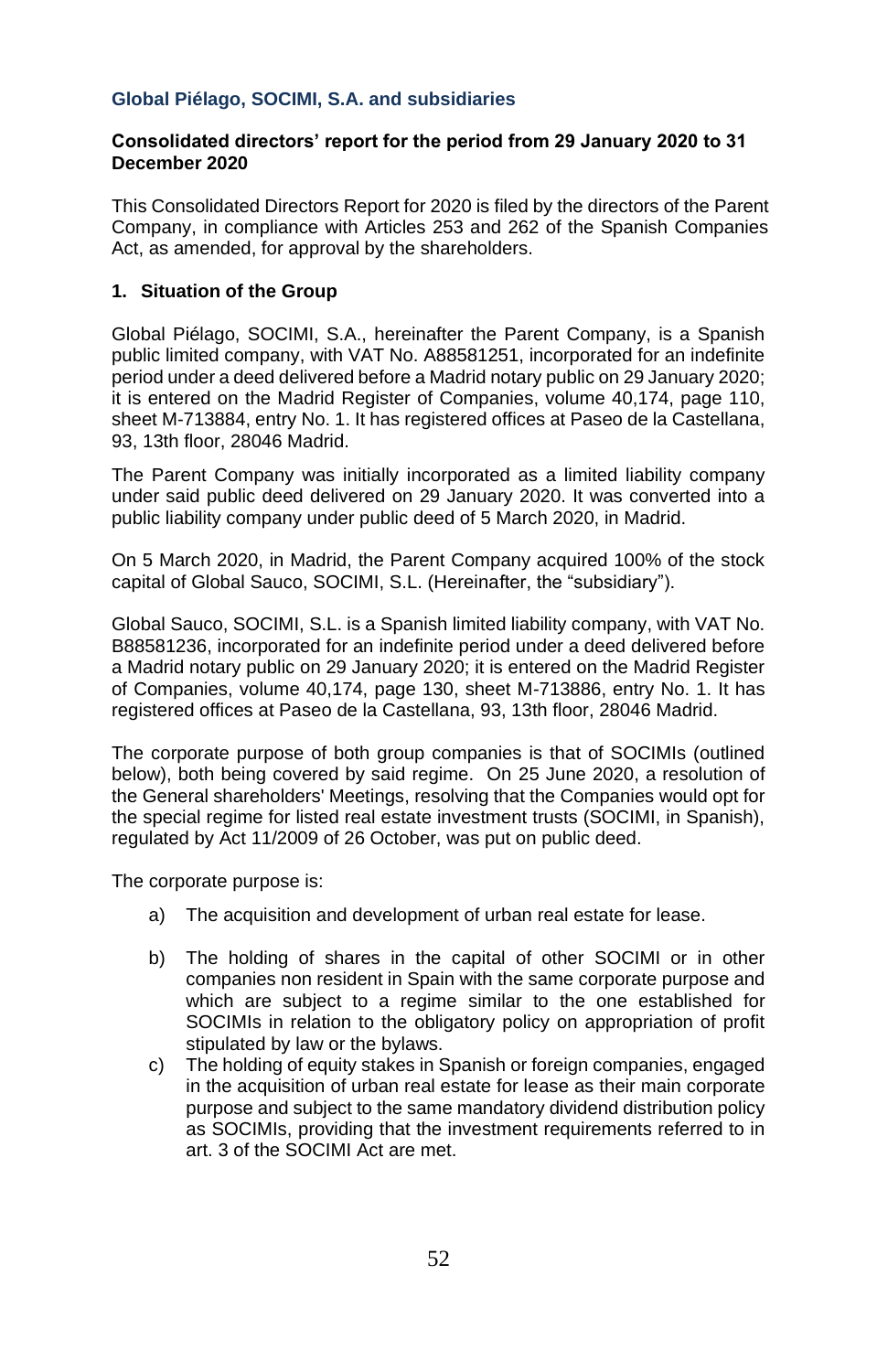d) The holding of shares or participations in Collective Real Estate Investment Undertakings governed by Law 35/2003, of 4 November, on Collective Investment Undertakings, or by future laws which may replace it.

# **2. Progress of the Business**

# **2.1 Business Progress and Results in 2020**.

Both the parent company and the subsidiary were incorporated in 2020.

In 2020, the subsidiary acquired a total of 595 assets, transferring 8 of them throughout the year in the interest of the business. Accordingly at end of 2020, the group had 587 properties.

It also acquired 143 financial rights over a portfolio of properties made available up for sale, transferring 32 throughout the year and retaining 111 at year end.

Any of said assets made available for sale and not sold by 28 June 2021 will be acquired by the subsidiary to form part of its investment property portfolio.

### **2.2 Managing Financial Risk and Financial Instruments.**

In order to finance its property investments, the Company has acquired intragroup debt, which it hopes to reduce in 2021. External finance was also acquired.

### **2.3 Expectations for 2021**

The company intends to continue with its activity, obtaining revenues from its subsidiaries from their investment property leasing activities.

We justify these expectations by: The growth in the number of leased units, the re-valuation of the lease agreements and the implementation of a cost reduction plan.

On the basis of these expectations, the policy of the Group will be to optimise its costs and maintain an on-going control of its fund flow.

# **3. Environmental Issues**

The Group's activity inherently has no significant environmental impact.

# **4. R&D&i Activities**

The Group has not conducted any research and development activities during the financial year ended 31 December 2020.

# **5. Acquisition and Disposal of Treasury Shares**

Throughout 2020, the Group has conducted no operations involving the acquisition or disposal of treasury shares.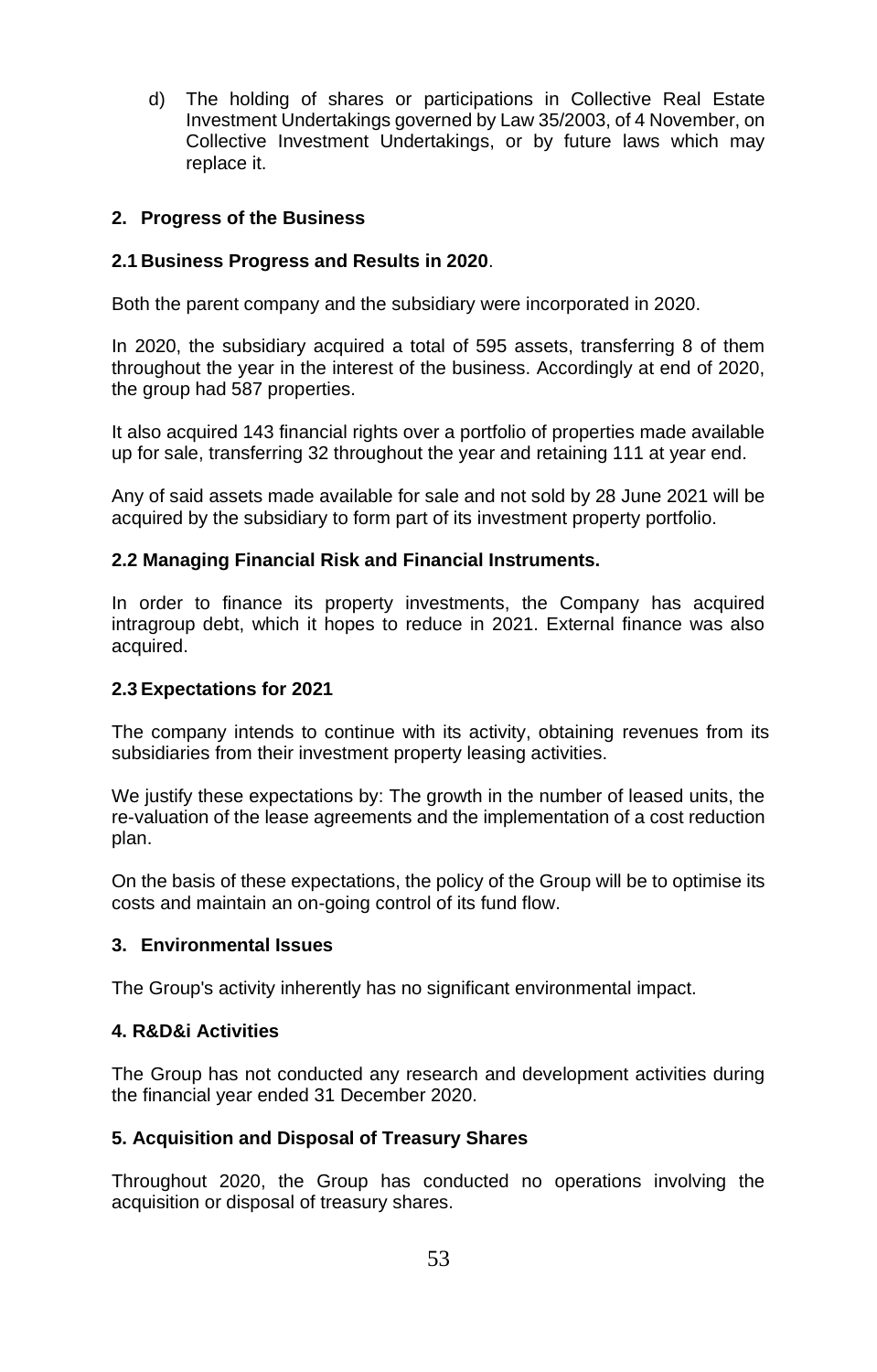# **6. Other Relevant Information**

The Parent Company shares are not listed on the stock market. However, with a view to complying with the legal requirements for SOCIMI, the Company intends to undertake proceedings to be listed on the Spanish multilateral trading market (MAB) in 2021.